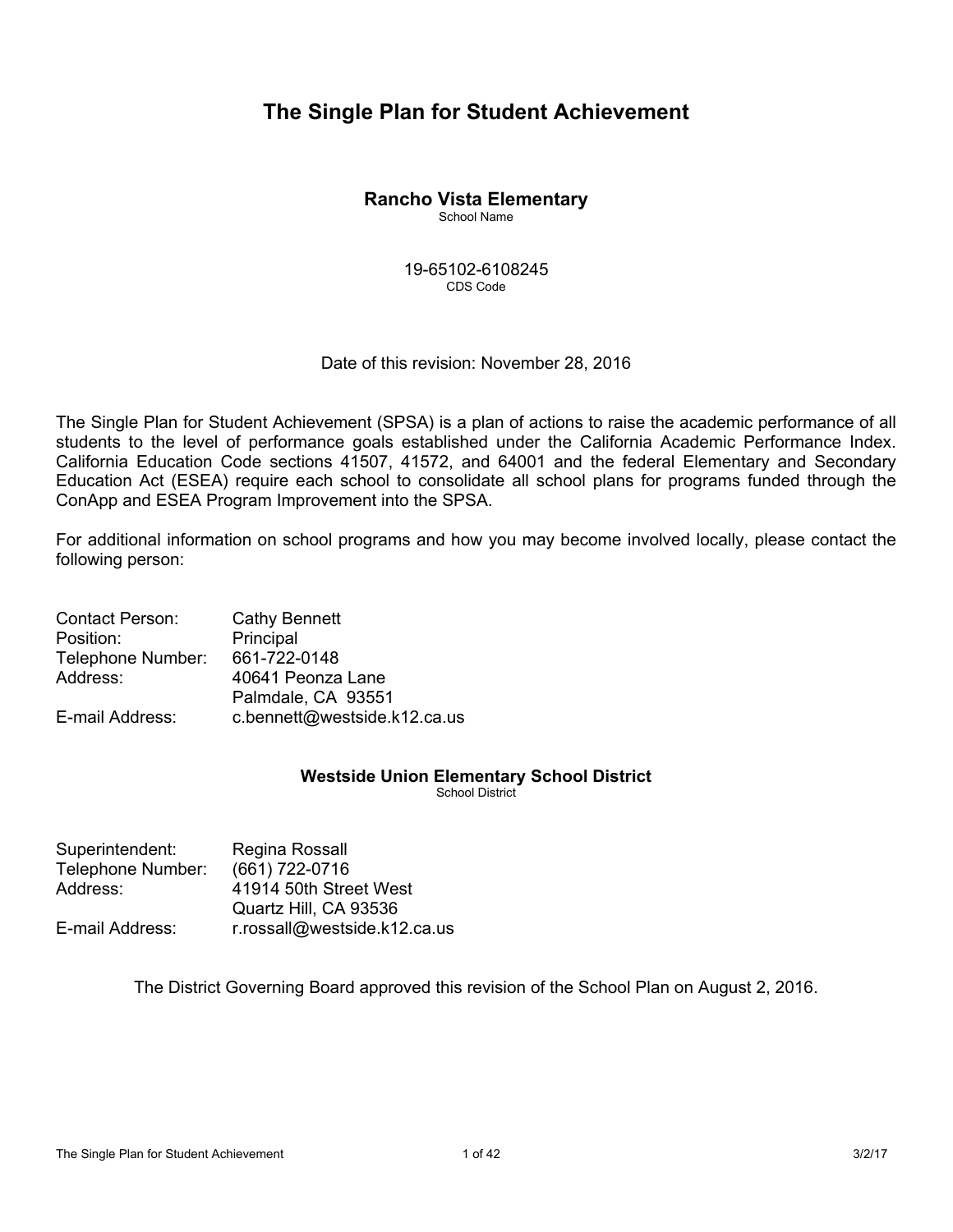# **II. School Vision and Mission**

The mission of Rancho Vista Elementary School is to provide opportunities for each student to achieve personal excellence while striving to master the state standards. Working as a school community, we will encourage each child to "Reach for the Stars" as we aim to create respectful citizens and lifelong learners.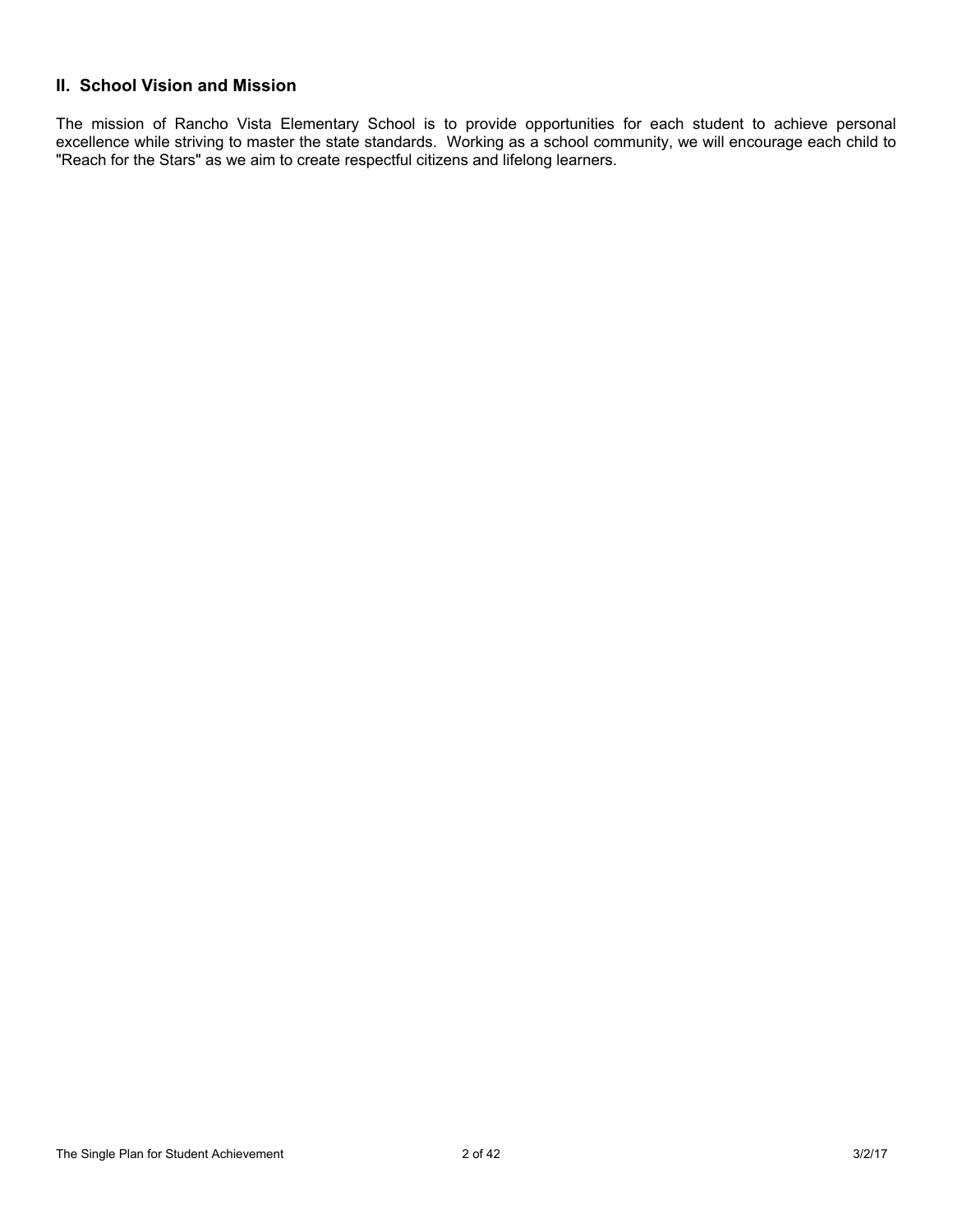# **III. School Profile**

### RANCHO VISTA ELEMENTARY SCHOOL BACKGROUND

I. Description of the School

Rancho Vista School is located in the southwest portion of the Antelope Valley in the community of Palmdale. It serves Kindergarten through sixth grade students, with an enrollment of approximately 700. Rancho Vista is operating as a permanent school site, although the school is completely relocatable. There are currently 27 classrooms, two computer labs, a staff workroom, a multi-purpose building, a library, and an administration building. Twenty three classrooms are currently being used as regular classrooms. Others include a Resource Specialist Room, Speech classroom/ELL Room, K-3 Special Day Class, and a 4-6 Special Day class. Rancho Vista receives URGF, and Title III funds. Rancho Vista will use these funds for an instructional aides, professional development technology, and special instructional programs.

### II. Description of Base Program

The district provides the following:

1. One teacher for every 30-33 students.

Textbook adoptions:

Westside Union School District provides all students with textbooks to support the district's adopted instructional program. Additionally, each middle school teacher is provided with a class set of textbooks so that students have books to use at home. Funding is provided by the state for the acquisition of textbooks and instructional materials that are aligned with State Board adopted content standards in Reading/Language Arts/English Language Development. Mathematics, History/Social Science, and Science.

2. Instructional day lasts from 7:50 a.m. - 2:00 p.m.

3. Instructional/playground aides supervise morning arrival of students, lunch, and recess. Funds for playground aides are provided by the district.

4. A library program is supervised by the school site principal.This school's library is open 30 hours per week and is staffed by a district paid library clerk. Classes visit the library for 20-30 minutes a week ans as needed.

5. The Educational Services Facility (ESF), located next to Quartz Hill Elementary School site, is open 40 hours per week.

6. The district offers an instrumental music program for upper elementary students.

7. In addition to textbooks, the school is allocated a specific amount per student per year for instructional supplies.

8. Classified staff assigned to the school includes: 1 eight-hour secretary, 1 six-hour general clerk, 1 six-hour health clerk, 16 special education aides, 1 library clerk, 2 computer lab aides, crossing guards, playground supervisors and 2 custodians.

9. The equipment budget is centralized at the District Office. As needs are determined, requests for new or replacement equipment are made.

10. The cafeteria program functions from a centralized kitchen.

11. Maintenance and grounds are centralized at the district level; assignments are made to schools as the need arises.

12. The district belongs to a joint powers agreement for transportation of students. There is no transportation service for the general education students at Rancho Vista as all live within the walking limits set by the Westside Union School District. Rancho Vista does have a bus that transports special needs students.

13. The district has a budget for staff development. Teachers may request to attend conferences/workshops. BTSA, Title II, and other funding is available on a limited basis. Classified employees are also offered staff development opportunities.

14, The district provides Campus Climate Assistants to help observe and participate on the playground by working proactively with students. Assistants help to create a culture of inclusion, care & safety; empower students to problem solve, conflict resolution, increase positive student behaviors and help to incorporate Boys Town protocols.

III. Description of the Program for Students Experiencing Difficulties

For many years, the thrust of the school's service to low achieving students has been to give supplementary instructional assistance by providing classroom aides to students who are achieving below grade level in basic skills, or to allow the aides to monitor other students while the teacher assists those having difficulty. With recent changes in the state and school district's budgets, we have been able to begin the utilization of bilingual aides in the class rooms to work directly with ELL students. Rancho Vista also offers after school tutoring to students in grades one through six in the academic areas of Language Arts and Mathematics. . Rancho Vista is working to develop specific grade level interventions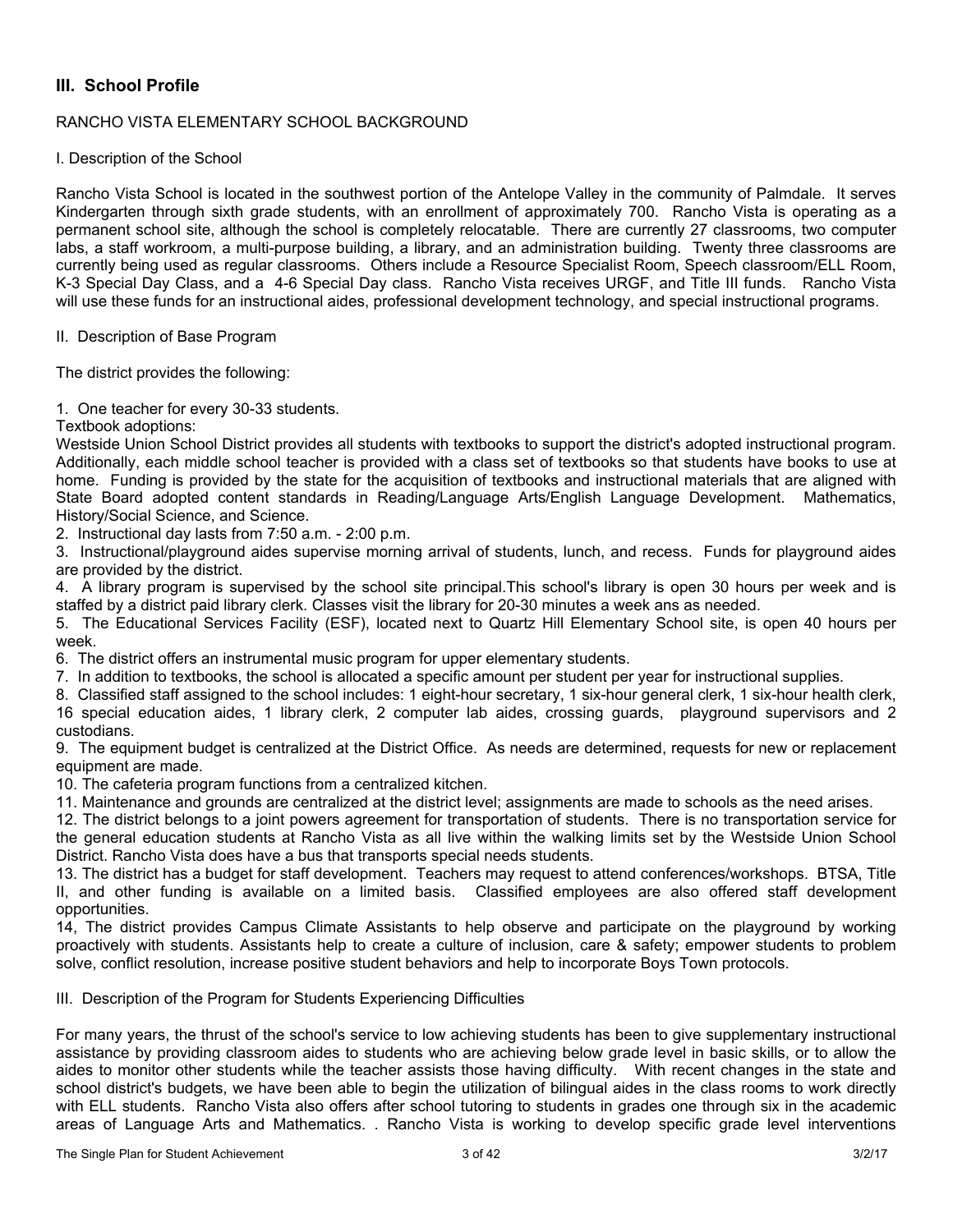programs, within the school day, to assist any struggling students. Teachers work together to move students around some (during structured time) to provide any needed remediation and/or enrichment.

Some professional development time and materials are purchased out of URGF funds to assist teachers with remediation and intervention programs specifically for ELL students and socioeconomically disadvantaged students. The focus of this service is to help these students reach mastery of the regular education curriculum by giving the students individual and small group assistance through re-teaching, monitoring, reinforcement, clarification, use of specific technology, etc., of the material being covered at that grade level. Classroom interventions are offered for students based on assessment data (both grade level and state) and student needs.

This school has a Resource Specialist Program that can serve students identified as Individuals with Exceptional Needs (IWEN). In addition, this school receives the services of a speech specialist, school nurse, and school psychologist. Rancho Vista School has two Special Day Classes (SDC) for eligible students in grades K-2 and 3-6. Students are offered a modified core curriculum with mainstreaming into general education settings as appropriate and are fully included in assemblies, field trips, recesses, PE, and the cafeteria. Resource services are provided through full inclusion or a "push-in" model with the RSP teacher and aides supporting these students in their general education classrooms.

Referrals for Special Education assessments are handled through the Child Study process. This process includes 3 tiers of intervention prior to student assessment.

. Level 1: Teacher/Parent meet and develop intervention plan. Plan implementation for 6 weeks.

. Level 2: Teacher/Parent/Principal meet, review progress and document plan for intervention for 6 more weeks.

. Level 3: The Child Study Team meets on a regularly scheduled basis and is made up of: the referring teacher, the principal, the resource specialist, the speech and language specialist, the school psychologist, the parents, and the school nurse. The Child Study Team reviews materials presented by the teacher, parent and other specialists, as well as the students' educational records and determines a plan of action. If the plan includes formal assessment for special education, then a request for assessment is signed by the parent for test authorization. Once permission is granted for assessment, assessment commences. The actual assessment includes observation in the classroom by the resource specialist, review of the health records by the school nurse, summary of achievement by the classroom teacher, academic assessment by the resource specialist, and a psycho-educational assessment by the district psychologist. After assessment has been completed an Individual Educational Plan (IEP) is created. The IEP team meets with parents to review the data and determine eligibility for special education services. If the student is found to be eligible the IEP team determines if special education is needed. If services are need the IEP defines the specific special educational services to be provided and sets up measurable goals and objectives. Progress reports area also provided on a regular basis.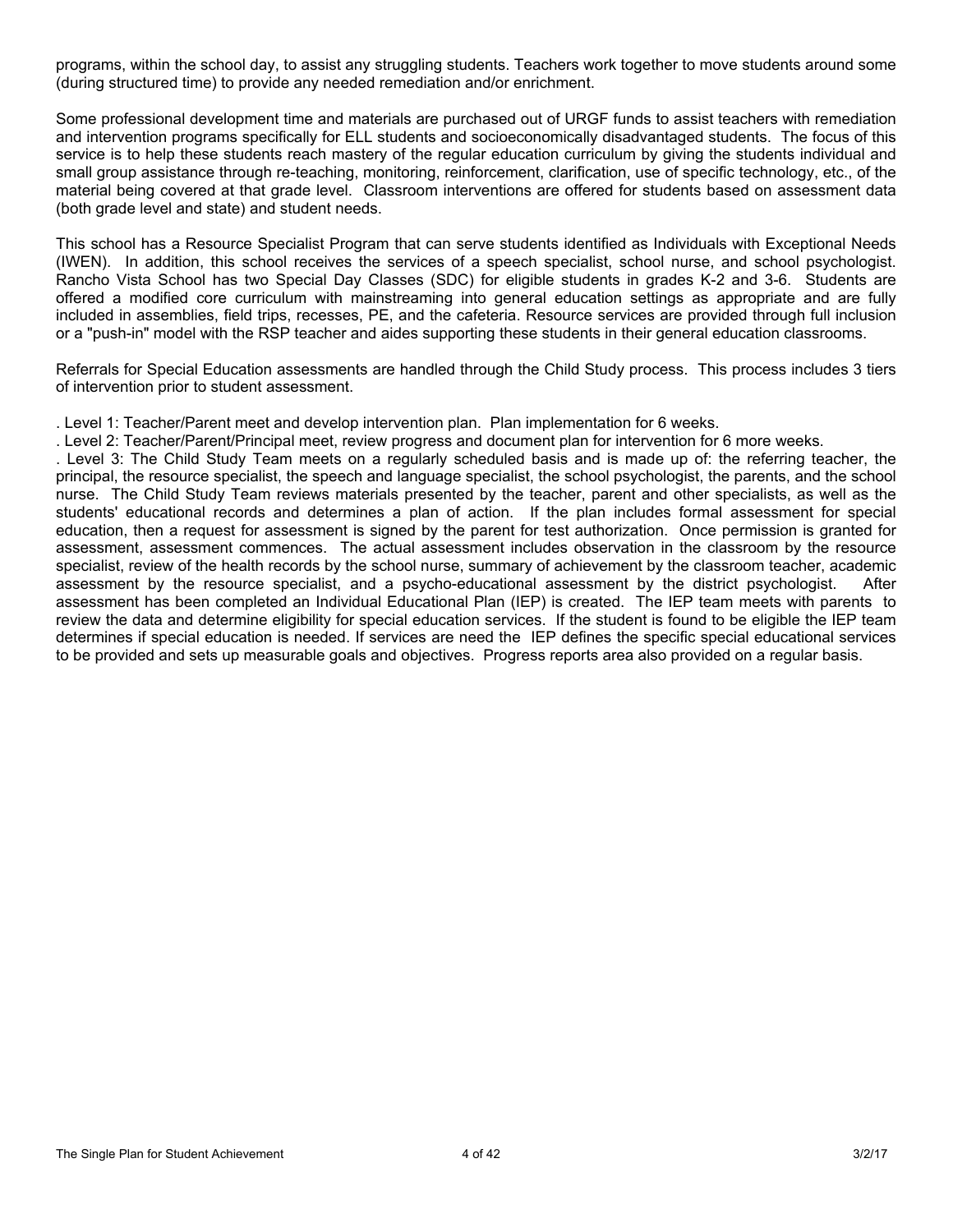## **IV. Comprehensive Needs Assessment Components**

### **A. Data Analysis (See Appendix A)**

An analysis of the data shows differences in proficiency levels for students. Based on data from benchmarks as well as state testing data, the scores show a broad range of proficiency levels from classroom to classroom. Reading and reading comprehension, as well as writing, writing strategies, and written conventions are an area of need. In math the areas of concerns are in measurement and geometry. Based on need it is recommended that resources be targeted towards all underperforming students in an effort to provide best instruction and appropriate interventions.

## **B. Analysis of Current Instructional Program (See Appendix B)**

1. Additional help is available for children experiencing difficulties.

2. Staff development is needed to continue improvement with implementation of the district adopted core curriculum with fidelity and equity.

3. AVID school wide program is being implemented in grades TK-6.

4. The Westside Writing program is being implemented in all grade levels. Additional staff development will help to increase the effectiveness of the program in all classrooms.

5. Staff meets regularly to collaborate and plan instruction to improve student achievement.

6. Teachers are able to follow year-long plan and cover curriculum during the school year.

7. Continued targeted small group instruction is needed, especially in the primary grades, to continue to identify and meet the needs of the individual students.

8. Boys Town Education Model and Methods program is being implemented in grades TK-6.

9. Staff development is needed for further integrating technology into the classroom.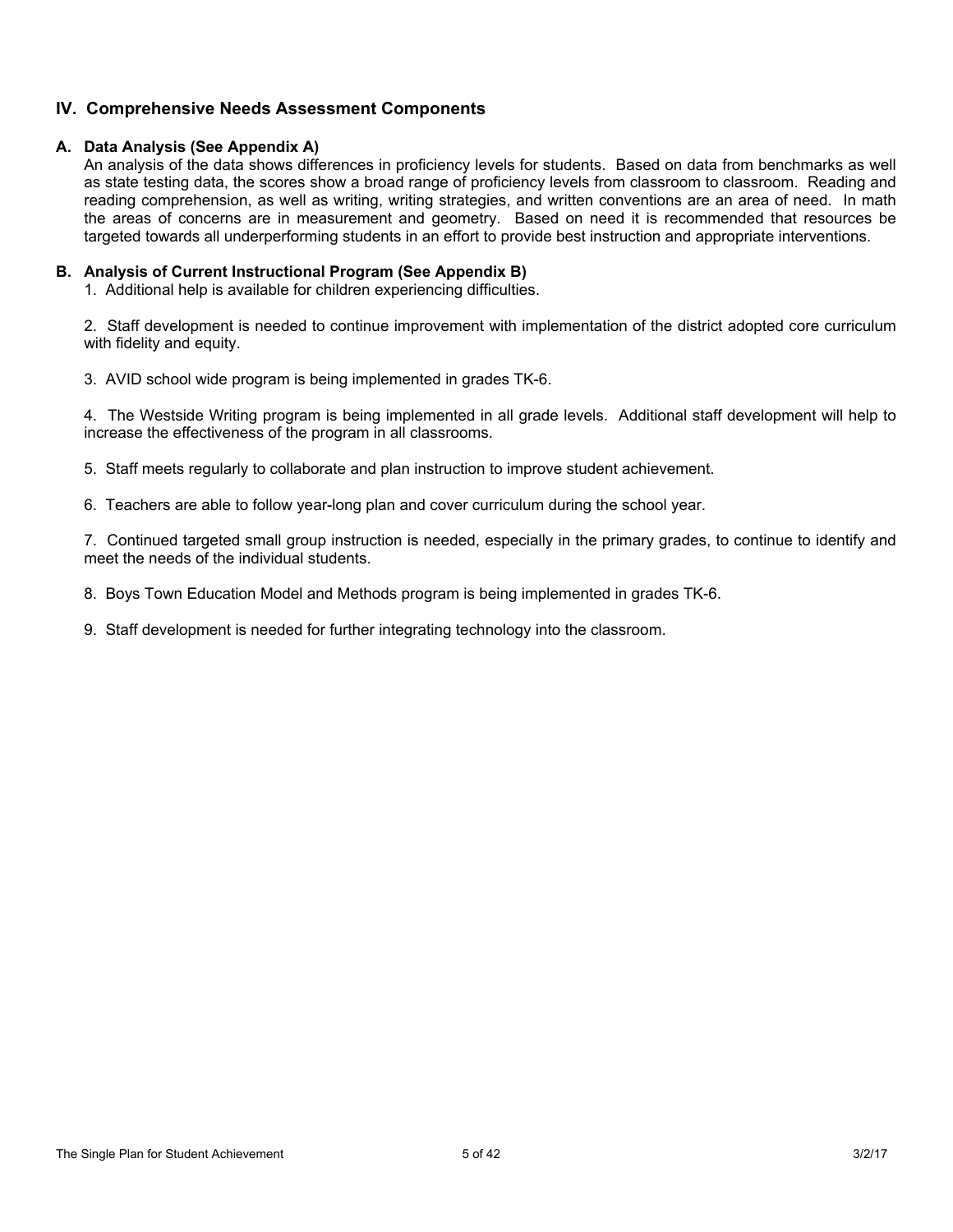# **V. Description of Barriers and Related School Goals**

The following statements describe the current educational practices at Rancho Vista Elementary School:

1. Common Core standards are the basis for instruction in language arts, math, social studies, science, PE / art and music. All instructional materials are directly aligned to district and state content standards by grade level. Teachers follow the district year long pacing plan for instruction with district benchmarks given quarterly. Ongoing reflection and progress covering the standards is part of the site administrator's goals for teachers. Teachers share their plans for student achievement, year long plans for instruction and professional development goals with administration. Site administrators are trained in coaching, content standards and supervision and evaluation of teachers. More training is needed in helping teachers implement the new language arts curriculum, enhance student engagement, use technology in the classroom, and meet the needs of a varied group of learners, in addition to insuring differentiated instruction is implemented in language arts and math. In addition training in meeting the behavioral needs of students will be valuable to the teachers.

2. Availability of standards-based instructional materials appropriate for all student groups. Core curriculum materials, aligned with state content standards, are available to all students. Students are provided textbooks that are aligned to grade level content standards. Supplementary curricular materials and technologies may be used to enhance access to the curriculum for students. Our GATE students are challenged with enrichment materials and activities through differentiated lessons in classes and special programs outside the classroom. Our SDC students tend to work on standards based curriculum that is scaffolded to meet their needs. This is an ongoing challenge as they tend to perform low on classroom tests and benchmark exams but have difficulty accessing grade level standards based texts. We are continuing to seek additional interventions for our SDC and ELL populations. A goal is to continue increasing mainstream time for our SDC students and to increase their exposure to grade level standards with an overall goal of improved student achievement for our students with disabilities. We are beginning reading interventions for our students in general and special education performing below grade level. For these targeted students we are using a variety of technology based programs including Fast ForWord and Reading Assistant reading intervention program. We also offer after school tutoring in the areas of Language Arts and Math. We continue with the goal of each grade developing and refining an intervention program that works within the context of the school day.

3. Alignment of staff development to standards, assessed student performance and professional needs: Staff members are provided opportunities to attend district and site sponsored staff development trainings. Rancho Vista's teachers attended a writing workshops previously in support of our need to improve writing instruction based on recent benchmark data analysis. Many teachers were trained in the Nancy Fetzer Writing Program (some for a 2nd or 3rd time). As well, the district has provided training in Westside Writing and continues to provide support for this. Staff development has been provided in the areas of writing, using the new math curriculum, implementing technology, AVID and Project Lead the Way. The BTSA program provides support and instruction for teachers who are new to the profession. Administrative training is offered to provide assistance in the evaluation process, the use of data to inform instruction and developing professional learning communities. Additional training is needed in the areas of implementing the new language arts curriculum, increased use of technology, support for AVID implementation, and support for citizenship training for students.

4. Services provided by the regular program to enable under performing students to meet state standards: Students previously identified by their teachers as struggling have been offered after school tutorig and additional assistance from paraprofessional staff to help develop skills needed for their current grade level and beyond through the use of the Fast ForWord reading intervention program. Due to recent changes in budgeting, we have been able to offer assistance to ELL students through the use of bilingual aides who assist students directly in class during class time. These intervention programs continue to be a work in progress. Our resource program (RSP) is a full inclusion program with support provided in the general education classrooms for students identified as RSP and those placed in the resource clusters as "at-risk" students.

5 . Services provided by categorical funds enable under performing students to meet standards: Services provided by categorical funds include funding to support ELL students identified as B / EI or I on their CELDT tests. These students focus on acquisition skills to help with their language development and ability to access the core curriculum at grade level. There is a need for enhanced interventions within the classroom; this has been partially developed in some grades and continues to be an area of focus for all grades. Enrichment programs and activities are provided for our GATE students. Currently our GATE students participate in a monthly pull-out program. This program is intended to offer the GATE students with enrichment activities that surpass the activities within the normal classroom activities. GATE students also participate in academic competitions including: Mathletes / Science Olympiad and Knowledge Masters programs as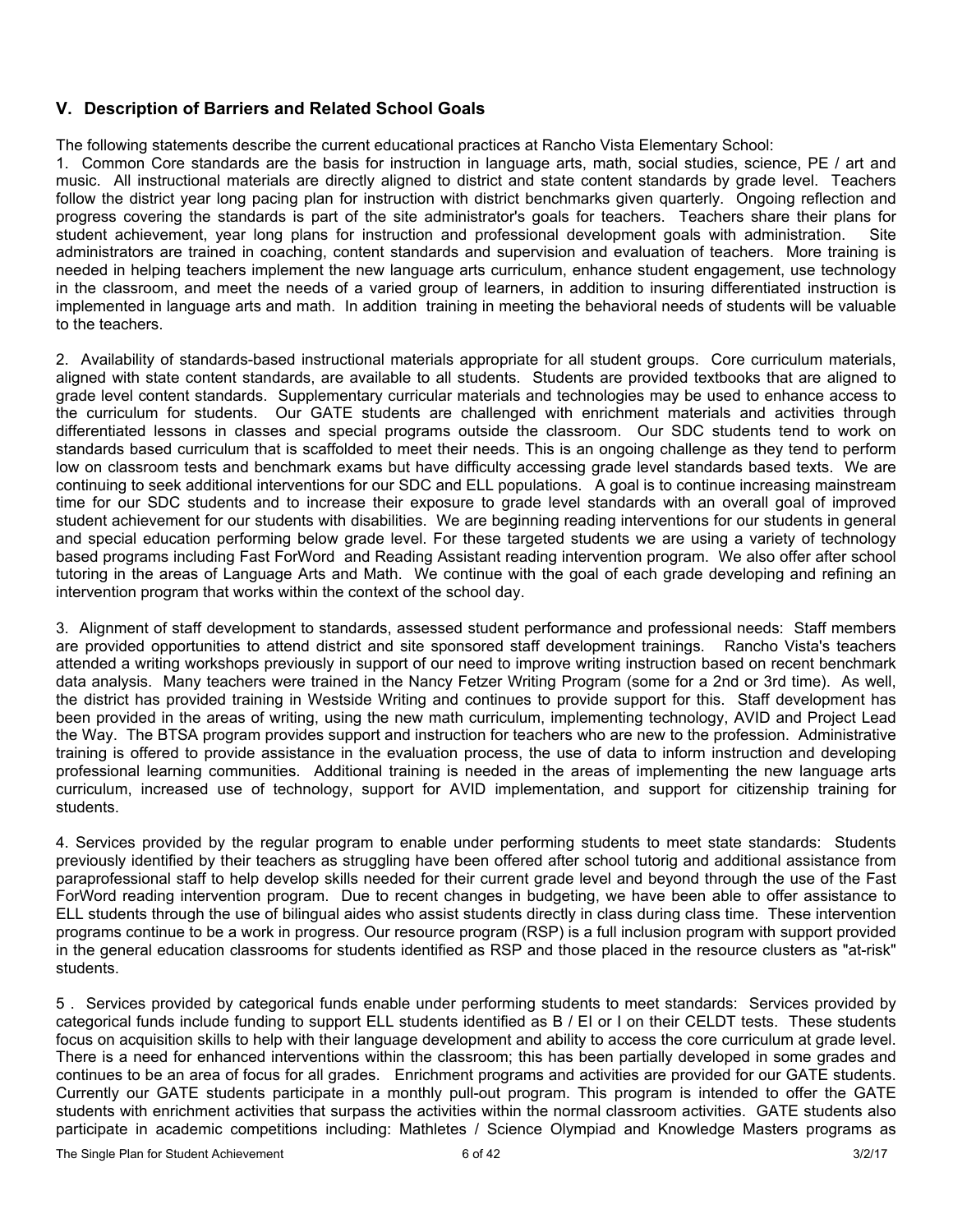#### funding is available.

6. Use of state and local assessments to modify instruction and improve student achievement: Assessment data is used to drive instruction in all classes. All teachers review data and develop an improvement plan for their grade level and school wide. To assist our students who are performing at the lower academic levels, Rancho Vista offers a reading intervention program that is held during the school day in our computer lab. These students will progress through the differentiated levels of the Fast ForWord program while in the lab. The students utilize this program several times a week while at school and also have access to the program at home. Lower performing students are also offered an opportunity to attend after school tutoring. One limitation to this program is the limited number of seats that are available to the students. The seats are offered to all qualifying students on a first-come-first-served basis. Data analysis drives instruction at Rancho Vista.

7. Number and percentage of teachers in academic areas experiencing low student performance: An improvement plan is developed each year based on the previous year's test, classroom and district data. Plans are monitored during the year and interventions will be provided for underperforming students. District benchmark data will provide feedback on the effectiveness of our instructional program and interventions.

8. Family, school, district and community resources available to assist these students: There are barriers to overcome for many of our students in student achievement. A large number of Rancho Vista parents commute to work out of the area. This means that they are gone for long periods of the day and have few opportunities to participate in the education of their children and to volunteer in the schools. Many of our students are experiencing growing up with some form of poverty. For many it is the typical form of economic poverty. For others there are issues of unstable home lives and emotional poverty. We strive to support these students while they are at school, which for some is the safest place they go. Community resources available include: After school tutoring, City of Palmdale's Funcenter after school care program, and free / reduced lunches. To assist our students who are performing at the lower academic levels, Rancho Vista offers a reading intervention program that is held during the school day in our computer lab. These students will progress through the differentiated levels of the Fast ForWord program while in the lab. The students utilize this program two to four times per week while at school and also have access to the program at home. We also work with Masada Homes to provide School Based Mental Health for students who need and qualify for these services.

9. Limitations of the current instructional program would be enhanced by:

a. Ongoing staff development in the area of state adopted frameworks and content standards, district adopted curriculum, content standards including Universal Access, and CCSS.

- b. Continue fidelity to core curriculum will increase consistency for student learning.
- c. School day intervention programs need to be enhanced by each grade.
- d. Increased inclusion of SDC students in grade level mainstream classes.
- e. Increased collaboration and articulation between grade levels.
- f. Continue development of a Professional Learning Community and use of those skills to develop an RtI model.
- g. Enhance Parent education and support programs.
- h. Continue to enhance student learning through the use of AVID, PLTW, TEAL and other academic programs.
- i. Increased training on the support of ELL students and Socio-economically disadvantaged students.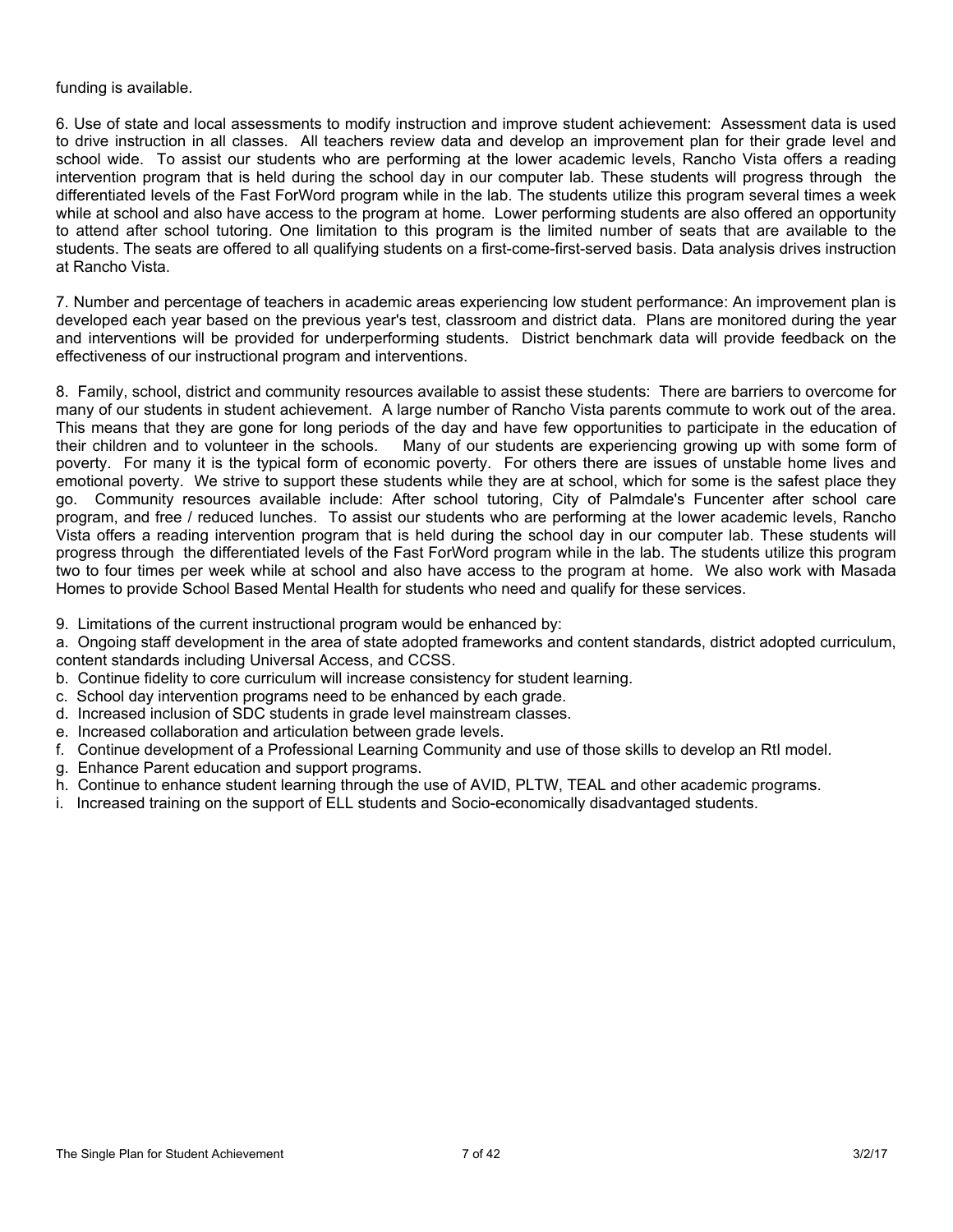## **VI. Planned Improvements in Student Performance**

The school site council has analyzed the academic performance of all student groups and has considered the effectiveness of key elements of the instructional program for students failing to meet API and AYP growth targets. As a result, it has adopted the following school goals, related actions, and expenditures to raise the academic performance of student groups not meeting state standards:

| <b>SCHOOL GOAL #1</b><br>(Based on conclusions from Analysis of Program Components and Student Data pages)<br>The content of this school plan is aligned with school goals for improving student achievement. School goals are based upon an analysis of verifiable state data, including the<br>Academic Performance Index (API), the Annual Yearly Progress Report (AYP), and the English Language Development Test (CELDT), and include local measures of pupil<br>achievement. The school site council analyzed available data on the academic performance of all students including English learners, educationally disadvantaged students,<br>foster, homeless andgifted and talented students, students with exceptional needs. Based upon this analysis, the council has established the following performance goals, actions<br>and expenditures. |                                                                                                                                                                          |  |  |  |  |  |
|------------------------------------------------------------------------------------------------------------------------------------------------------------------------------------------------------------------------------------------------------------------------------------------------------------------------------------------------------------------------------------------------------------------------------------------------------------------------------------------------------------------------------------------------------------------------------------------------------------------------------------------------------------------------------------------------------------------------------------------------------------------------------------------------------------------------------------------------------------|--------------------------------------------------------------------------------------------------------------------------------------------------------------------------|--|--|--|--|--|
| For Improving Student Achievement: In English Language Arts: By May of 2017, Rancho Vista student scores will meet the required level for all students in all subgroups.<br>Students in all grades will work to perform at proficient or better.                                                                                                                                                                                                                                                                                                                                                                                                                                                                                                                                                                                                           |                                                                                                                                                                          |  |  |  |  |  |
| Student groups and grade levels to participate in this goal:<br>Student groups participating in this goal: Includes all Rancho Vista students, grades K-6.<br>Students in grade K-6 will participate in benchmark testing and classroom summative<br>assessments, as well as state testing for the appropriate grades.                                                                                                                                                                                                                                                                                                                                                                                                                                                                                                                                     | Anticipated annual performance growth for each group:<br>Performance expected for all students include:<br>All student groups will meet proficiency targets on the SBAC. |  |  |  |  |  |
| Means of evaluating progress toward this goal:<br>State testing data, benchmark assessment data, progress reports and report cards.                                                                                                                                                                                                                                                                                                                                                                                                                                                                                                                                                                                                                                                                                                                        | Group data to be collected to measure academic gains:<br>State tests. CST Science results, SBAC scores, performance assessments.                                         |  |  |  |  |  |

| I SCHOOL GOAL #1                                                                                                                                      |                                             |                                        |                          |                          |
|-------------------------------------------------------------------------------------------------------------------------------------------------------|---------------------------------------------|----------------------------------------|--------------------------|--------------------------|
| Actions to be Taken to Reach This Goal<br>Consider all appropriate dimensions (e.g., Teaching and Learning, Staffing and Professional<br>Development) | <b>Start Date</b><br><b>Completion Date</b> | <b>Proposed</b><br><b>Expenditures</b> | <b>Estimated</b><br>Cost | Funding<br><b>Source</b> |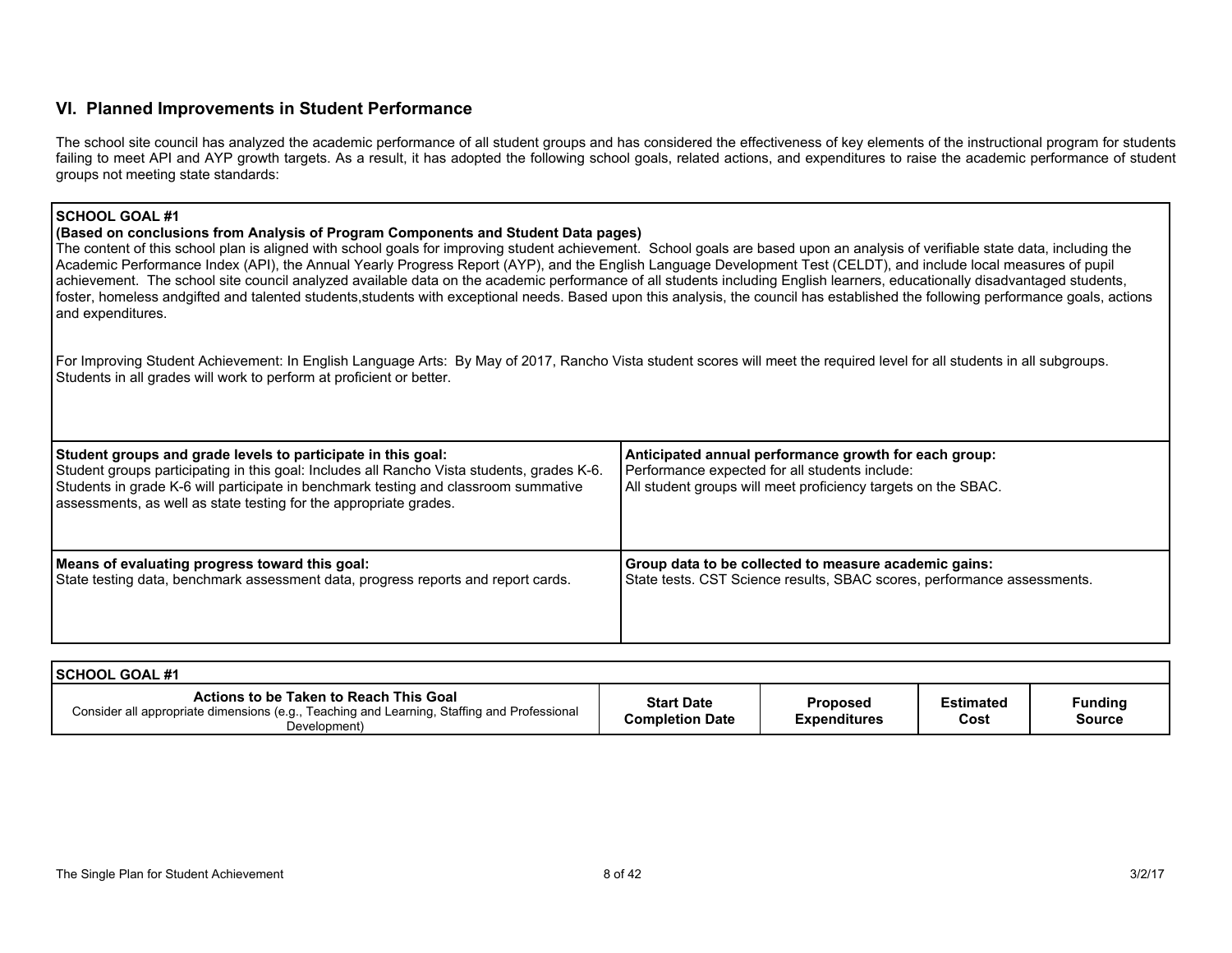| <b>SCHOOL GOAL #1</b>                                                                                                                                                                                                                                                                                                                                                                                                                                                                                                                                                                                                                                                                                                                                                                                                                                                                                                                                                                                                                                                                                                                                                                                                                                                                                                                                          |                                             |                                                                                                                                                                                  |                                                                                                    |                                 |
|----------------------------------------------------------------------------------------------------------------------------------------------------------------------------------------------------------------------------------------------------------------------------------------------------------------------------------------------------------------------------------------------------------------------------------------------------------------------------------------------------------------------------------------------------------------------------------------------------------------------------------------------------------------------------------------------------------------------------------------------------------------------------------------------------------------------------------------------------------------------------------------------------------------------------------------------------------------------------------------------------------------------------------------------------------------------------------------------------------------------------------------------------------------------------------------------------------------------------------------------------------------------------------------------------------------------------------------------------------------|---------------------------------------------|----------------------------------------------------------------------------------------------------------------------------------------------------------------------------------|----------------------------------------------------------------------------------------------------|---------------------------------|
| Actions to be Taken to Reach This Goal<br>Consider all appropriate dimensions (e.g., Teaching and Learning, Staffing and Professional<br>Development)                                                                                                                                                                                                                                                                                                                                                                                                                                                                                                                                                                                                                                                                                                                                                                                                                                                                                                                                                                                                                                                                                                                                                                                                          | <b>Start Date</b><br><b>Completion Date</b> | Proposed<br><b>Expenditures</b>                                                                                                                                                  | <b>Estimated</b><br>Cost                                                                           | <b>Funding</b><br><b>Source</b> |
| Alignment of instruction with content standards:<br>1) Curriculum instruction is aligned with the Common Core standards and taught in the order of<br>district grade level pacing plans, which are adjusted to improve instructional pacing. Core<br>curriculum is implemented regularly. Students will be provided books, materials and multi-media<br>technology to support all content areas.<br>2) Reflections during the year ensure that objectives are met and weaknesses are then<br>addressed for the following year.<br>3) Benchmark and other formative assessment data is analyzed by teachers and grade level<br>teams to monitor student achievement of the CA content standards.<br>4) Classroom and District testing results will be analyzed yearly to gauge student achievement<br>and action plans are developed.                                                                                                                                                                                                                                                                                                                                                                                                                                                                                                                           | School year 2016-2017                       | 1) Planning time,<br>Purchase of library books.<br>2) Planning time<br>3) Planning time<br>4) Planning time                                                                      | 1\$9696<br>2-4 \$330                                                                               | 1 URGF<br>2-4 URGF              |
| Improvement of instructional strategies and materials:<br>1) Continued work to develop a site writing program with common writing assessments.<br>2) Universal access time / differentiated instruction and flexible grouping is provided for all<br>students. Specific focus is given to ELL students, students with disabilities, foster youth,<br>homeless, and low socio-economic students not meeting proficiency standards.<br>3) Grade level meetings to be held on a regular basis.<br>4) Collaborative learning both in small and large groups is implemented school wide to promote<br>development of PLC's and Rtl focused on improving student achievement.<br>5) English language learners are provided ELD and SADIE instruction within the curriculum.<br>6) Increase the number of students in SDC being mainstreamed into the general education<br>setting in order to be exposed to the core curriculum content standards. Training will be provided<br>to SPED paraprofessionals.<br>7) Funding for library books and supplies. Students are taught how to use the library in their<br>weekly sessions to the library.<br>8) Increase use of student engagement strategies and project based learning, through the use of<br>AVID, PLTW, TEAL, and other programs.<br>9) Continue work to develop and refine effective learning objectives. | School year 2016-17                         | 1) Meeting time to<br>score/evaluate data/plan<br>as needed<br>2-4) GL planning time<br>5) ELD training / subs<br>$6)$ NC<br>7 Library Supplies<br>8-9) Trainings                | 1 Sec. 1.1.1<br>2-4 NC<br>5 District<br>6 <sub>NC</sub><br>7 TBD<br>8 Sec 1.1.1<br>9 <sub>NC</sub> | 1URGF<br>7 URGF<br>8 URGF       |
| Extended learning time:<br>1) Students not meeting proficiency targets may have the opportunity to attend in school<br>remediation programs (varied by grade level).<br>2) ELL students, students with disabilities, and low socio-economic students who are not meeting<br>proficiency targets will be provided with remedial resources for additional support including<br>remedial books, workbooks, technology programs, technology, and manipulatives.<br>3) Qualifying students will be offered an opportunity to attend after school tutoring and have an<br>opportunity to utilize the Fast ForWord/ Reading Assistant program at school and at home.                                                                                                                                                                                                                                                                                                                                                                                                                                                                                                                                                                                                                                                                                                  | School year 2016-2017                       | 1) Teachers hourly rate<br>per contract<br>2) Purchase technology<br>programs, remedial books,<br>workbooks, manipulatives<br>& duplication<br>3) Staff salaries per<br>contract | 1 District<br>2 \$15, 775.00<br>3 District                                                         | 2 URGF                          |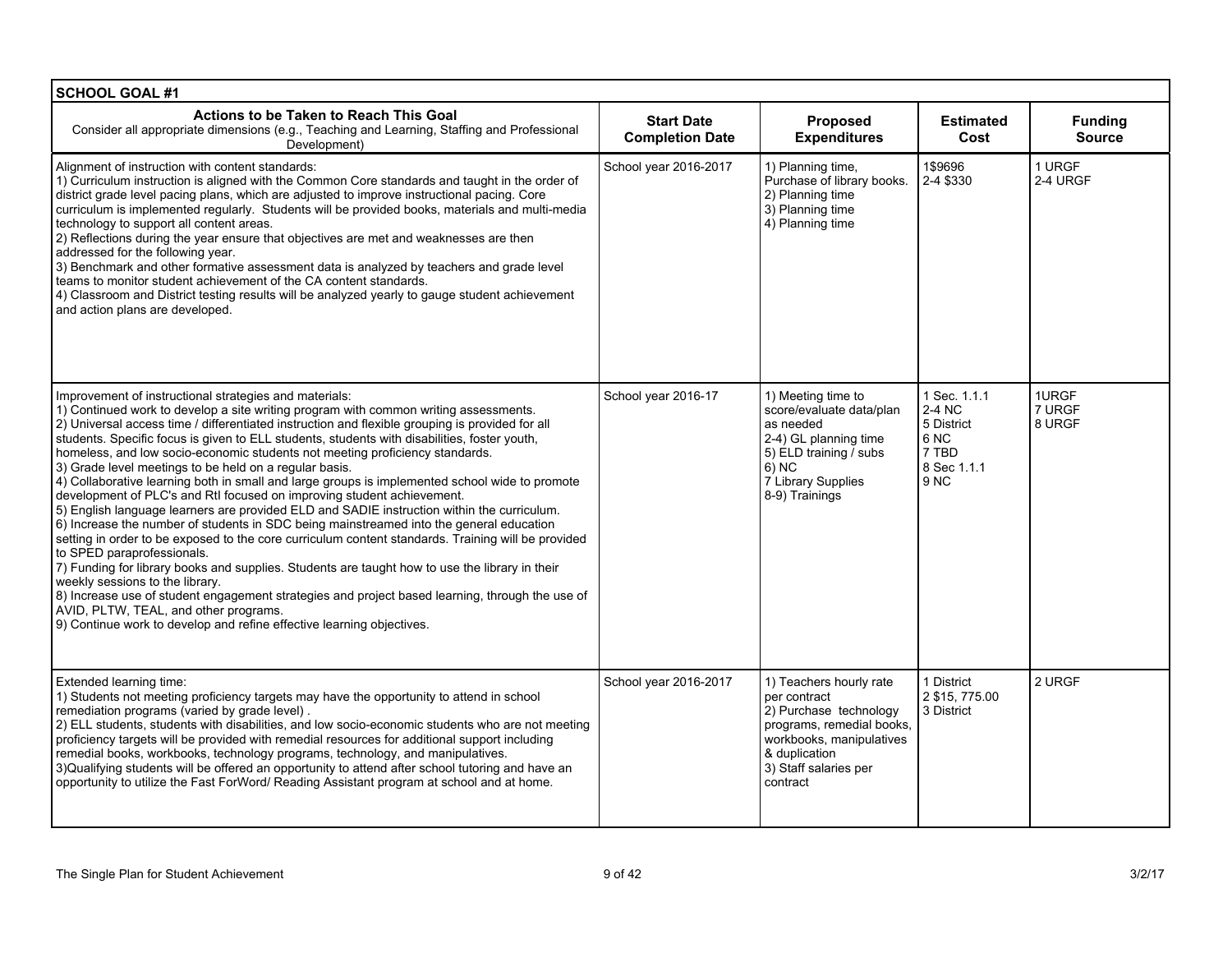| <b>SCHOOL GOAL #1</b>                                                                                                                                                                                                                                                                                                                                                                                                                                                                                                                                                                                                                                                                                                                                                                                                                                                                                                                                                                                                                                                                                                                                                  |                                             |                                                                                                                                                                                |                                                                            |                                                            |
|------------------------------------------------------------------------------------------------------------------------------------------------------------------------------------------------------------------------------------------------------------------------------------------------------------------------------------------------------------------------------------------------------------------------------------------------------------------------------------------------------------------------------------------------------------------------------------------------------------------------------------------------------------------------------------------------------------------------------------------------------------------------------------------------------------------------------------------------------------------------------------------------------------------------------------------------------------------------------------------------------------------------------------------------------------------------------------------------------------------------------------------------------------------------|---------------------------------------------|--------------------------------------------------------------------------------------------------------------------------------------------------------------------------------|----------------------------------------------------------------------------|------------------------------------------------------------|
| Actions to be Taken to Reach This Goal<br>Consider all appropriate dimensions (e.g., Teaching and Learning, Staffing and Professional<br>Development)                                                                                                                                                                                                                                                                                                                                                                                                                                                                                                                                                                                                                                                                                                                                                                                                                                                                                                                                                                                                                  | <b>Start Date</b><br><b>Completion Date</b> | Proposed<br><b>Expenditures</b>                                                                                                                                                | <b>Estimated</b><br>Cost                                                   | <b>Funding</b><br><b>Source</b>                            |
| Increased educational opportunity:<br>1) Enriched educational experience is provided through field trips and/or participating in<br>educational assemblies<br>2) Purchase of equipment to support technology in classroom and computer lab sessions for all<br>students in grades 3-6. Encourage access of web based program enrichment.<br>3) Content standards in Language Arts<br>4) Tutoring provided by peer and cross age tutors.<br>5) Grade levels will work to enhance "in school" intervention programs. These programs will<br>provide additional focus for ELL students, students with disabilities, foster, homeless, and low<br>socio-economic students not meeting proficiency targets.<br>6) Provide opportunities for intervention programs during and beyond the regular school day,<br>such as after school tutoring.<br>7) Specific identification and focus will be on the placement of the targeted population of long<br>term ELLstudents at the intermediate, early advance and advance levels. The school will work to<br>assign ELL students to classes where no more than 2 levels of ELL will be placed in one class, if<br>possible.      | School year 2016-2017                       | 1) Field-trips & assemblies<br>2) Purchase technology,<br>maintenance & software<br>3 <sub>1</sub> NC<br>4) NC<br>5) GL Planning<br>6) Staff salaries<br>7) Planning           | 1 TBD<br>2 \$6,134<br>3 NC<br>4 NC<br>5 Sec. 1.1.1<br>6 TBD<br>7 TBD       | 1 PTA<br>2 Local Banking<br>5 URGF<br>6 District<br>7 URGF |
| Involvement of staff, parents and community:<br>1) School Site Council (SSC) meets to monitor implementation of school plan/budget. Updates on<br>assessments and input on how to improve the instructional program will be on agenda.<br>2) GATE parents are invited to parent meetings on GATE issues.<br>3) ELL parents are invited to join the Latino Literacy, ELAC and DELAC group and to participate<br>in trainings to help their students.<br>4) Parents receive quarterly progress reports, parent/teacher conferences as needed to support<br>student achievement. Interpreters are available for conferences as needed, for help in the office,<br>for help with PowerSchool training, and many district letters sent home are available in Spanish.<br>5) ELL parents will be invited to semester conferences to discuss student progress. ELL aides will<br>facilitate these meetings and interpret for them.<br>6) Teacher work to update PowerSchool at least every three weeks.<br>7) Phone dialer calls and emails used to update parents. The site webpage and marquee is also<br>updated to include information about things going on at the site. | School year 2016-2017                       | 1) Planning time<br>2) NC<br>3) Parent/ELL training<br>4) Meeting time. Cost of<br>interpreters if needed.<br>5) ELL aide salary<br>6) Updates on PS<br>7) Use of phone dialer | 1. Sec 1.1.1<br>2 <sub>N</sub><br>3 TBD<br>4 TBD<br>5 <sub>NC</sub><br>6NC | 1 URGF<br>3 District<br>4 District                         |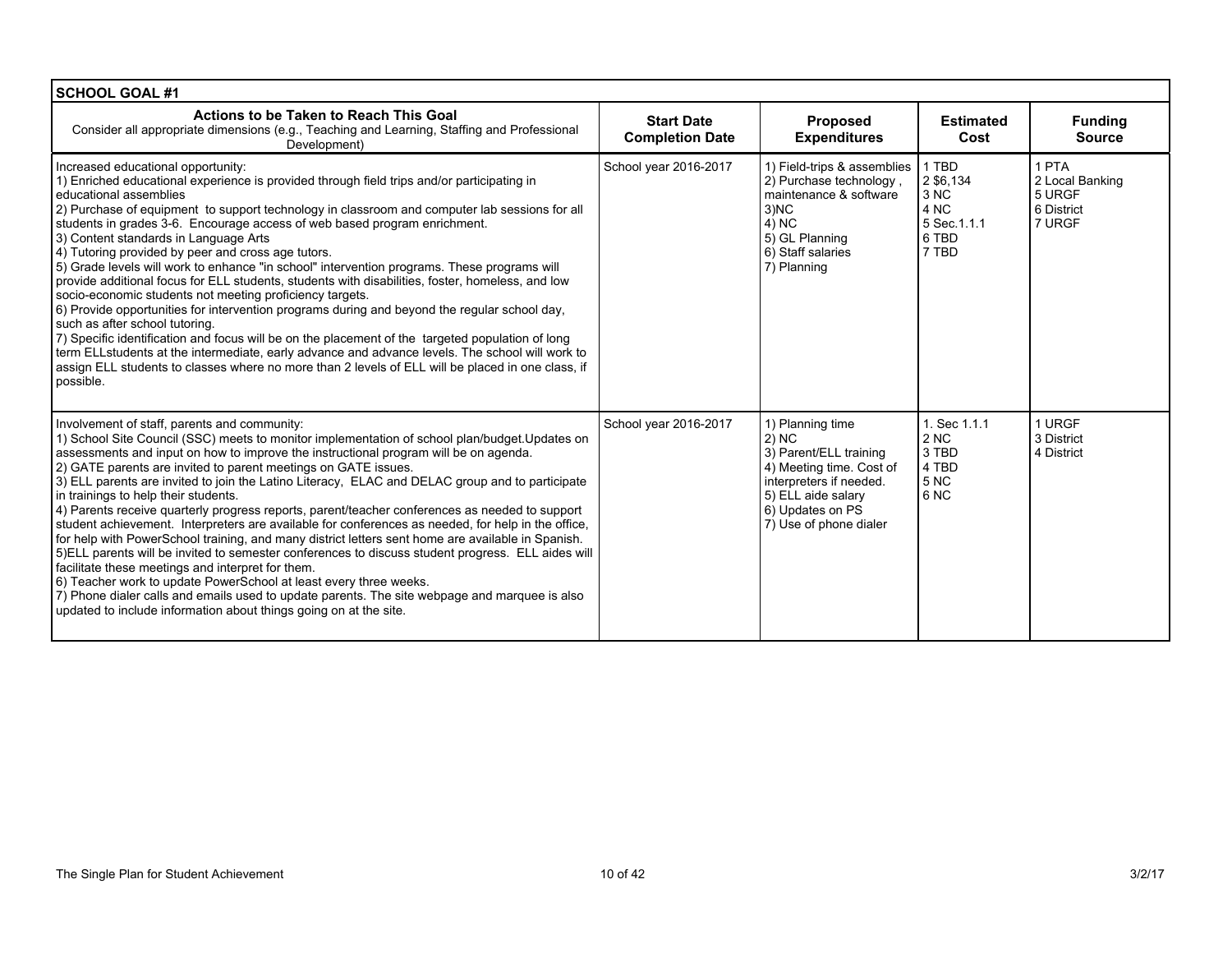| <b>SCHOOL GOAL #1</b>                                                                                                                                                                                                                                                                                                                                                                                                                                                                                                                                                                                                                                                                                                                                                                                                                                                                                                                                                                                                                                                                                                                                                                                                                                                                                                                                                               |                                             |                                                                                                                                                                                                                                       |                                            |                                                                      |
|-------------------------------------------------------------------------------------------------------------------------------------------------------------------------------------------------------------------------------------------------------------------------------------------------------------------------------------------------------------------------------------------------------------------------------------------------------------------------------------------------------------------------------------------------------------------------------------------------------------------------------------------------------------------------------------------------------------------------------------------------------------------------------------------------------------------------------------------------------------------------------------------------------------------------------------------------------------------------------------------------------------------------------------------------------------------------------------------------------------------------------------------------------------------------------------------------------------------------------------------------------------------------------------------------------------------------------------------------------------------------------------|---------------------------------------------|---------------------------------------------------------------------------------------------------------------------------------------------------------------------------------------------------------------------------------------|--------------------------------------------|----------------------------------------------------------------------|
| Actions to be Taken to Reach This Goal<br>Consider all appropriate dimensions (e.g., Teaching and Learning, Staffing and Professional<br>Development)                                                                                                                                                                                                                                                                                                                                                                                                                                                                                                                                                                                                                                                                                                                                                                                                                                                                                                                                                                                                                                                                                                                                                                                                                               | <b>Start Date</b><br><b>Completion Date</b> | <b>Proposed</b><br><b>Expenditures</b>                                                                                                                                                                                                | <b>Estimated</b><br>Cost                   | <b>Funding</b><br><b>Source</b>                                      |
| Auxiliary service for students and parents:<br>1) Utilize instructional assistant (teachers / combo aides) to work with individuals and/or small<br>groups to improve student achievement for ELL, students with disabilities, fostser, homeless, or<br>socio-economically disadvantaged students that are not meeting proficiency standards.<br>2) Child study teams (CST) and Student Success Team (SST) meet as students are referred for<br>academic and behavioral issues<br>3) 6th grade students attend an orientation at Hillview (HV) Middle School before promotion.<br>4) A transition meeting may be held for 6th grade students in special education between the<br>elementary and middle schools.<br>5) Retention letters are sent home by February for those students in danger of failing the school<br>year<br>6) Reports (other than quarterly) are sent home to update parents of student progress for those<br>students who are not achieving at a satisfactory level<br>7) Kindergarten Information Day (kindergarten Round-up) provides orientation and information for<br>parents and prospective kindergartners.<br>8) ELL Students assessed with CELDT each year. EL coordinator meets with teachers at staff<br>meetings to review the release tests of the CELDT tests. Teachers use this information in<br>planning ELD instruction for their students. | School year 2016-2017                       | 1) Aides salary &<br>benefits/training materials<br>2) Meeting time<br>3) Planning time<br>4) IEP meeting/ Planning<br>time<br>5) Postage & envelopes,<br>as needed<br>6) Duplication costs<br>7) Duplication costs<br>8) Staff costs | 1 TBD<br><b>2-4 NC</b><br>5-8 TBD          | 1 District<br>5 District<br>6 Sec 1.3.2<br>7 Sec 1.3.2<br>8 District |
| Staff development and professional collaboration:<br>1) Staff are encouraged to attend in-services such as Westside Writing, AVID, PLTW, TEAL, and<br>participate on district committees with a focus on curriculum adoptions and implementation,<br>Universal access, differentiation, ELD strategies, student engagement, use of technology in the<br>classroom, working with parents, use of academic language, effective learning objectives, and<br>Rtl. Release time to visit classrooms with a focus on differentiation. Universal Access and ELD<br>strategies.<br>(2) Grade level meetings and staff meetings for articulation, planning and professional<br>development. Meetings will be held on a when-possible basis.<br>3) Site based professional development during meeting time to focus on developing PLC's.<br>Universal Access, differentiated instruction, data analysis, student engagement, learning<br>objectives, academic language, Rtl and interventions. Staff will continue work with engagement<br>strategies like Think Pair Share, use of academic language, and use of well-developed learning<br>objectives.<br>4) New teachers will be supported through the BTSA program.                                                                                                                                                                       | School year 2016-2017                       | 1) Workshop costs &<br>substitutes as needed<br>2) Grade level/staff<br>meeting and planning<br>time.<br>3) Professional<br>Development Materials<br>4) District BSTA Program                                                         | 1 TBD<br>2 <sub>NC</sub><br>3 TBD<br>4 TBD | 1 District<br>2 <sub>NC</sub><br>3 Sec 1.1.1<br>4 District           |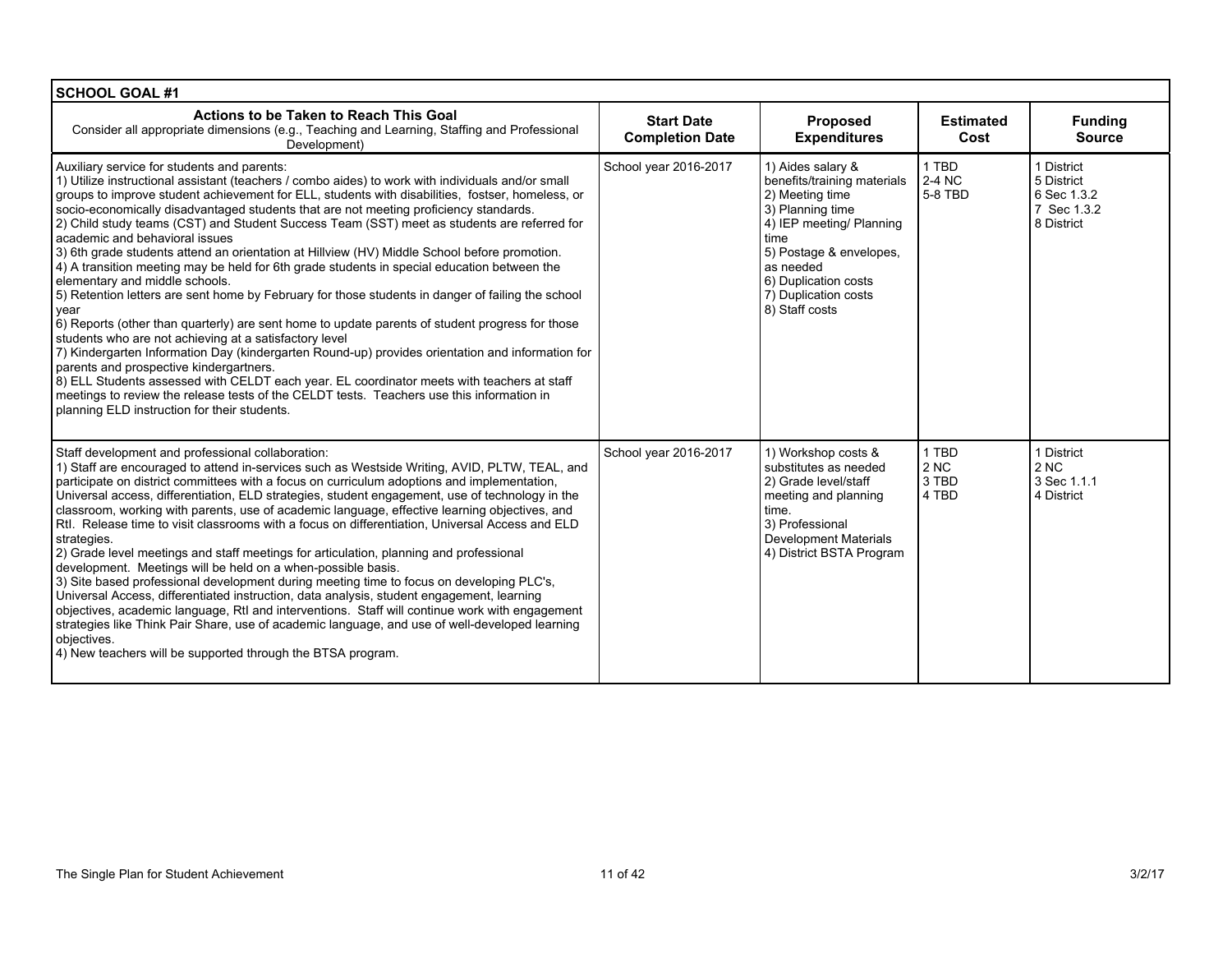| SCHOOL GOAL #1                                                                                                                                                                                                                                                                                                                                                                                                                                                                                                                                                                                                                                                                                                                                                                                                                                                                                                                                                                                                             |                                             |                                                                                 |                          |                                 |
|----------------------------------------------------------------------------------------------------------------------------------------------------------------------------------------------------------------------------------------------------------------------------------------------------------------------------------------------------------------------------------------------------------------------------------------------------------------------------------------------------------------------------------------------------------------------------------------------------------------------------------------------------------------------------------------------------------------------------------------------------------------------------------------------------------------------------------------------------------------------------------------------------------------------------------------------------------------------------------------------------------------------------|---------------------------------------------|---------------------------------------------------------------------------------|--------------------------|---------------------------------|
| Actions to be Taken to Reach This Goal<br>Consider all appropriate dimensions (e.g., Teaching and Learning, Staffing and Professional<br>Development)                                                                                                                                                                                                                                                                                                                                                                                                                                                                                                                                                                                                                                                                                                                                                                                                                                                                      | <b>Start Date</b><br><b>Completion Date</b> | <b>Proposed</b><br><b>Expenditures</b>                                          | <b>Estimated</b><br>Cost | <b>Funding</b><br><b>Source</b> |
| Monitoring program implementation and results:<br>1) District and site based benchmark testing is given to all students and results are evaluated.<br>Results of testing will be used to guide instruction based on data collected.<br>[2] Curriculum tests and student outcomes are evaluated by individual teachers, as grade level<br>and by administrators to monitor student mastery of grade level standards.<br>3) Classroom Grades and District Benchmark scores (achievement and Common<br>Core standards' tests) for students in grades K to 6 are evaluated. A plan to address areas of<br>weakness is developed by grade level teams. Staff and the School Site Council will take part in<br>test score analysis, as well as the writing and implementation of the school plan<br>4) Administration will monitor the implementation of ELD using walkthrough protocol(s) developed<br>by district. Teachers are provided feedback by email, by receiving a copy of the protocol or by<br>individual conference | School year 2016-2017                       | 1-2-3-4) Duplicating $&$<br>Planning/meeting time<br>articulation/planning time | 1-4 TBD                  | 1-4 District                    |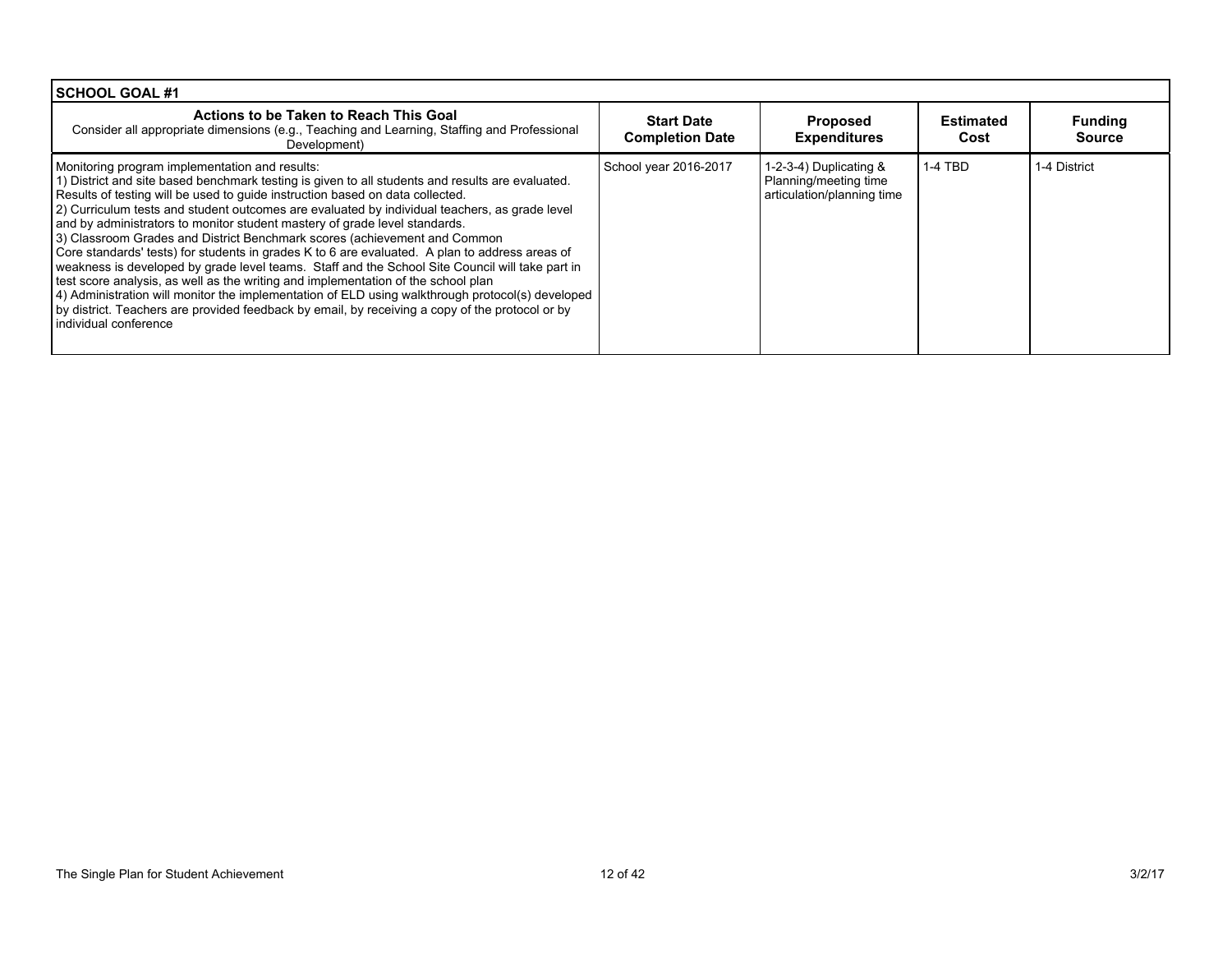## **VI. Planned Improvements in Student Performance (continued)**

#### **SCHOOL GOAL #2**

## **(Based on conclusions from Analysis of Program Components and Student Data pages)**

 $\overline{G}$ OAL #2

For Improving Student Achievement: In Mathematics, by the conclusion of 2016-17 school year, Rancho Vista student scores will meet the required level for all students in all subgroups. Students at all grades will work to perform at proficient or better on the district performance assessments.

| Student groups and grade levels to participate in this goal:                                                                       | Anticipated annual performance growth for each group:                                                                                                        |
|------------------------------------------------------------------------------------------------------------------------------------|--------------------------------------------------------------------------------------------------------------------------------------------------------------|
| Student groups participating in this goal: Includes all Rancho Vista students.                                                     | All student groups will meet proficiency targets on the SBAC.                                                                                                |
| Means of evaluating progress toward this goal:<br>Benchmark assessment data, progress reports and report cards, and state testing. | Group data to be collected to measure academic gains:<br>State testing<br>Classroom Grades<br><b>Classroom Assessments</b><br>WUSD Benchmark data -2016-2017 |

| l SCHOOL GOAL #2                                                                                                                                                                                                                                                                                                                                                                                                                                                                                                                                                                                                                                                                                                                                                                                                                                                                                                                         |                                             |                                                                                                                                                 |                           |                                 |
|------------------------------------------------------------------------------------------------------------------------------------------------------------------------------------------------------------------------------------------------------------------------------------------------------------------------------------------------------------------------------------------------------------------------------------------------------------------------------------------------------------------------------------------------------------------------------------------------------------------------------------------------------------------------------------------------------------------------------------------------------------------------------------------------------------------------------------------------------------------------------------------------------------------------------------------|---------------------------------------------|-------------------------------------------------------------------------------------------------------------------------------------------------|---------------------------|---------------------------------|
| Actions to be Taken to Reach This Goal<br>Consider all appropriate dimensions (e.g., Teaching and Learning, Staffing and Professional<br>Development)                                                                                                                                                                                                                                                                                                                                                                                                                                                                                                                                                                                                                                                                                                                                                                                    | <b>Start Date</b><br><b>Completion Date</b> | <b>Proposed</b><br><b>Expenditures</b>                                                                                                          | <b>Estimated</b><br>Cost  | <b>Funding</b><br><b>Source</b> |
| Alignment of Instruction with content standards:<br>1) Curriculum instruction is aligned with the CA state standards and taught in the order of district<br>grade level pacing plans, which are adjusted to improve instructional pacing. Core curriculum is<br>implemented with fidelity.<br>2) Grade levels analyze test results by content clusters and devise an improvement plan to<br>improve student achievement in Math. Goals and objectives are shared by each teacher.<br>3) Students will receive standards-based math instruction with teachers evaluating student<br>achievement and progress during the year.<br>4) Reflections during the year ensure that objectives are met and weaknesses are then<br>addressed for the following year.<br>5) Benchmark and formative math assessment data is analyzed by teachers and grade level<br>teams to monitor student achievement of the Common Core math content standards. | School year 2016-2017                       | 1)Duplicating<br>2) Planning/ meeting time<br>with teachers and<br>l administrator.<br>3) Planning time<br>4) Planning time<br>5) Planning time | 1 \$15,775.00<br>l 2-5 NC | 1 Sec 1.3.2                     |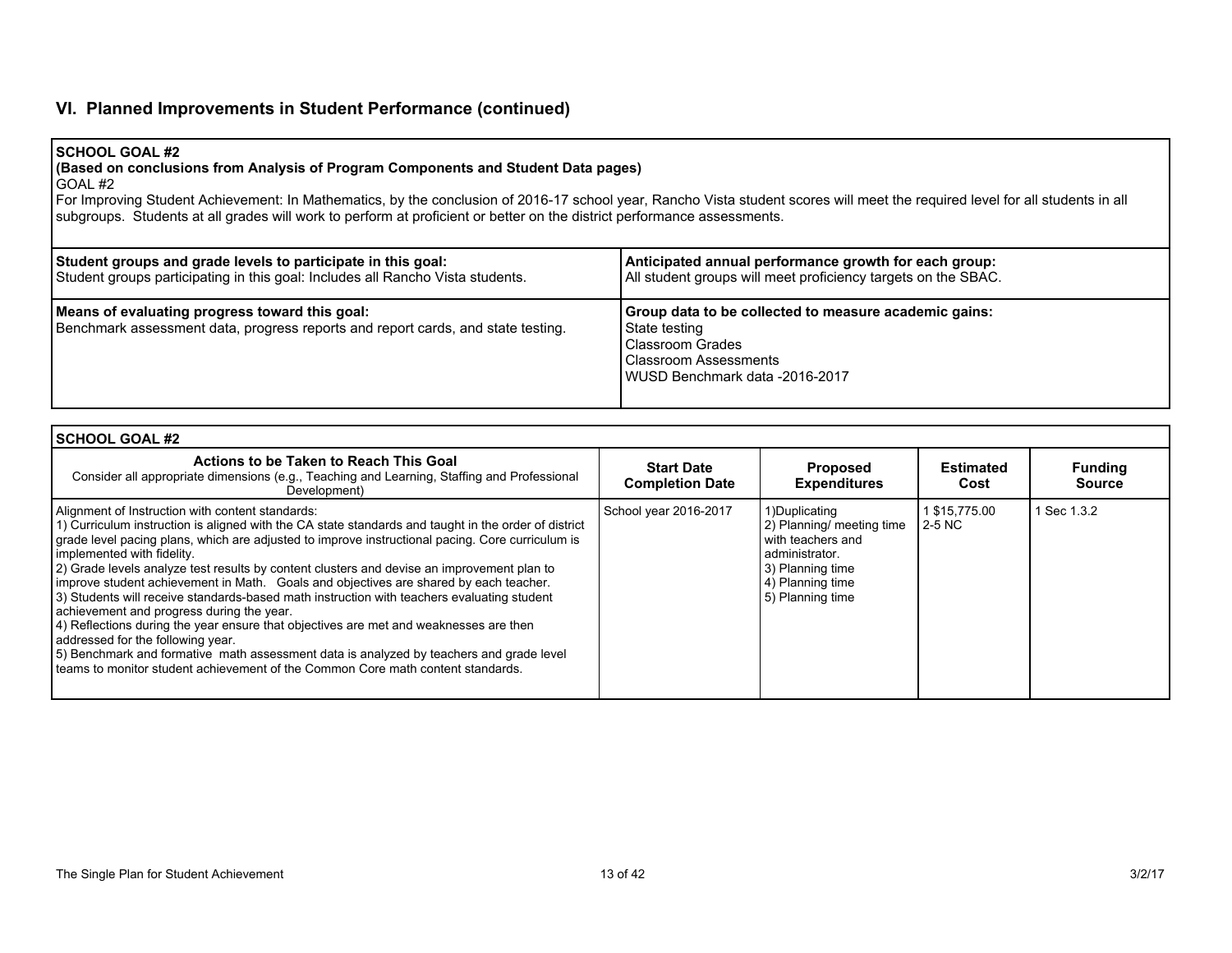| <b>SCHOOL GOAL #2</b>                                                                                                                                                                                                                                                                                                                                                                                                                                                                                                                                                                                                                                                                                                                                                                                                                                                                                                                                                                                                             |                                             |                                                                                                                                                            |                                                                |                                                                                    |
|-----------------------------------------------------------------------------------------------------------------------------------------------------------------------------------------------------------------------------------------------------------------------------------------------------------------------------------------------------------------------------------------------------------------------------------------------------------------------------------------------------------------------------------------------------------------------------------------------------------------------------------------------------------------------------------------------------------------------------------------------------------------------------------------------------------------------------------------------------------------------------------------------------------------------------------------------------------------------------------------------------------------------------------|---------------------------------------------|------------------------------------------------------------------------------------------------------------------------------------------------------------|----------------------------------------------------------------|------------------------------------------------------------------------------------|
| Actions to be Taken to Reach This Goal<br>Consider all appropriate dimensions (e.g., Teaching and Learning, Staffing and Professional<br>Development)                                                                                                                                                                                                                                                                                                                                                                                                                                                                                                                                                                                                                                                                                                                                                                                                                                                                             | <b>Start Date</b><br><b>Completion Date</b> | Proposed<br><b>Expenditures</b>                                                                                                                            | <b>Estimated</b><br>Cost                                       | <b>Funding</b><br><b>Source</b>                                                    |
| Improvement of instructional strategies and materials:<br>1) Continued work to implement site writing across the curriculum, including math with a focus on<br>key academic vocabulary.<br>2) Differentiated instruction and flexible grouping is provided for all students. Specific focus is<br>given to ELL students, students with disabilities, foster, homeless, and low socio-economic<br>students not meeting proficiency standards.<br>3) English language learners are provided ELD and SDAIE instruction within the math curriculum.<br>4) Increase the number of students in SDC being mainstreamed into the general education<br>setting in order to be exposed to the core curriculum content standards. Training of SPED<br>paraprofessionals in math program.<br>5) Increase use of student engagement strategies like Think Pair Share and other AVID<br>strategies.<br>6) Continue work to develop and refine learning objectives.                                                                              | School year 2016-2017                       | 1) Meeting time to plan<br>2-3) Meeting time<br>4) Planning time<br>5-6) NC                                                                                | 1-4 TBD<br>5-6 NC                                              | 1-4 Sec 1.1.1<br>5-6 District                                                      |
| Extended learning time:<br>1) Students not meeting proficiency targets may have the opportunity to attend in school<br>remediation programs (varied by grade level) be tutored during intersessions, summer break at<br>the district's summer school, and through the after school tutoring program.<br>2) ELL students, students with disabilities, foster, homeless, and low socio-economic students<br>who are not meeting proficiency targets will be provided with remedial resources such as after<br>school tutoring and/or access to the Fast ForWord program, ALEKS, remedial books, workbooks,<br>technology programs, technology, and manipulatives.<br>3) Students not meeting proficiency targets may have the opportunity to attend in school<br>remediation programs (varied by grade level).                                                                                                                                                                                                                      | School year 2016-2017                       | 1) Teachers hourly rate<br>per contract<br>2-3) Purchase technology<br>programs, remedial books,<br>workbooks &manipulatives                               | 1 TBD<br>2-3 TBD                                               | 1 District<br>2 Sec 1.1.1<br>3 District                                            |
| Increased educational opportunity:<br>1) The practical use of technology is encouraged to enrich the curriculum.<br>2) Enrichment math based opportunities, such as Mathletes and Math Gladiators.<br>3) Content standards in Mathematics are supported with site level intervention programs, use of<br>curriculum support materials, and use of district approved supplemental materials. Interventions<br>will be provided in the classroom, after school, and/or during intersession.<br>4) Purchase of equipment to support technology in classroom and computer lab sessions for<br>students in all grades. Encourage access of web based program enrichment.<br>5) Tutoring provided by peer and cross age tutors.<br>6) Grade levels will work to develop "in school" intervention programs. These programs will<br>provide additional focus for ELL students, students with disabilities, and low socio-economic<br>students not meeting proficiency targets.<br>7) Training will be provided to SPED paraprofessionals. | School year 2016-2017                       | 1) Research<br>technology/website/planni<br>ng<br>2) Materials, fees for<br>events<br>3) NC<br>4) Materials<br>5-6) Collaboration time<br>7) Training time | 1 TBD<br>2 TBD<br>3 <sub>N</sub> C<br>4 TBD<br>5-6 NC<br>7 TBD | 1 Sec 1.1.1.<br>2 Sec 1.4.2 Local Bank<br>4 Sec 1.4.2. Local<br>Bank<br>7 District |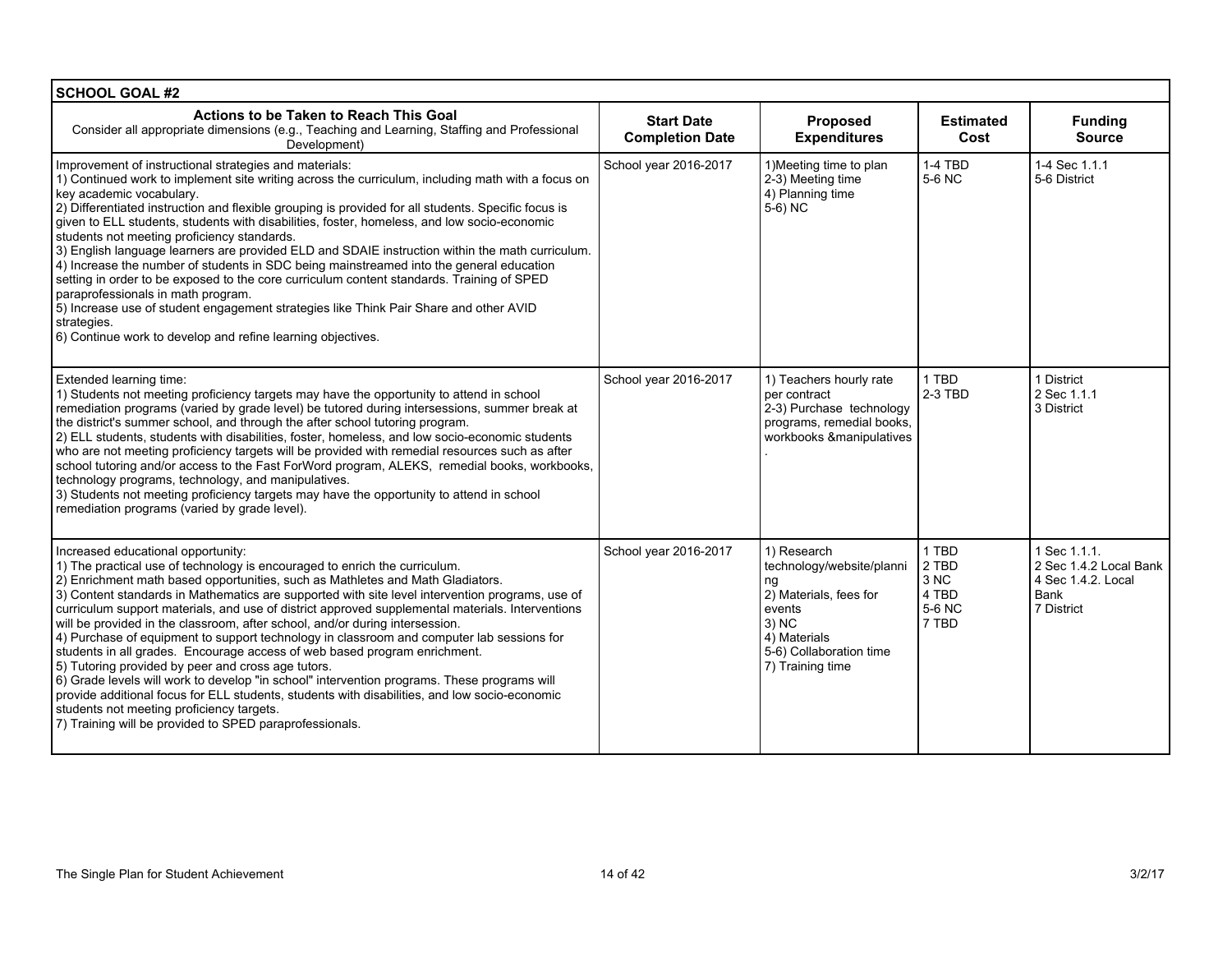| <b>SCHOOL GOAL #2</b>                                                                                                                                                                                                                                                                                                                                                                                                                                                                                                                                                                                                                                                                                                                                                                                                                                                                                                                                                                                     |                                             |                                                                                                                                                          |                               |                                 |
|-----------------------------------------------------------------------------------------------------------------------------------------------------------------------------------------------------------------------------------------------------------------------------------------------------------------------------------------------------------------------------------------------------------------------------------------------------------------------------------------------------------------------------------------------------------------------------------------------------------------------------------------------------------------------------------------------------------------------------------------------------------------------------------------------------------------------------------------------------------------------------------------------------------------------------------------------------------------------------------------------------------|---------------------------------------------|----------------------------------------------------------------------------------------------------------------------------------------------------------|-------------------------------|---------------------------------|
| Actions to be Taken to Reach This Goal<br>Consider all appropriate dimensions (e.g., Teaching and Learning, Staffing and Professional<br>Development)                                                                                                                                                                                                                                                                                                                                                                                                                                                                                                                                                                                                                                                                                                                                                                                                                                                     | <b>Start Date</b><br><b>Completion Date</b> | <b>Proposed</b><br><b>Expenditures</b>                                                                                                                   | <b>Estimated</b><br>Cost      | <b>Funding</b><br><b>Source</b> |
| Staff development and professional collaboration:<br>1) Staff are encouraged to attend in-services or workshops provided by the district or school and<br>to serve on district math related committees. Workshops related to math instruction are<br>encouraged in relation to differentiation. PLCs, GATE, interventions and the use of technology in<br>math. Training in relation to the newly adopted Common Core State Standards are encouraged<br>for all teachers that receive new materials. Staff will continue work with engagement strategies<br>like Think Pair Share, use of academic language, and use of well-developed learning objectives.<br>2) Grade level meetings and staff meetings for articulation, planning and professional<br>development. Meetings will be held on a regular basis.                                                                                                                                                                                           | School year 2016-2017                       | 1) Workshop costs &<br>substitutes as needed<br>2) Grade level/staff<br>meeting and planning time                                                        | 1 TBD<br>2NC                  | 1-2 District                    |
| Involvement of staff, parents and community:<br>1) School Site Council (SSC) meets to monitor implementation of school plan/budget. Updates on<br>assessments and input on how to improve the instructional program will be on agenda.<br>2) GATE parents are invited to parent meetings on GATE issues.<br>3) ELL parents are invited to join the ELAC / DELAC group and Latino Literacy.<br>4) Parents receive quarterly progress reports, parent/teacher conferences as needed to support<br>student achievement. Interpreters are available for conferences as needed and many district<br>letters sent home are available in Spanish.<br>5) ELL parents will be invited to semester conferences with ELL aide and teacher to discuss<br>student progress.<br>6) Teacher work to update PowerSchool at least every three weeks.<br>7) Phone dialer calls and emails used to update parents. The site webpage and marquee is also<br>updated to include information about things going on at the site. | School year 2016-2017                       | 1) Planning time<br>2) Meeting time<br>3) NC<br>4-5) Cost of interpreter<br>$6-7)$ NC                                                                    | $1-3$ NC<br>4-5 TBD<br>6-7 NC | 4-5 District                    |
| Auxiliary service for students and parents:<br>1) Child study teams (CST) and Student Success Team (SST) meet as students are referred for<br>academic and behavioral issues<br>2) 6th grade students attend an orientation at Hillview (HV) Middle School before promotion<br>3) A transition meeting may be held for 6th grade students in special education between the<br>elementary and middle schools<br>4) Retention letters are sent home by February for those students in danger of failing the school<br>year<br>5) Reports (other than quarterly) are sent home to update parents of student progress for those<br>students who are not achieving at a satisfactory level<br>6) Kindergarten Information Day (kindergarten round-up) provides orientation and information for<br>parents and prospective kindergartners.                                                                                                                                                                      | School year 2016-2017                       | 1) Meeting time<br>2) Planning time<br>3 IEP meeting/<br>planning time<br>4) Postage & envelopes,<br>as needed<br>5) Duplication<br>6) Duplication costs | 1-3 NC<br>4-6 TBD             | 4 District<br>5-6 Sec 1.3.2     |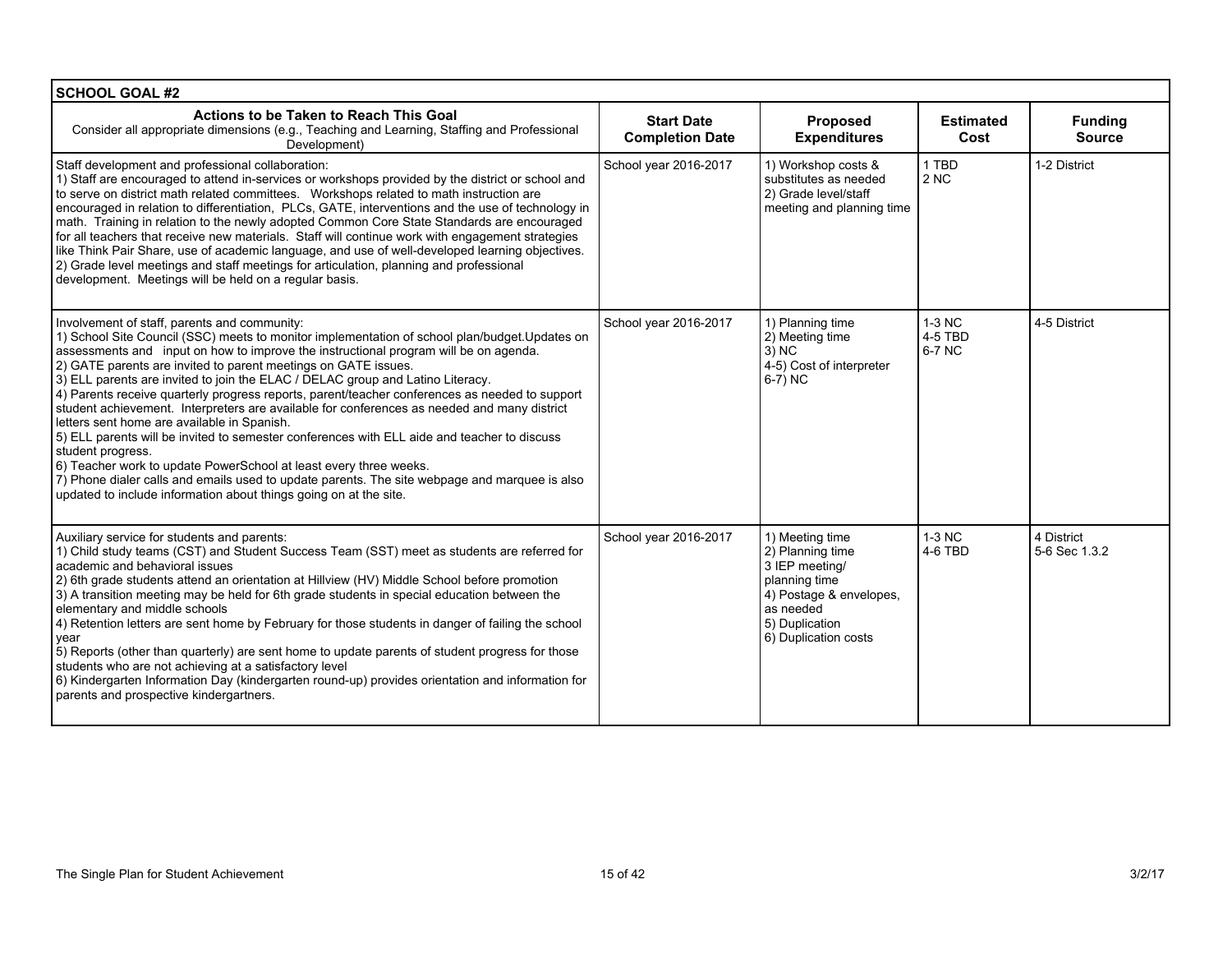| <b>SCHOOL GOAL #2</b>                                                                                                                                                                                                                                                                                                                                                                                                                                                                                                                                                                                                                                                                                                                                                                                                                                                                                                                                                                                                                                                                                                                                                                                   |                                             |                                                                             |                          |                                 |
|---------------------------------------------------------------------------------------------------------------------------------------------------------------------------------------------------------------------------------------------------------------------------------------------------------------------------------------------------------------------------------------------------------------------------------------------------------------------------------------------------------------------------------------------------------------------------------------------------------------------------------------------------------------------------------------------------------------------------------------------------------------------------------------------------------------------------------------------------------------------------------------------------------------------------------------------------------------------------------------------------------------------------------------------------------------------------------------------------------------------------------------------------------------------------------------------------------|---------------------------------------------|-----------------------------------------------------------------------------|--------------------------|---------------------------------|
| Actions to be Taken to Reach This Goal<br>Consider all appropriate dimensions (e.g., Teaching and Learning, Staffing and Professional<br>Development)                                                                                                                                                                                                                                                                                                                                                                                                                                                                                                                                                                                                                                                                                                                                                                                                                                                                                                                                                                                                                                                   | <b>Start Date</b><br><b>Completion Date</b> | <b>Proposed</b><br><b>Expenditures</b>                                      | <b>Estimated</b><br>Cost | <b>Funding</b><br><b>Source</b> |
| Monitoring program implementation and results:<br>1) Classroom teachers will regularly assess students' mastery of math standards by examining<br>student work and assessment data,, re-teaching of standards needing remediation occurs as<br>needed.<br>[2] Classroom and Districting assessment results are analyzed at the beginning of each year by<br>grade 1-6 teachers. District and site based benchmark testing is given to all students and results<br>are evaluated. Results of testing will be used to quide instruction based on data collected.<br>3) Staff and the School Site Council will take part in test score analysis, as well as the writing and<br>implementation of the school plan.<br>4) Administration will observe classroom teachers during math to monitor the implementation of<br>the core and intervention materials, using protocol(s) developed by the district. The protocols<br>include the development of academic vocabulary, the use of SDAIE strategies, and the effective<br>use of scaffolding to improve comprehension for English Learners. Teachers are provided<br>feedback by email, by receiving a copy of the protocol or by individual conference. | School year 2016-2017                       | 1-2-3) Duplicating &<br>Planning/meeting time<br>articulation/planning time | 1-4 NC                   |                                 |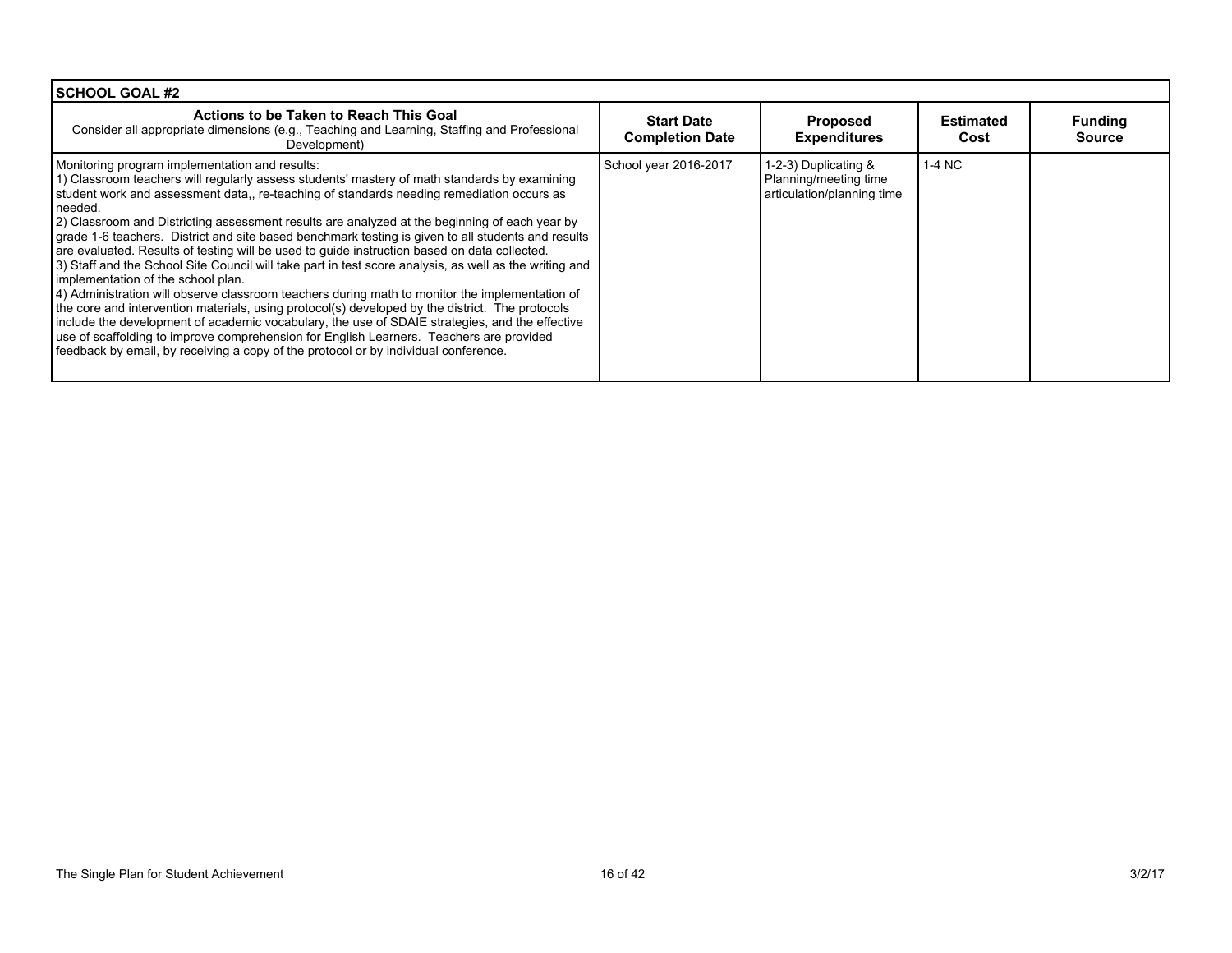## **VI Planned Improvements in Student Performance (continued)**

#### **SCHOOL GOAL #3**

## **(Based on conclusions from Analysis of Program Components and Student Data pages)**

Rancho Vista staff members will participate in site, district and outside staff development opportunities to support a District approved curriculum focused on improved student achievement. Staff will be trained so that all students will be exposed to a well-balanced curricular program that addresses the content standards and promotes student achievement. Specific focus will be given to ELL students, students with disabilities, foster students, homeless, and low socio-economic students not meeting proficiency goals.

| Student groups and grade levels to participate in this goal:<br>All Rancho Vista students will benefit from the training received by staff. | Anticipated annual performance growth for each group:<br>Students will increase proficiency rates in English Language Arts and Mathematics.<br>Proficiency goals stated in Goal 1 for ELA and Goal 2 for Math. |
|---------------------------------------------------------------------------------------------------------------------------------------------|----------------------------------------------------------------------------------------------------------------------------------------------------------------------------------------------------------------|
| Means of evaluating progress toward this goal:                                                                                              | Group data to be collected to measure academic gains:                                                                                                                                                          |
| , Both informal & formal assessment results, district and site benchmark assessment                                                         | Survey results, Classroom Grades, Site and District Assessments, District benchmark                                                                                                                            |
| data, progress reports, report cards, reflections/year long plan.                                                                           | scores, SBAC scores.                                                                                                                                                                                           |

| I SCHOOL GOAL #3                                                                                                                                                                                                                                                                                                                                                                                                                                                                                                                                                                                                                                                                                                                                                                                                                                                                                                                                                                                                                                                                                                                                                                                                                                                                                                                                                                                                                                                                                                                                                                                                                                                                           |                                             |                                                                                           |                            |                                 |
|--------------------------------------------------------------------------------------------------------------------------------------------------------------------------------------------------------------------------------------------------------------------------------------------------------------------------------------------------------------------------------------------------------------------------------------------------------------------------------------------------------------------------------------------------------------------------------------------------------------------------------------------------------------------------------------------------------------------------------------------------------------------------------------------------------------------------------------------------------------------------------------------------------------------------------------------------------------------------------------------------------------------------------------------------------------------------------------------------------------------------------------------------------------------------------------------------------------------------------------------------------------------------------------------------------------------------------------------------------------------------------------------------------------------------------------------------------------------------------------------------------------------------------------------------------------------------------------------------------------------------------------------------------------------------------------------|---------------------------------------------|-------------------------------------------------------------------------------------------|----------------------------|---------------------------------|
| Actions to be Taken to Reach This Goal<br>Consider all appropriate dimensions (e.g., Teaching and Learning, Staffing and Professional<br>Development)                                                                                                                                                                                                                                                                                                                                                                                                                                                                                                                                                                                                                                                                                                                                                                                                                                                                                                                                                                                                                                                                                                                                                                                                                                                                                                                                                                                                                                                                                                                                      | <b>Start Date</b><br><b>Completion Date</b> | <b>Proposed</b><br><b>Expenditures</b>                                                    | <b>Estimated</b><br>Cost   | <b>Funding</b><br><b>Source</b> |
| Alignment of instruction with content standards:<br>1) Writing across the curriculum continues to be a site level student improvement goal.<br>Professional development opportunities will be offered in the area of writing / reading<br>comprehension to support ELD and student achievement.<br>[2] Teachers will be knowledgeable about their grade level standards and curriculum. Teachers<br>will meet as a grade level to ensure instruction is standards-based with adherence to required<br>instructional time and fidelity to the core, Universal access time and ELD instruction. Teachers<br>will be given opportunities to attend professional development to increase their skills. Articulation<br>across grade levels with work on PLCs will enhance instruction and student achievement.<br>3) Professional development activities will help teachers continue to expand knowledge and skills<br>based on staff strengths and needs in relation to student needs and student achievement results.<br>Staff development will be focused on areas of need determined by analysis of Benchmark and<br>Classroom Grade data in addition to ELL trainings focused on differentiated instruction, Universal<br>Access, extended learning, student engagement, use of learning objectives, use of academic<br>language, and interventions/Rtl.<br>4) Grade level and/or staff meetings will be held regularly to provide staff development, grade<br>level planning, curricular planning and data analysis opportunities.<br>[5] Training and discussions on Professional Learning Communities, student engagement, RtI and<br>ways those programs improve student achievement. | School year 2016-2017                       | 1)-3) Professional<br>development support<br>ELD. Rti.<br>4,5) Meeting time / No<br>costs | $1-3$ TBD<br>4 NC<br>5 TBD | 1 District<br>5 District        |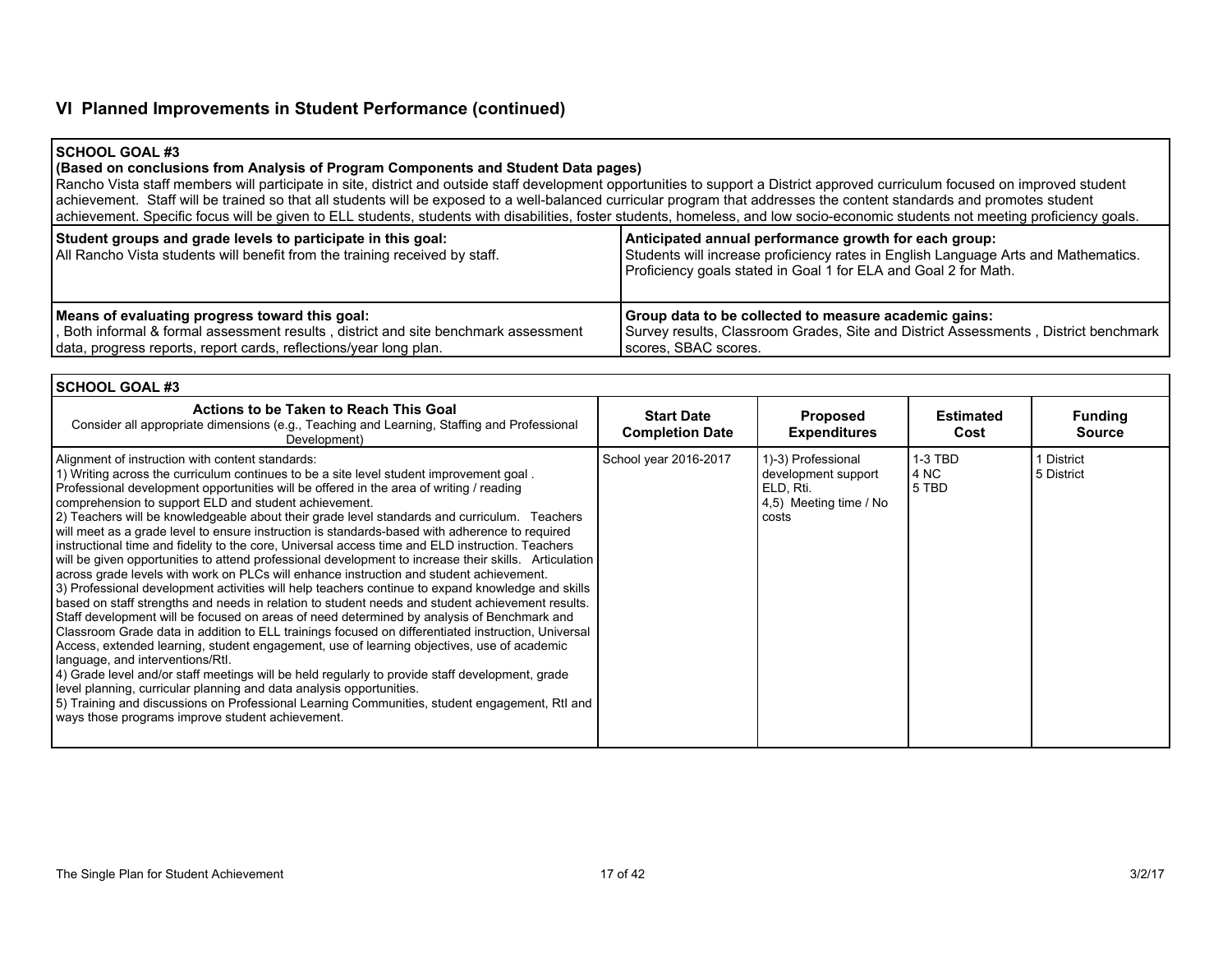| <b>SCHOOL GOAL #3</b>                                                                                                                                                                                                                                                                                                                                                                                                                                                                                                                                                                                                                                                                                                                                                                                                                                                                                                                                                                                                                                                                                                                                                                                                                                                                                                                                                                                                                                                                                                                                                                                                                                                                                                                                                                                                                                                                                                                                                                                                                                                                                                                                                                                                                                                                                                                                                                                                                                                                                                                                                                                                                                                                                                                                                                                                    |                                             |                                                                                                                                                                                                       |                          |                                 |
|--------------------------------------------------------------------------------------------------------------------------------------------------------------------------------------------------------------------------------------------------------------------------------------------------------------------------------------------------------------------------------------------------------------------------------------------------------------------------------------------------------------------------------------------------------------------------------------------------------------------------------------------------------------------------------------------------------------------------------------------------------------------------------------------------------------------------------------------------------------------------------------------------------------------------------------------------------------------------------------------------------------------------------------------------------------------------------------------------------------------------------------------------------------------------------------------------------------------------------------------------------------------------------------------------------------------------------------------------------------------------------------------------------------------------------------------------------------------------------------------------------------------------------------------------------------------------------------------------------------------------------------------------------------------------------------------------------------------------------------------------------------------------------------------------------------------------------------------------------------------------------------------------------------------------------------------------------------------------------------------------------------------------------------------------------------------------------------------------------------------------------------------------------------------------------------------------------------------------------------------------------------------------------------------------------------------------------------------------------------------------------------------------------------------------------------------------------------------------------------------------------------------------------------------------------------------------------------------------------------------------------------------------------------------------------------------------------------------------------------------------------------------------------------------------------------------------|---------------------------------------------|-------------------------------------------------------------------------------------------------------------------------------------------------------------------------------------------------------|--------------------------|---------------------------------|
| Actions to be Taken to Reach This Goal<br>Consider all appropriate dimensions (e.g., Teaching and Learning, Staffing and Professional<br>Development)                                                                                                                                                                                                                                                                                                                                                                                                                                                                                                                                                                                                                                                                                                                                                                                                                                                                                                                                                                                                                                                                                                                                                                                                                                                                                                                                                                                                                                                                                                                                                                                                                                                                                                                                                                                                                                                                                                                                                                                                                                                                                                                                                                                                                                                                                                                                                                                                                                                                                                                                                                                                                                                                    | <b>Start Date</b><br><b>Completion Date</b> | Proposed<br><b>Expenditures</b>                                                                                                                                                                       | <b>Estimated</b><br>Cost | <b>Funding</b><br><b>Source</b> |
| Improvement of instructional strategies and materials:<br>1) Teachers will continue to be trained in reading and reading comprehension strategies such as<br>AVID. Teachers are encouraged to attend Writing and/or Common Core State Standards training<br>as offered to increase knowledge and fidelity to Common Core State Standards.<br>2) Teachers will be trained to implement the technology program on a continuing basis including<br>PowerSchool, Web Links, email, ELL support programs and others.<br>3) Teachers are encouraged to attend training on the Common Core State Standards.<br>4) Teachers maybe given the opportunity and encouraged to be trained in topics such as the<br>Westside Writing, differentiated instruction, methods to enhance student engagement, meeting<br>the needs of ELL students, students with disabilities, foster, homeless, and low socio-economic<br>students, use of effective learning objectives, academic language and RtI / intervention programs.<br>This training will held on site and may be led by members of the staff or by paid consultants.<br>5) Teachers may be trained in CLAD and other differentiated Instructional Strategies, (e.g.,<br>SADIE and other special-needs programs; GATE; etc.)<br>6) Teachers may attend district workshops which may offer the following:<br>(a) Teacher collaboration time focused on selecting benchmark assessments for key/essential<br>standards and joint review of student work on those assignments, includes planning for<br>addressing diverse student needs, student behavior management, and working with families<br>(b)Staff development days focused on practicing core research based practices used in the<br>standards-based materials in the strands-subject matter areas of most needed improvement also<br>includes planning for addressing diverse students needs, student behavior management, and<br>working families<br>7) The district will work to provide the following training in relation to ELL students / ELD<br>instruction:<br>(a) District-wide researched based professional development specific to the needs of English<br>learners. The focus of the professional development is to improve instruction for English<br>learners.<br>(b)Bi-monthly release time for ELD teachers to articulate strategies for differentiating instruction<br>for the various EL proficiency levels.<br>(c) Release time at beginning of school year for ELD teachers to review the CELDT proficiency<br>levels, CST scores in language arts and math, years in ELD program for each EL in their classes.<br>After reviewing the information, teacher in grades 2-6 will meet individually with each student and<br>together set a language proficiency goal and academic achievement goal. | School year 2016-2017                       | 1) Training in Language<br>Arts curriculum<br>2)-3) Site/District training<br>time<br>4) Training costs / sub<br>costs<br>5) Training time<br>6) Training time<br>7) Training time &<br>release time. | 1-7 TBD                  | 1-7 District                    |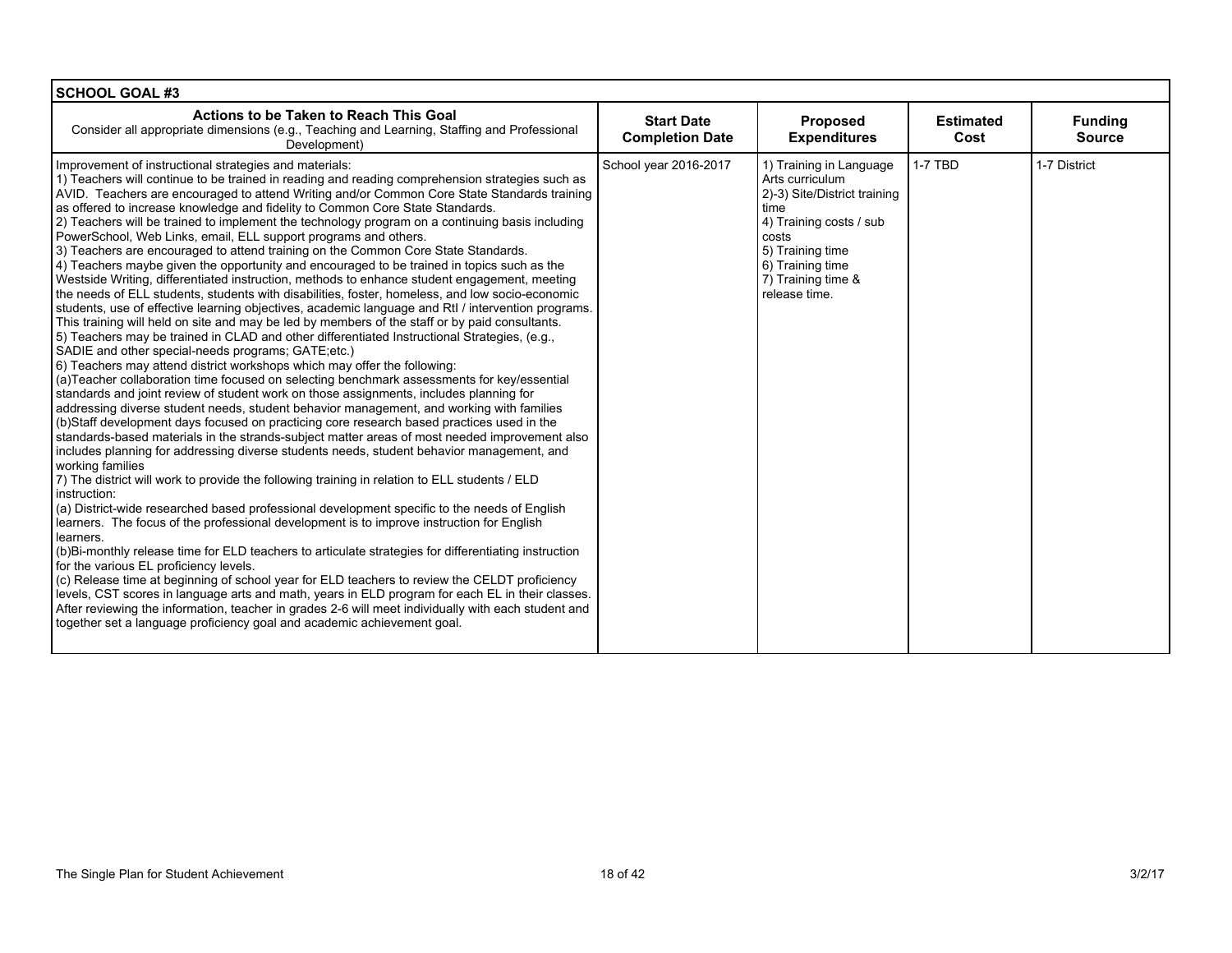| <b>SCHOOL GOAL #3</b>                                                                                                                                                                                                                                                                                                                                                                                                                                                                                                                                                                                                                                                                                                                                                                                                                                 |                                             |                                                                                                                                                                                                                      |                             |                                 |
|-------------------------------------------------------------------------------------------------------------------------------------------------------------------------------------------------------------------------------------------------------------------------------------------------------------------------------------------------------------------------------------------------------------------------------------------------------------------------------------------------------------------------------------------------------------------------------------------------------------------------------------------------------------------------------------------------------------------------------------------------------------------------------------------------------------------------------------------------------|---------------------------------------------|----------------------------------------------------------------------------------------------------------------------------------------------------------------------------------------------------------------------|-----------------------------|---------------------------------|
| Actions to be Taken to Reach This Goal<br>Consider all appropriate dimensions (e.g., Teaching and Learning, Staffing and Professional<br>Development)                                                                                                                                                                                                                                                                                                                                                                                                                                                                                                                                                                                                                                                                                                 | <b>Start Date</b><br><b>Completion Date</b> | Proposed<br><b>Expenditures</b>                                                                                                                                                                                      | <b>Estimated</b><br>Cost    | <b>Funding</b><br><b>Source</b> |
| Involvement of staff, parents and community: (including interpretation of student assessment<br>results to parents)<br>1) Parents will be informed through (translations in Spanish will be provided as needed /<br>available):<br>District and school web site<br>PowerSchool<br>Phone dialer messages<br>RV School Accountability Report Card<br>State testing results sent home<br>.PTA, SSC, GATE Advisory, ELAC,<br>A Parents' Guide to Student Standards<br>Back to school night<br>Kindergarten Information Day<br>Open House<br>Parent teacher conferences<br>Information posted on the school marquee<br>2) Parent needs assessments will be conducted as needed or required.<br>3) Training to help parents better access programs like PowerSchool will be made available at<br>things like parent conferences, back to school night, etc. | School year 2016-2017                       | 1-3) Duplicating charges<br>/ meeting time                                                                                                                                                                           | 1-3 TBD                     | 1-3 District                    |
| Auxiliary services for students and parents:<br>1) Kindergarten Information Day<br>2) Hillview orientation for 6th grade<br>3) District/Site Parent Education Meetings<br>4) Tutoring (based on teacher availability) in the content areas of Math & Language Arts, as<br>needed.<br>5) Student and Family Events: Super Science Saturday & Science Olympiad /<br>Mathletes / ELAC events as are available and as funds are available.<br>6) Effort will be made to encourage parents to attend school functions such as Back-to-School<br>Night, Open House, Kindergarten and PTA events<br>7) Student Council<br>8) Psychologist / Counselor visits<br>9) Child study meetings - through SST process<br>10) ELAC/DELAC Committee                                                                                                                    | School year 2016-2017                       | 1-3)Meeting/planning<br>time, copy costs<br>4) Hourly rate for<br>teachers per contract<br>5) Event fees/release<br>time for teachers, as<br>needed<br>6-9) Meeting times<br>10) Duplicating and<br>incentive costs. | 1-5 TBD<br>6-9 NC<br>10 TBD | 1-5 District<br>10 Ditrict      |
| Monitoring program implementation and results:<br>1) District and site based benchmark testing is given to all students and results are evaluated.<br>Results of testing will be used to guide instruction and plan staff development based on data<br>collected.<br>2) Curriculum tests and student outcomes are evaluated by individual teachers, as grade level<br>and by administrators to monitor student mastery of grade level standards.<br>3) Classroom Grades, Site and District Assessment scores for students in grades K to 6 are<br>evaluated. A plan to address areas of weakness is developed by grade level teams. Staff and<br>the School Site Council will take part in test score analysis, as well as the writing and<br>implementation of the school plan                                                                       | School year 2016-2017                       | 1-2-3) Duplicating &<br>Planning/meeting time<br>articulation/planning time                                                                                                                                          | 1-3 TBD                     | 1-3 District                    |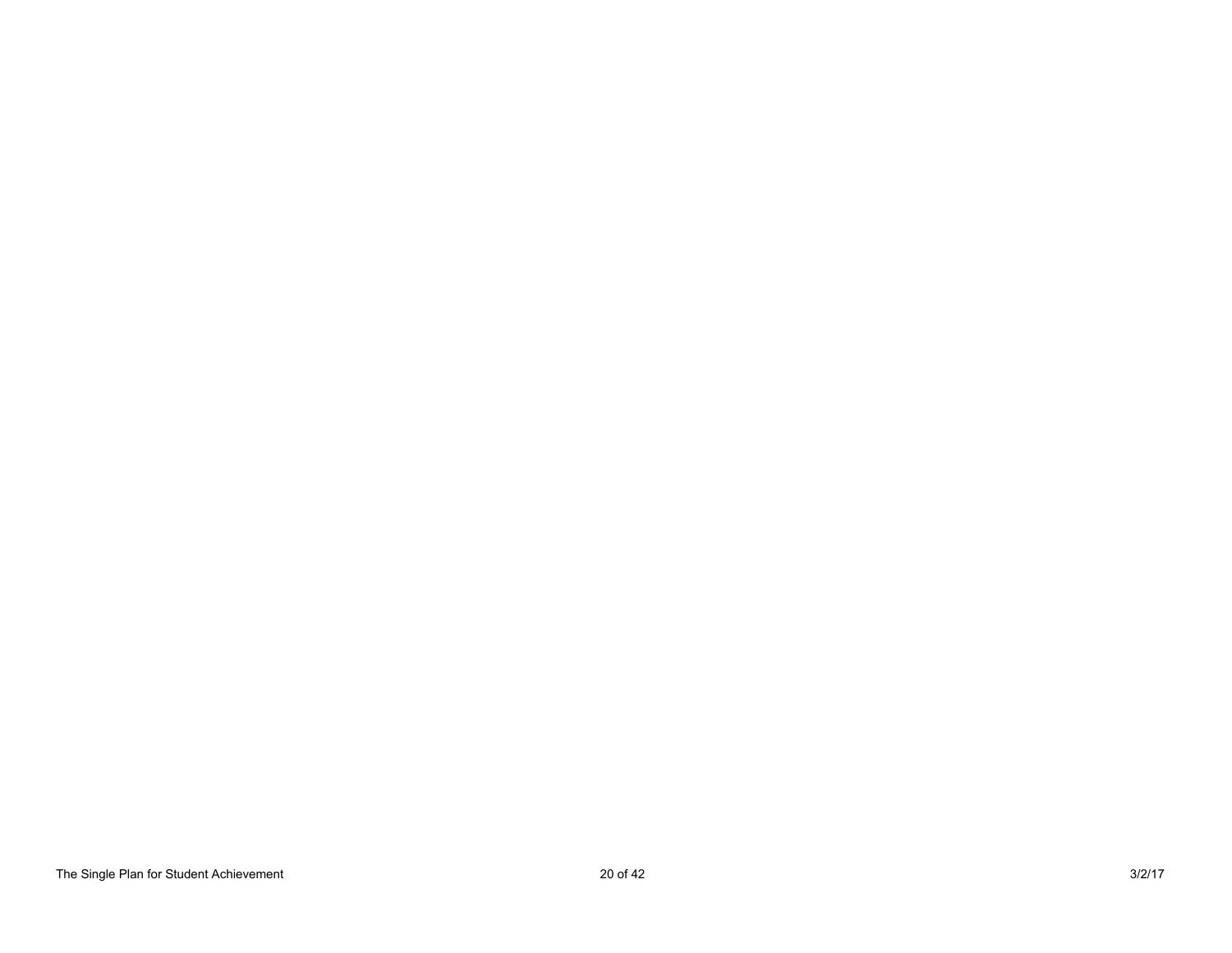# **VI Planned Improvements in Student Performance (continued)**

## **SCHOOL GOAL #4**

#### **(Based on conclusions from Analysis of Program Components and Student Data pages)**

Rancho Vista students will be educated in a safe and nurturing environment that is conducive to learning and building strong character in all students. Rancho Vista staff will work with students and our school community to create and maintain a safe learning environment.

| Student groups and grade levels to participate in this goal:<br>I All Rancho Vista students.                                                                                                                                  | Anticipated annual performance growth for each group:<br>A %5 increase in attendance rates, %5 decrease in tardy / truancy rates, %5<br>I decreased office referrals and suspension rates. |
|-------------------------------------------------------------------------------------------------------------------------------------------------------------------------------------------------------------------------------|--------------------------------------------------------------------------------------------------------------------------------------------------------------------------------------------|
| Means of evaluating progress toward this goal:<br>Increased student performance on district benchmarks, informal and formal classroom<br>assessments, progress reports, report cards, attendance records, discipline records. | Group data to be collected to measure academic gains:<br>School wide and parent survey results. PowerSchool reports.                                                                       |

| <b>SCHOOL GOAL #4</b>                                                                                                                                                                                                                                                                                                                                                                                                                                                                                                                                                                                                                                                                                                                                                                                                                         |                                             |                                                                                                                                                             |                                         |                                 |  |
|-----------------------------------------------------------------------------------------------------------------------------------------------------------------------------------------------------------------------------------------------------------------------------------------------------------------------------------------------------------------------------------------------------------------------------------------------------------------------------------------------------------------------------------------------------------------------------------------------------------------------------------------------------------------------------------------------------------------------------------------------------------------------------------------------------------------------------------------------|---------------------------------------------|-------------------------------------------------------------------------------------------------------------------------------------------------------------|-----------------------------------------|---------------------------------|--|
| Actions to be Taken to Reach This Goal<br>Consider all appropriate dimensions (e.g., Teaching and Learning, Staffing and Professional<br>Development)                                                                                                                                                                                                                                                                                                                                                                                                                                                                                                                                                                                                                                                                                         | <b>Start Date</b><br><b>Completion Date</b> | <b>Proposed</b><br><b>Expenditures</b>                                                                                                                      | <b>Estimated</b><br>Cost                | <b>Funding</b><br><b>Source</b> |  |
| To promote caring, supportive relationships between students, staff members and parents.<br>Activities:<br>1) Recognize student accomplishments and achievement through classroom and school wide<br>ceremonies such as attendance activities, semester awards and honor awards.<br>2) Recognize students for Perfect attendance - semester and year long<br>3) Provide training, using programs such as Boys Town for students and staff in the areas of<br>bullying, conflict resolution, handling peer pressure and anger management<br>4) Provide in-service/staff development in the areas of classroom and playground management<br>using Boys Town<br>5) Provide training in the areas of child abuse/neglect policies and procedures<br>6) Implement student awareness/acceptance of cultural diversity and individual differences.   | School year 2016-2017                       | 1-3) Award Certificates /<br><b>Pins</b><br>4-5) Binder reminders;<br>Anti-bullying assembly<br>medals and certificates<br>6) Planning and meeting<br>time. | $1-3$ TBD<br>4-5 TBD<br>6 <sub>NC</sub> | 1-3 Sec 1.1.1<br>4-5 Sec 1.1.1  |  |
| To communicate to students, parents, staff and community members clear expectations and<br>standards for student behavior that are consistently and fairly enforced. Activities:<br>1) School and district policies are communicated annually to all parents and students through the<br>binder reminder (grades 4-6), Student Handbook and first day packets of information.<br>(2) Continue to review school discipline policy, soliciting input from students and parents as well as<br>l staff members<br>3) Review school rules with students in classrooms (ongoing) and discipline assemblies for grades<br>$K-6$ .<br>4) Communicate discipline policy to parents and community members through the parent/student<br>handbook, site and district web pages, PowerSchool, School Messenger system and parent<br>information meetings. | School year 2016-2017                       | 1) Planner and copy<br>costs.<br>(Binder reminders)<br>purchased by PTA)<br>2)-4) Review /<br>assemblies                                                    | 1 TBD<br>2-4 NC                         | Sec 1.1.1.                      |  |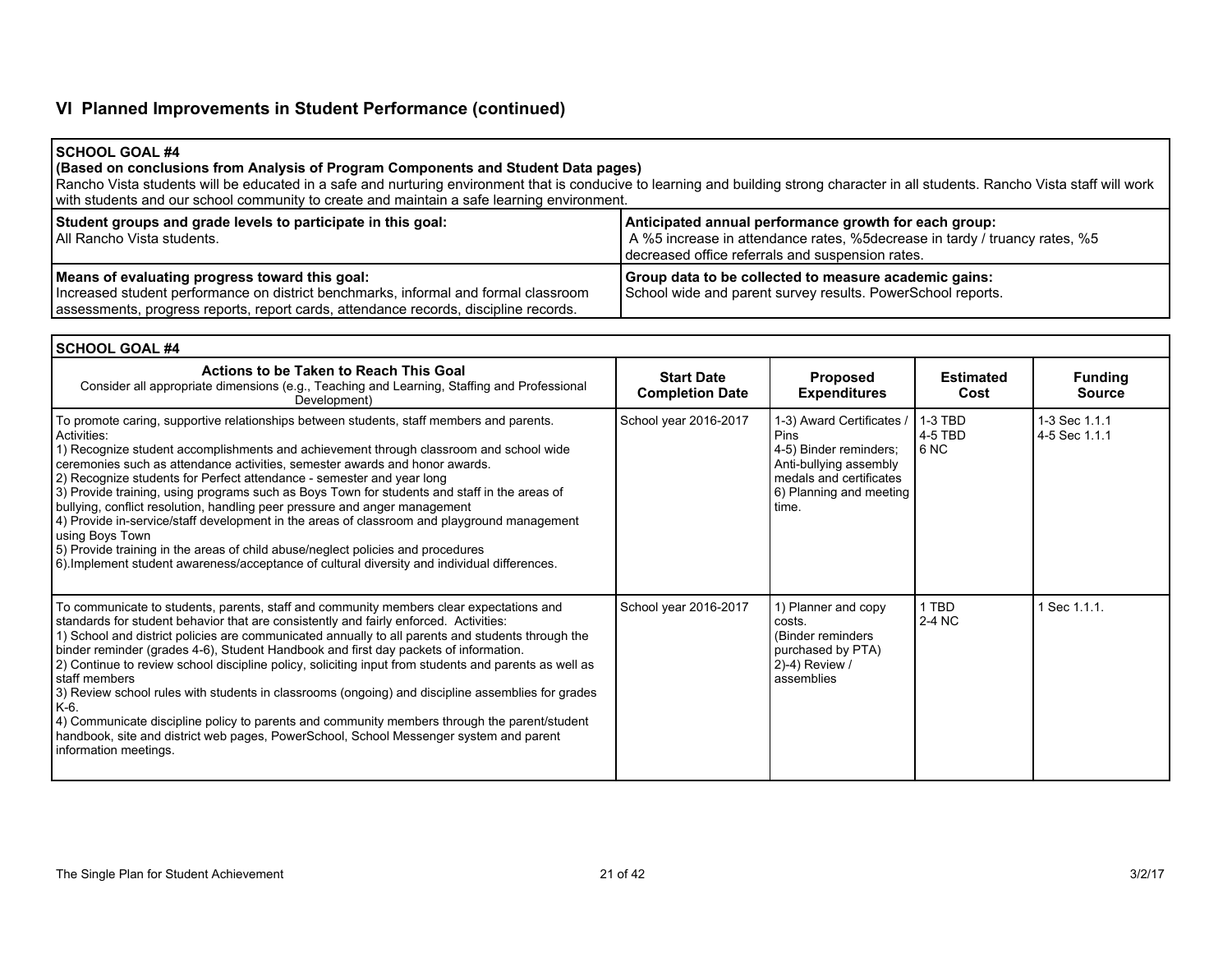| <b>SCHOOL GOAL #4</b>                                                                                                                                                                                                                                                                                                                                                                                                                                                                                                                                                                                                  |                                             |                                                                                   |                          |                                 |
|------------------------------------------------------------------------------------------------------------------------------------------------------------------------------------------------------------------------------------------------------------------------------------------------------------------------------------------------------------------------------------------------------------------------------------------------------------------------------------------------------------------------------------------------------------------------------------------------------------------------|---------------------------------------------|-----------------------------------------------------------------------------------|--------------------------|---------------------------------|
| Actions to be Taken to Reach This Goal<br>Consider all appropriate dimensions (e.g., Teaching and Learning, Staffing and Professional<br>Development)                                                                                                                                                                                                                                                                                                                                                                                                                                                                  | <b>Start Date</b><br><b>Completion Date</b> | Proposed<br><b>Expenditures</b>                                                   | <b>Estimated</b><br>Cost | <b>Funding</b><br><b>Source</b> |
| To involve students, staff, parents and community members in the development and implementation<br>of programs which promote a safe school and a positive school climate.<br>1) Actively recruit parents to serve on school committees such as the Safety Committee, School Site<br>Council and ELAC committees.<br>2) Encourage parents and staff to become involved with PTA, ELAC/DELAC, Latino Literacy and<br>classroom volunteer opportunities.                                                                                                                                                                  | School year 2016-2017                       | 1-2) Meeting and<br>planning time/ Training<br>time, as needed                    | 1-2 NC                   |                                 |
| To develop and maintain a positive relationship with local law enforcement. Activities:<br>. Invite local law enforcement to participate in classroom and school wide activities:<br>1) Examine partnerships with the City of Palmdale and PTA to develop a school based<br>Neighborhood Watch program.                                                                                                                                                                                                                                                                                                                | School year 2016-2017                       | 1) Meeting time.                                                                  | 1 NC                     |                                 |
| To improve student attendance rates. Activities:<br>1) Collaborate with the District / community partners to develop and implement a school wide<br>attendance incentive program.<br>2) Recognize students, classrooms and grade levels with high attendance based on school wide<br>attendance plan for the year.<br>3) Educate parents regarding state and district attendance policies. Focus on attendance at all<br>parent meeting using programs such as A2A.<br>4) Participate in the ACT, Abolish Chronic Truancy, program through the Los Angeles Office of the<br><b>District Attorney</b>                   | School year 2016-2017                       | 1-2) Student rewards &<br>incentives<br>3-4) Meeting time                         | $1-2$ TBD<br>3-4 NC      | 1-2 Sec. 1.1.1                  |
| To promote student safety on the playground and in the restrooms particularly during recess and<br>lunch periods. Activities:<br>1) Review playground and restroom rules with students regularly.<br>2) Provide staff development opportunities for playground supervisors that address issues of<br>playground management and supervision, conflict resolution and bullying using Boys Town.<br>3) Investigate the possibility of incorporating more age appropriate structured activities into recess<br>and lunch periods.                                                                                          | School year 2016-2017                       | 1-2) Meeting time.<br>3) Purchase of<br>playground equipment                      | 1-2 NC<br>3 TBD          | 3 Sec. 1.1.1                    |
| To establish a safe flow of traffic during student arrival and dismissal and to communicate these<br>arrival and dismissal procedures to parents. Activities:<br>1) Review arrival and dismissal procedures in the parent/student handbook, and web postings and<br>PowerSchool postings. Based on annual school survey data make changes, as needed and able.<br>Collaborate with Hillview administration to improve traffic flow.<br>2) Provide after school supervision to help monitor traffic flow. Improve traffic flow by restricting<br>access into designated parking lots during arrival and / or dismissal. | School year 2016-2017                       | 1-2) Meeting time /<br>School Messenger<br>messages / surveys /<br>duty schedules | 1-2 NC                   |                                 |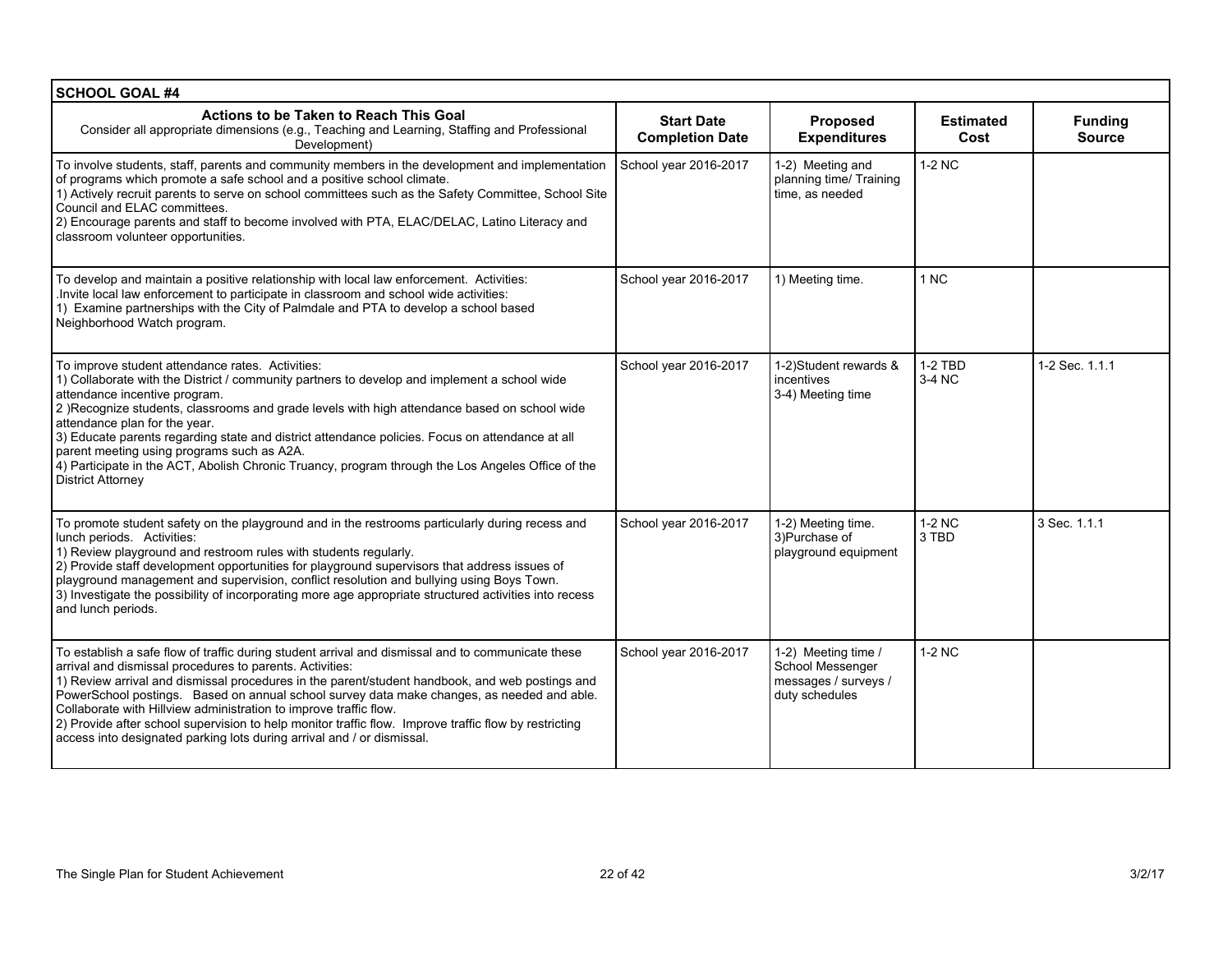| <b>SCHOOL GOAL #4</b>                                                                                                                                                                                                                                                                                                                                                                                                                                                                                                                                                                                                                                                                                                                                                                                                                                                          |                                             |                                                                  |                          |                                 |
|--------------------------------------------------------------------------------------------------------------------------------------------------------------------------------------------------------------------------------------------------------------------------------------------------------------------------------------------------------------------------------------------------------------------------------------------------------------------------------------------------------------------------------------------------------------------------------------------------------------------------------------------------------------------------------------------------------------------------------------------------------------------------------------------------------------------------------------------------------------------------------|---------------------------------------------|------------------------------------------------------------------|--------------------------|---------------------------------|
| Actions to be Taken to Reach This Goal<br>Consider all appropriate dimensions (e.g., Teaching and Learning, Staffing and Professional<br>Development)                                                                                                                                                                                                                                                                                                                                                                                                                                                                                                                                                                                                                                                                                                                          | <b>Start Date</b><br><b>Completion Date</b> | <b>Proposed</b><br><b>Expenditures</b>                           | <b>Estimated</b><br>Cost | <b>Funding</b><br><b>Source</b> |
| To communicate procedures for security with students, staff, parents and community members.<br>Activities:<br>1) Continue monthly disaster drills<br>2) Discuss site and district security procedures in parent/student handbook, at parent meetings, on<br>site/district website, through PowerSchool, through phone dialer messages, and other school<br>publications / meetings.<br>3) Update site disaster plan and communicate to staff/parents.<br>4) Organize and update all disaster supplies. Purchase/maintain 2-way radios for all playground, PE<br>staff. Train staff as to procedures, locations of materials, staging area, triage and first aid, dismissal<br>gates, etc                                                                                                                                                                                       | School year 2016-2017                       | 1-3) Planning/meeting<br>times<br>4) Purchase needed<br>supplies | 1-3 NC<br>4 TBD          | 4 Sec. 1.1.1                    |
| To maintain classrooms and playgrounds that are physically safe.<br>Activities:<br>1) Continue routine safety checks by staff members<br>2) Continue monthly meetings of the safety committee                                                                                                                                                                                                                                                                                                                                                                                                                                                                                                                                                                                                                                                                                  | School year 2016-2017                       | 1-2) Planning/ inspection<br>time                                | 1-2 NC                   |                                 |
| Program Assessment and Evaluation<br>1) The Safe School Plan will be assessed informally at staff meetings and at Safety Committee<br>meetings. Programs will be reviewed quarterly by School Site Council and the Student Council.<br>Parents, students and community members will be surveyed. A revised plan will be prepared<br>annually in conjunction with the School Site Plan.<br>2) Communicating the Plan to the Public<br>A copy of the comprehensive safety plan will be available in the office. The plan will also be reviewed<br>at at least two parent meetings. Pertinent sections of the plan will be included in the parent/student<br>handbook, weekly staff bulletin, school wide announcements and/or monthly newsletters.<br>3) Attendance data review and comparison to 2011 data.<br>4) Discipline reports and data review / comparison to 2011 data. | School year 2016-2017                       | 1-4) Meeting time / data<br>review                               | 1-4 NC                   |                                 |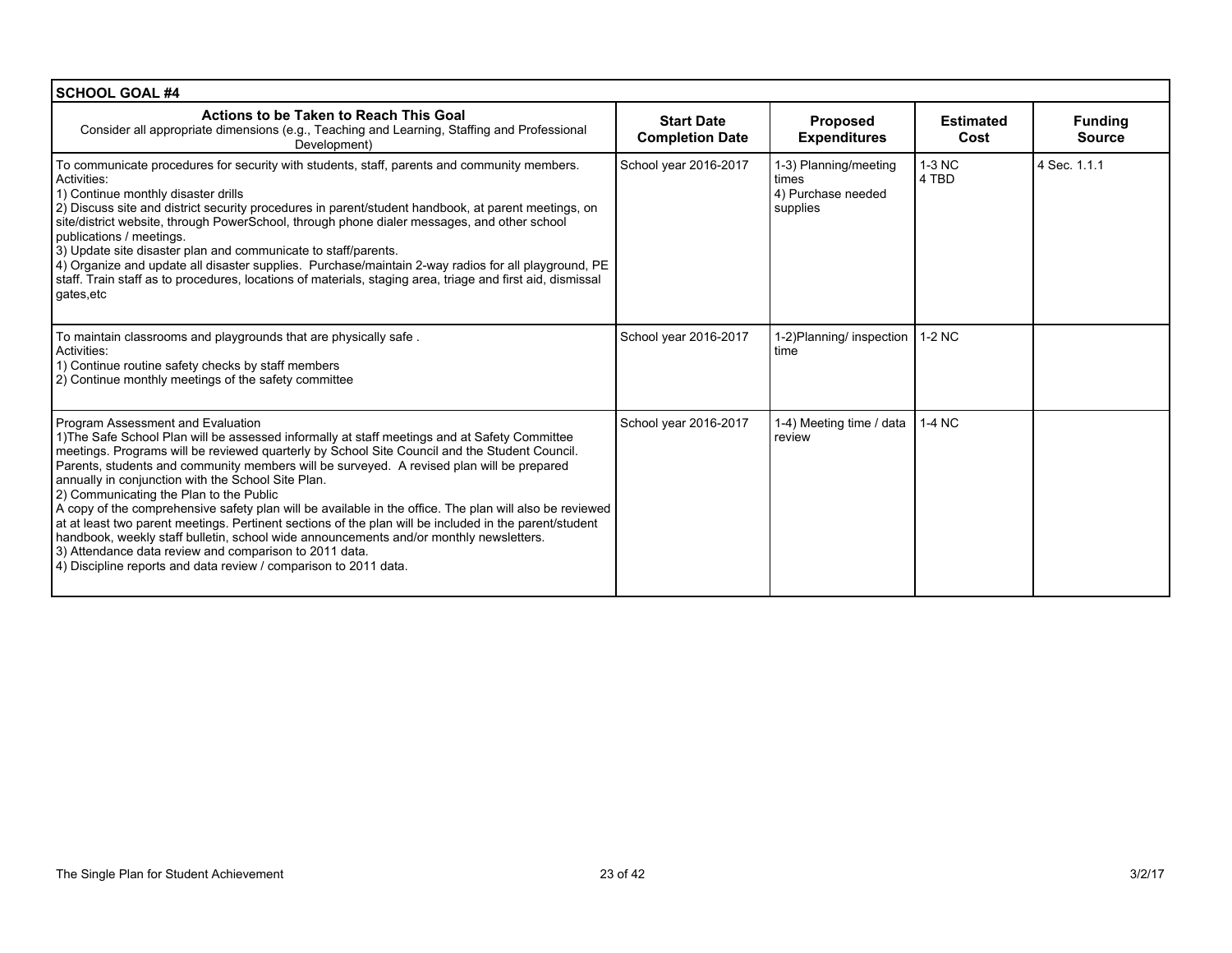# **VI Planned Improvements in Student Performance (continued)**

| <b>SCHOOL GOAL #5</b><br>(Based on conclusions from Analysis of Program Components and Student Data pages) |                                                       |  |  |  |  |
|------------------------------------------------------------------------------------------------------------|-------------------------------------------------------|--|--|--|--|
| Student groups and grade levels to participate in this goal:                                               | Anticipated annual performance growth for each group: |  |  |  |  |
| Means of evaluating progress toward this goal:                                                             | Group data to be collected to measure academic gains: |  |  |  |  |

| <b>ISCHOOL GOAL #5</b>                                                                                                                                |                                             |                                 |                          |                          |
|-------------------------------------------------------------------------------------------------------------------------------------------------------|---------------------------------------------|---------------------------------|--------------------------|--------------------------|
| Actions to be Taken to Reach This Goal<br>Consider all appropriate dimensions (e.g., Teaching and Learning, Staffing and Professional<br>Development) | <b>Start Date</b><br><b>Completion Date</b> | Proposed<br><b>Expenditures</b> | <b>Estimated</b><br>Cost | Funding<br><b>Source</b> |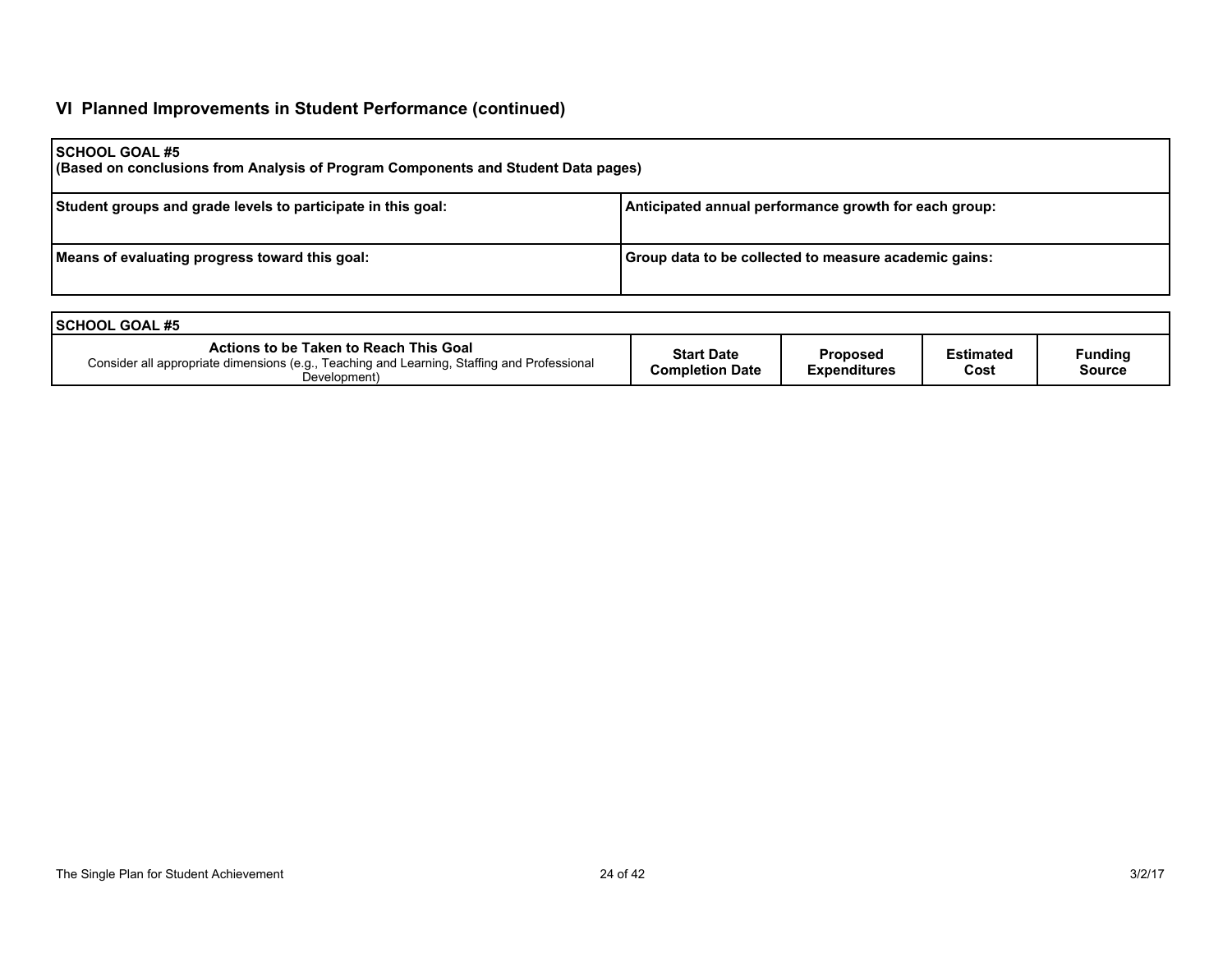# **Appendix A - School and Student Performance Data**

# **CAASPP Results (All Students)**

# **English Language Arts/Literacy**

|                | <b>Overall Achievement</b>       |                                          |                                                               |                                                         |                                             |                                    |                        |                                      |                                   |
|----------------|----------------------------------|------------------------------------------|---------------------------------------------------------------|---------------------------------------------------------|---------------------------------------------|------------------------------------|------------------------|--------------------------------------|-----------------------------------|
| Grade<br>Level | # of Students<br><b>Enrolled</b> | # of<br><b>Students</b><br><b>Tested</b> | $%$ of<br><b>Enrolled</b><br><b>Students</b><br><b>Tested</b> | # of<br><b>Students</b><br><b>With</b><br><b>Scores</b> | <b>Mean</b><br><b>Scale</b><br><b>Score</b> | <b>Standard</b><br><b>Exceeded</b> | <b>Standard</b><br>Met | <b>Standard</b><br><b>Nearly Met</b> | <b>Standard</b><br><b>Not Met</b> |
| Grade 3        | 107                              | 103                                      | 96.3                                                          | 103                                                     | 2411.1                                      | 16                                 | 24                     | 31                                   | 29                                |
| Grade 4        | 88                               | 87                                       | 98.9                                                          | 87                                                      | 2440.0                                      | 11                                 | 28                     | 22                                   | 39                                |
| Grade 5        | 101                              | 99                                       | 98.0                                                          | 99                                                      | 2476.7                                      | 6                                  | 35                     | 26                                   | 32                                |
| Grade 6        | 93                               | 92                                       | 98.9                                                          | 92                                                      | 2486.3                                      | 3                                  | 20                     | 42                                   | 35                                |
| All Grades     | 389                              | 381                                      | 97.9                                                          | 381                                                     |                                             | 9                                  | 27                     | 30                                   | 34                                |

|                |                          | <b>READING</b>                                                             |                                 |                                                  | <b>WRITING</b>                          |                                 |                          | <b>LISTENING</b>                                       |                                 | <b>RESEARCH/INQUIRY</b>                                    |                                         |                                 |  |
|----------------|--------------------------|----------------------------------------------------------------------------|---------------------------------|--------------------------------------------------|-----------------------------------------|---------------------------------|--------------------------|--------------------------------------------------------|---------------------------------|------------------------------------------------------------|-----------------------------------------|---------------------------------|--|
| Grade<br>Level |                          | <b>Demonstrating</b><br>understanding of literary &<br>non-fictional texts |                                 | <b>Producing clear</b><br>and purposeful writing |                                         |                                 |                          | <b>Demonstrating effective</b><br>communication skills |                                 | Investigating, analyzing,<br>and<br>presenting information |                                         |                                 |  |
|                | Above<br><b>Standard</b> | At or<br><b>Near</b><br><b>Standard</b>                                    | <b>Below</b><br><b>Standard</b> | Above<br><b>Standard</b>                         | At or<br><b>Near</b><br><b>Standard</b> | <b>Below</b><br><b>Standard</b> | Above<br><b>Standard</b> | At or<br><b>Near</b><br><b>Standard</b>                | <b>Below</b><br><b>Standard</b> | Above<br><b>Standard</b>                                   | At or<br><b>Near</b><br><b>Standard</b> | <b>Below</b><br><b>Standard</b> |  |
| Grade 3        | 18                       | 48                                                                         | 34                              | 17                                               | 47                                      | 36                              | 14                       | 72                                                     | 15                              | 14                                                         | 54                                      | 32                              |  |
| Grade 4        | 16                       | 51                                                                         | 33                              | 11                                               | 51                                      | 38                              | 7                        | 74                                                     | 20                              | 11                                                         | 48                                      | 22                              |  |
| Grade 5        | 11                       | 49                                                                         | 39                              | 11                                               | 60                                      | 29                              |                          | 72                                                     | 21                              | 17                                                         | 66                                      | 17                              |  |
| Grade 6        | 9                        | 50                                                                         | 41                              | 4                                                | 61                                      | 35                              | 5                        | 76                                                     | 18                              | 7                                                          | 73                                      | 21                              |  |
| All Grades     | 14                       | 49                                                                         | 37                              | 11                                               | 54                                      | 34                              | 8                        | 73                                                     | 18                              | 12                                                         | 60                                      | 23                              |  |

## **Conclusions based on this data:**

1.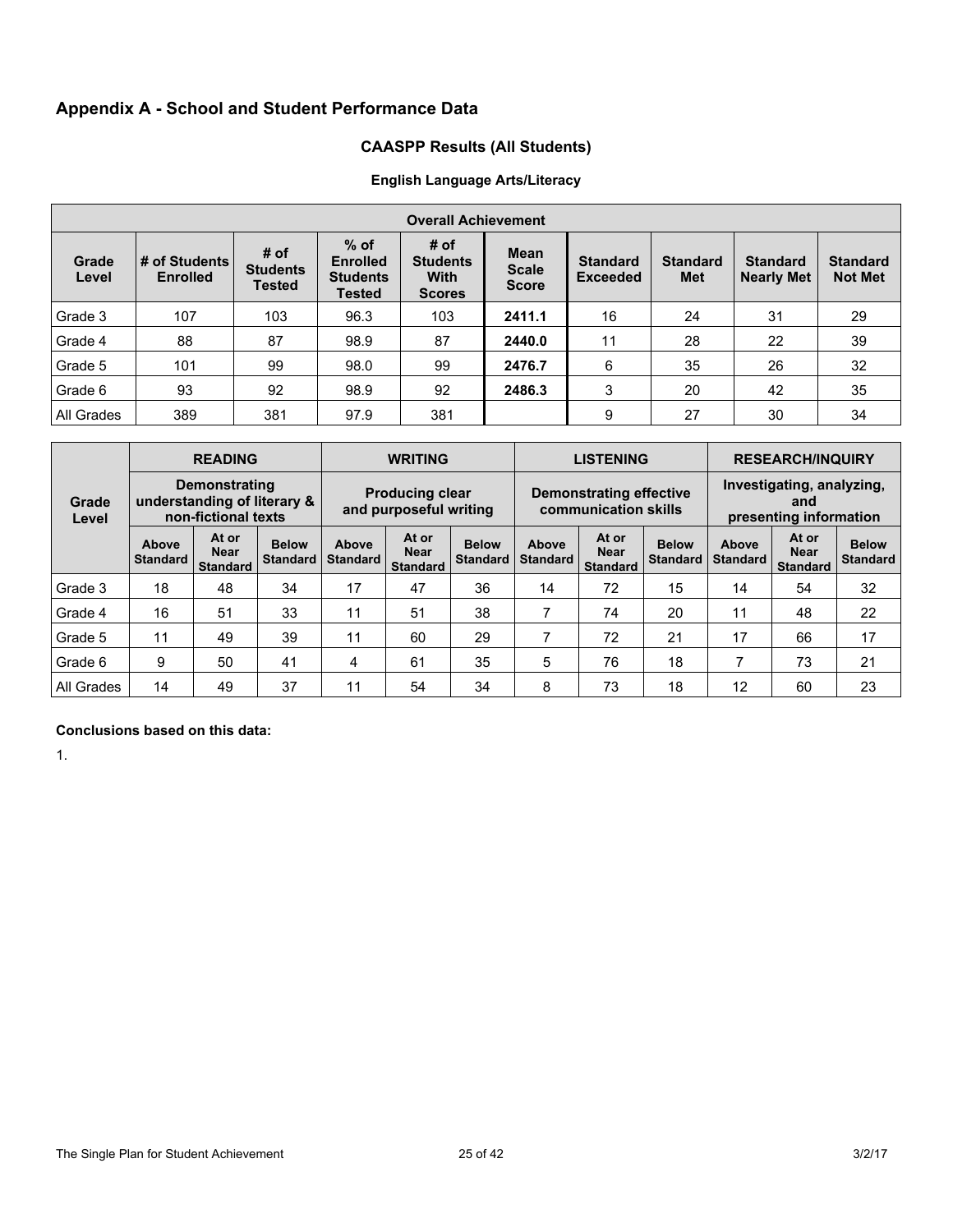# **CAASPP Results (All Students)**

## **Mathematics**

|                |                                  |                                          |                                                        | <b>Overall Achievement</b>                              |                                             |                                    |                               |                                      |                                   |
|----------------|----------------------------------|------------------------------------------|--------------------------------------------------------|---------------------------------------------------------|---------------------------------------------|------------------------------------|-------------------------------|--------------------------------------|-----------------------------------|
| Grade<br>Level | # of Students<br><b>Enrolled</b> | # of<br><b>Students</b><br><b>Tested</b> | $%$ of<br><b>Enrolled</b><br><b>Students</b><br>Tested | # of<br><b>Students</b><br><b>With</b><br><b>Scores</b> | <b>Mean</b><br><b>Scale</b><br><b>Score</b> | <b>Standard</b><br><b>Exceeded</b> | <b>Standard</b><br><b>Met</b> | <b>Standard</b><br><b>Nearly Met</b> | <b>Standard</b><br><b>Not Met</b> |
| Grade 3        | 107                              | 103                                      | 96.3                                                   | 103                                                     | 2409.9                                      | 6                                  | 33                            | 27                                   | 34                                |
| Grade 4        | 88                               | 86                                       | 97.7                                                   | 86                                                      | 2449.0                                      | 8                                  | 20                            | 44                                   | 28                                |
| Grade 5        | 101                              | 99                                       | 98.0                                                   | 99                                                      | 2480.4                                      | 5                                  | 19                            | 43                                   | 32                                |
| Grade 6        | 93                               | 92                                       | 98.9                                                   | 92                                                      | 2482.9                                      | 4                                  | 16                            | 38                                   | 41                                |
| All Grades     | 389                              | 380                                      | 97.7                                                   | 380                                                     |                                             | 6                                  | 22                            | 38                                   | 34                                |

| <b>Grade Level</b> |                                                                                              | <b>CONCEPTS &amp;</b><br><b>PROCEDURES</b>       |    |                          | <b>PROBLEM SOLVING &amp;</b><br><b>MODELING/DATA ANALYSIS</b>                              |                                 | <b>COMMUNICATING</b><br><b>REASONING</b>                     |                               |                                 |  |
|--------------------|----------------------------------------------------------------------------------------------|--------------------------------------------------|----|--------------------------|--------------------------------------------------------------------------------------------|---------------------------------|--------------------------------------------------------------|-------------------------------|---------------------------------|--|
|                    |                                                                                              | Applying mathematical concepts<br>and procedures |    |                          | Using appropriate tools and<br>strategies to solve real world and<br>mathematical problems |                                 | Demonstrating ability to support<br>mathematical conclusions |                               |                                 |  |
|                    | At or Near<br><b>Below</b><br>Above<br><b>Standard</b><br><b>Standard</b><br><b>Standard</b> |                                                  |    | Above<br><b>Standard</b> | At or Near<br><b>Standard</b>                                                              | <b>Below</b><br><b>Standard</b> | Above<br><b>Standard</b>                                     | At or Near<br><b>Standard</b> | <b>Below</b><br><b>Standard</b> |  |
| Grade 3            | 17                                                                                           | 46                                               | 37 | 13                       | 52                                                                                         | 35                              | 12                                                           | 60                            | 28                              |  |
| Grade 4            | 15                                                                                           | 42                                               | 43 | 12                       | 53                                                                                         | 35                              | 12                                                           | 42                            | 47                              |  |
| Grade 5            | 12                                                                                           | 47                                               | 40 | 8                        | 44                                                                                         | 47                              | 5                                                            | 54                            | 41                              |  |
| Grade 6            | 8                                                                                            | 34                                               | 59 | $\overline{2}$           | 47                                                                                         | 51                              | 5                                                            | 59                            | 36                              |  |
| All Grades         | 13<br>42<br>44                                                                               |                                                  |    | 9                        | 49                                                                                         | 42                              | 8                                                            | 54                            | 38                              |  |

## **Conclusions based on this data:**

1.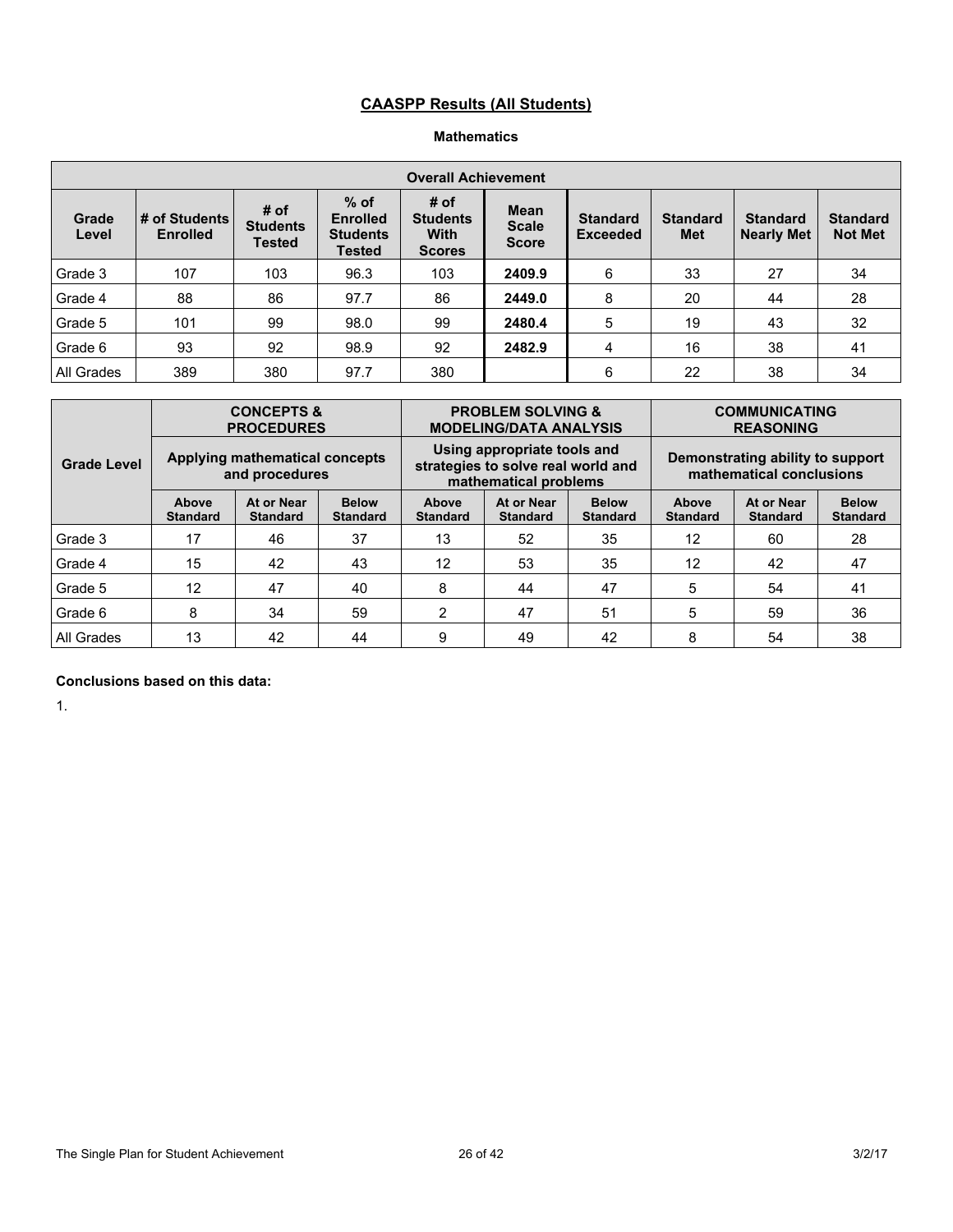# **Appendix A - School and Student Performance Data**

# **CST Academic Performance by Grade Level for All Students**

| Grade   | <b>Performance Data by Grade Level</b><br><b>English-Language Arts</b> |         |             |         |         |             |               |             |             |                   |         |         |  |  |
|---------|------------------------------------------------------------------------|---------|-------------|---------|---------|-------------|---------------|-------------|-------------|-------------------|---------|---------|--|--|
| Level   | % At or Above Proficient                                               |         |             | % Basic |         |             | % Below Basic |             |             | % Far Below Basic |         |         |  |  |
|         | $2012 - 13$                                                            | 2013-14 | $2014 - 15$ | 2012-13 | 2013-14 | $2014 - 15$ | 2012-13       | $2013 - 14$ | $2014 - 15$ | 2012-13           | 2013-14 | 2014-15 |  |  |
| Grade 2 | 61                                                                     |         |             | 21      |         |             | 8             |             |             | 9                 |         |         |  |  |
| Grade 3 | 42                                                                     |         |             | 41      |         |             | 14            |             |             | 3                 |         |         |  |  |
| Grade 4 | 63                                                                     |         |             | 24      |         |             | 13            |             |             | $\mathbf 0$       |         |         |  |  |
| Grade 5 | 69                                                                     |         |             | 25      |         |             | 5             |             |             |                   |         |         |  |  |
| Grade 6 | 75                                                                     |         |             | 24      |         |             | 0             |             |             |                   |         |         |  |  |

## **All Students English-Language Arts**

## **All Students Mathematics**

| Grade<br>Level | <b>Performance Data by Grade Level</b><br><b>Mathematics</b> |  |                       |         |                   |  |                             |  |             |                   |  |                   |
|----------------|--------------------------------------------------------------|--|-----------------------|---------|-------------------|--|-----------------------------|--|-------------|-------------------|--|-------------------|
|                | % At or Above Proficient                                     |  |                       | % Basic |                   |  | % Below Basic               |  |             | % Far Below Basic |  |                   |
|                | $2012 - 13$                                                  |  | $2013 - 14$   2014-15 |         | 2012-13   2013-14 |  | 2014-15   2012-13   2013-14 |  | $2014 - 15$ | 2012-13           |  | 2013-14   2014-15 |
| Grade 2        | 66                                                           |  |                       | 15      |                   |  | 9                           |  |             | 9                 |  |                   |
| Grade 3        | 63                                                           |  |                       | 26      |                   |  | 9                           |  |             | $\overline{2}$    |  |                   |
| Grade 4        | 73                                                           |  |                       | 19      |                   |  | 8                           |  |             | $\mathbf 0$       |  |                   |
| Grade 5        | 66                                                           |  |                       | 26      |                   |  | 8                           |  |             | $\mathbf 0$       |  |                   |
| Grade 6        | 59                                                           |  |                       | 35      |                   |  | 6                           |  |             | $\mathbf 0$       |  |                   |

| Grade | <b>Performance Data by Grade Level</b><br>General Mathematics (Grades 6 & 7 Standards) |  |                                                                                                                       |  |  |               |  |  |  |                   |  |  |
|-------|----------------------------------------------------------------------------------------|--|-----------------------------------------------------------------------------------------------------------------------|--|--|---------------|--|--|--|-------------------|--|--|
| Level | % At or Above Proficient                                                               |  | % Basic                                                                                                               |  |  | % Below Basic |  |  |  | % Far Below Basic |  |  |
|       |                                                                                        |  | 2012-13   2013-14   2014-15   2012-13   2013-14   2014-15   2012-13   2013-14   2014-15   2012-13   2013-14   2014-15 |  |  |               |  |  |  |                   |  |  |

| Grade |                          |  |  |                                                                                                 |  | Algebra I | <b>Performance Data by Grade Level</b> |  |  |                   |  |
|-------|--------------------------|--|--|-------------------------------------------------------------------------------------------------|--|-----------|----------------------------------------|--|--|-------------------|--|
| Level | % At or Above Proficient |  |  | % Basic                                                                                         |  |           | % Below Basic                          |  |  | % Far Below Basic |  |
|       |                          |  |  | 2012-13 2013-14 2014-15 2012-13 2013-14 2014-15 2012-13 2013-14 2014-15 2012-13 2013-14 2014-15 |  |           |                                        |  |  |                   |  |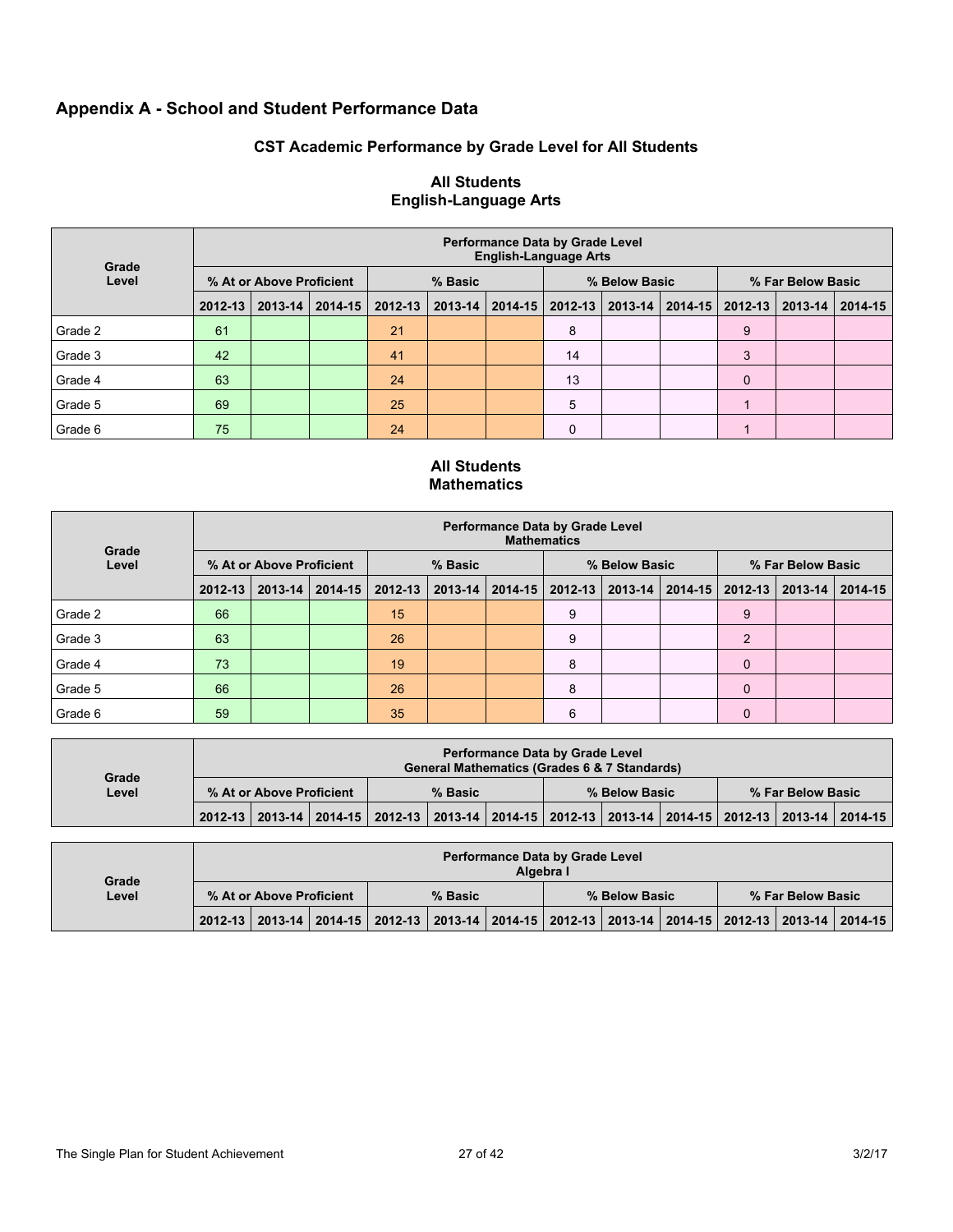| Grade |                          |  |  |                                                                                                 |  | <b>Geometry</b> | <b>Performance Data by Grade Level</b> |  |  |                   |  |
|-------|--------------------------|--|--|-------------------------------------------------------------------------------------------------|--|-----------------|----------------------------------------|--|--|-------------------|--|
| Level | % At or Above Proficient |  |  | % Basic                                                                                         |  |                 | % Below Basic                          |  |  | % Far Below Basic |  |
|       |                          |  |  | 2012-13 2013-14 2014-15 2012-13 2013-14 2014-15 2012-13 2013-14 2014-15 2012-13 2013-14 2014-15 |  |                 |                                        |  |  |                   |  |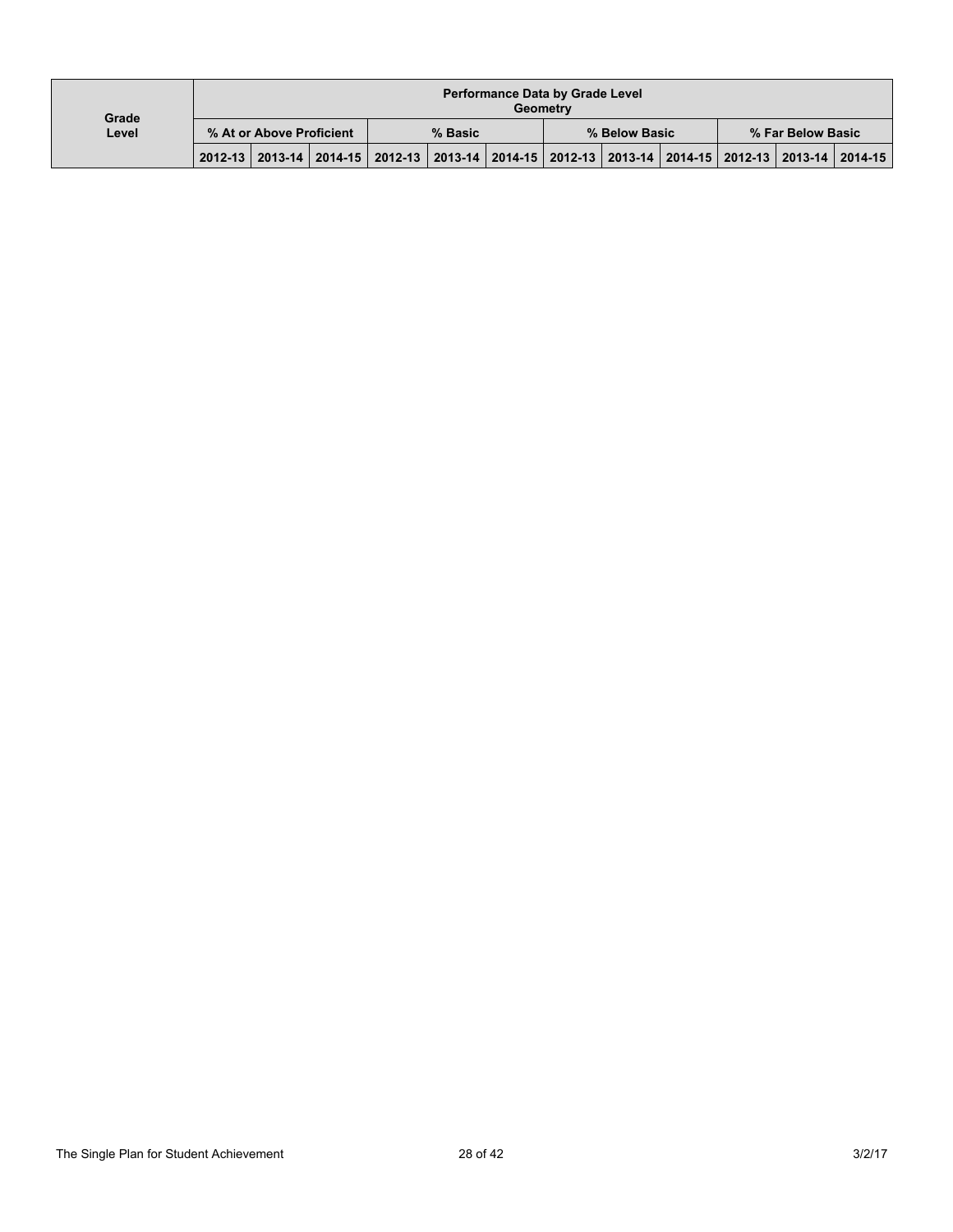# **Appendix A - School and Student Performance Data (continued)**

# **Title III Accountability (District Data)**

|                                     |            | <b>Annual Growth</b> |         |
|-------------------------------------|------------|----------------------|---------|
| AMAO <sub>1</sub>                   | 2012-13    | 2013-14              | 2014-15 |
| <b>Number of Annual Testers</b>     | 572        | 583                  | 557     |
| <b>Percent with Prior Year Data</b> | 100.0      | 100.0                | 99.6    |
| <b>Number in Cohort</b>             | 572        | 583                  | 555     |
| <b>Number Met</b>                   | 338        | 345                  | 340     |
| <b>Percent Met</b>                  | 59.1       | 59.2                 | 61.3    |
| <b>NCLB Target</b>                  | 57.5       | 59.0                 | 60.5    |
| <b>Met Target</b>                   | <b>Yes</b> | Yes                  | Yes     |

|                         | <b>Attaining English Proficiency</b> |                                |             |                                |                                |            |  |  |  |  |
|-------------------------|--------------------------------------|--------------------------------|-------------|--------------------------------|--------------------------------|------------|--|--|--|--|
|                         |                                      | 2012-13                        | 2013-14     |                                | 2014-15                        |            |  |  |  |  |
| AMAO <sub>2</sub>       |                                      | <b>Years of EL instruction</b> |             | <b>Years of EL instruction</b> | <b>Years of EL instruction</b> |            |  |  |  |  |
|                         | Less Than 5                          | 5 Or More                      | Less Than 5 | 5 Or More                      | Less Than 5                    | 5 Or More  |  |  |  |  |
| <b>Number in Cohort</b> | 459                                  | 190                            | 470         | 203                            | 427                            | 196        |  |  |  |  |
| <b>Number Met</b>       | 137                                  | 110                            | 153         | 112                            | 133                            | 104        |  |  |  |  |
| <b>Percent Met</b>      | 29.8                                 | 57.9                           | 32.6        | 55.2                           | 31.1                           | 53.1       |  |  |  |  |
| <b>NCLB Target</b>      | 20.1                                 | 47.0                           | 22.8        | 49.0                           | 24.2                           | 50.9       |  |  |  |  |
| <b>Met Target</b>       | Yes                                  | <b>Yes</b>                     | Yes         | Yes                            | <b>Yes</b>                     | <b>Yes</b> |  |  |  |  |

|                                 |         | Adequate Yearly Progress for English Learner Subgroup at the LEA Level |         |
|---------------------------------|---------|------------------------------------------------------------------------|---------|
| AMAO <sub>3</sub>               | 2012-13 | 2013-14                                                                | 2014-15 |
| <b>English-Language Arts</b>    |         |                                                                        |         |
| Met Participation Rate          | Yes     | Yes                                                                    | 99      |
| Met Percent Proficient or Above | No.     | No                                                                     | N/A     |
| <b>Mathematics</b>              |         |                                                                        |         |
| Met Participation Rate          | Yes     | Yes                                                                    | 98      |
| Met Percent Proficient or Above | No      | No.                                                                    | N/A     |
| Met Target for AMAO 3           | No      | No                                                                     |         |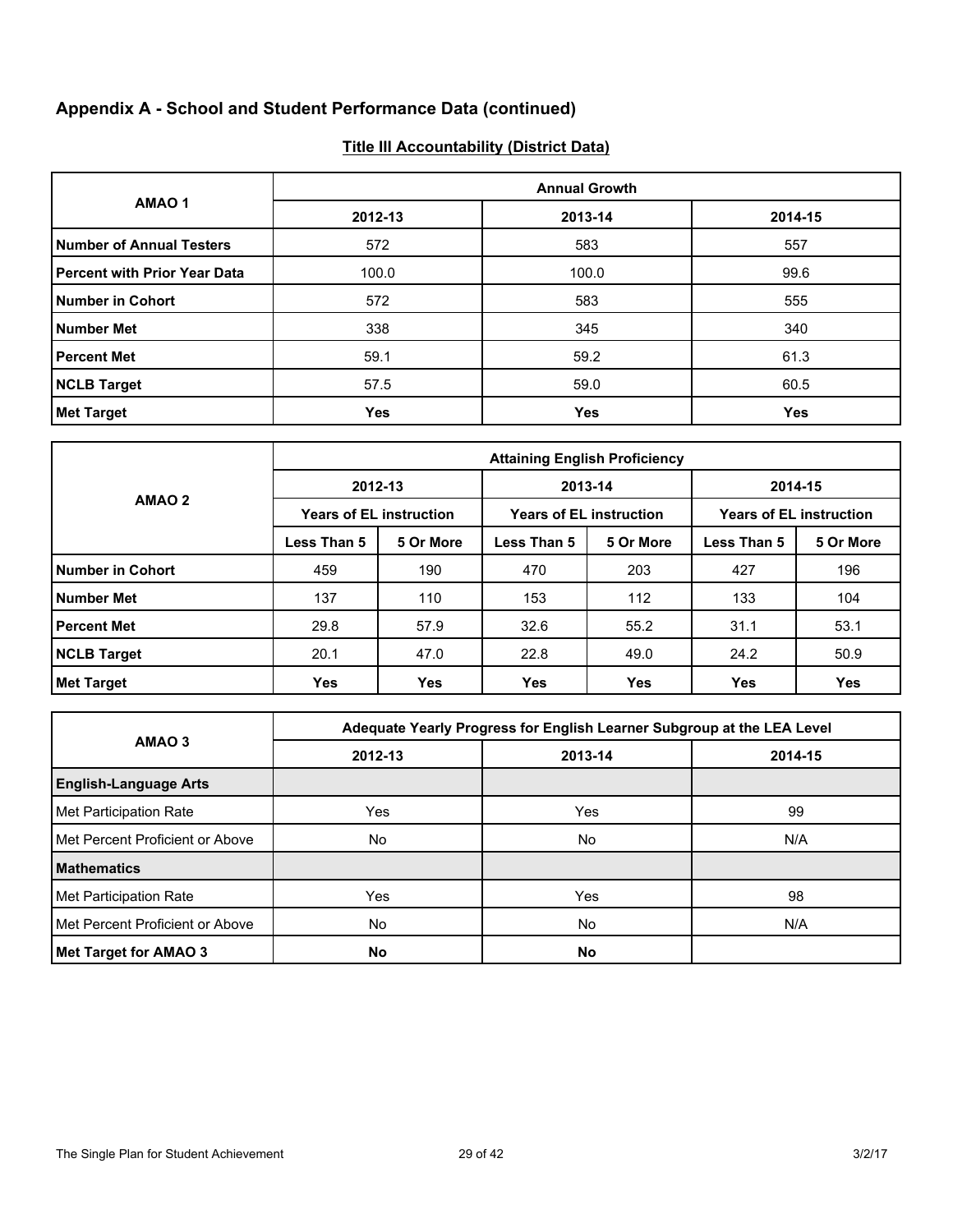# **Appendix A - School and Student Performance Data (continued)**

|             | 2014-15 CELDT (Annual Assessment) Results |                 |                       |       |                |              |   |                       |   |                  |                      |  |  |  |
|-------------|-------------------------------------------|-----------------|-----------------------|-------|----------------|--------------|---|-----------------------|---|------------------|----------------------|--|--|--|
| Grade       |                                           | <b>Advanced</b> | <b>Early Advanced</b> |       |                | Intermediate |   | Early<br>Intermediate |   | <b>Beginning</b> | <b>Number Tested</b> |  |  |  |
|             | #                                         | %               | #                     | $\%$  | #              | %            | # | %                     | # | $\%$             | $\#$                 |  |  |  |
| K           |                                           |                 |                       |       | ********       | $***$        |   |                       |   |                  | ********             |  |  |  |
| 1           |                                           |                 | 1                     | 25    | 2              | 50           |   |                       | 1 | 25               | 4                    |  |  |  |
| $\mathbf 2$ |                                           |                 | $\overline{2}$        | 40    | 2              | 40           |   |                       | 1 | 20               | 5                    |  |  |  |
| 3           |                                           |                 | 3                     | 43    | $\overline{2}$ | 29           | 1 | 14                    | 1 | 14               | 7                    |  |  |  |
| 4           |                                           |                 | 3                     | 60    | $\overline{2}$ | 40           |   |                       |   |                  | 5                    |  |  |  |
| 5           |                                           |                 | $\overline{2}$        | 50    | $\overline{2}$ | 50           |   |                       |   |                  | 4                    |  |  |  |
| 6           |                                           |                 | ********              | $***$ | ********       | $***$        |   |                       |   |                  | ********             |  |  |  |
| Total       |                                           |                 | 12                    | 40    | 14             | 47           | 1 | 3                     | 3 | 10               | 30                   |  |  |  |

# **California English Language Development (CELDT) Data**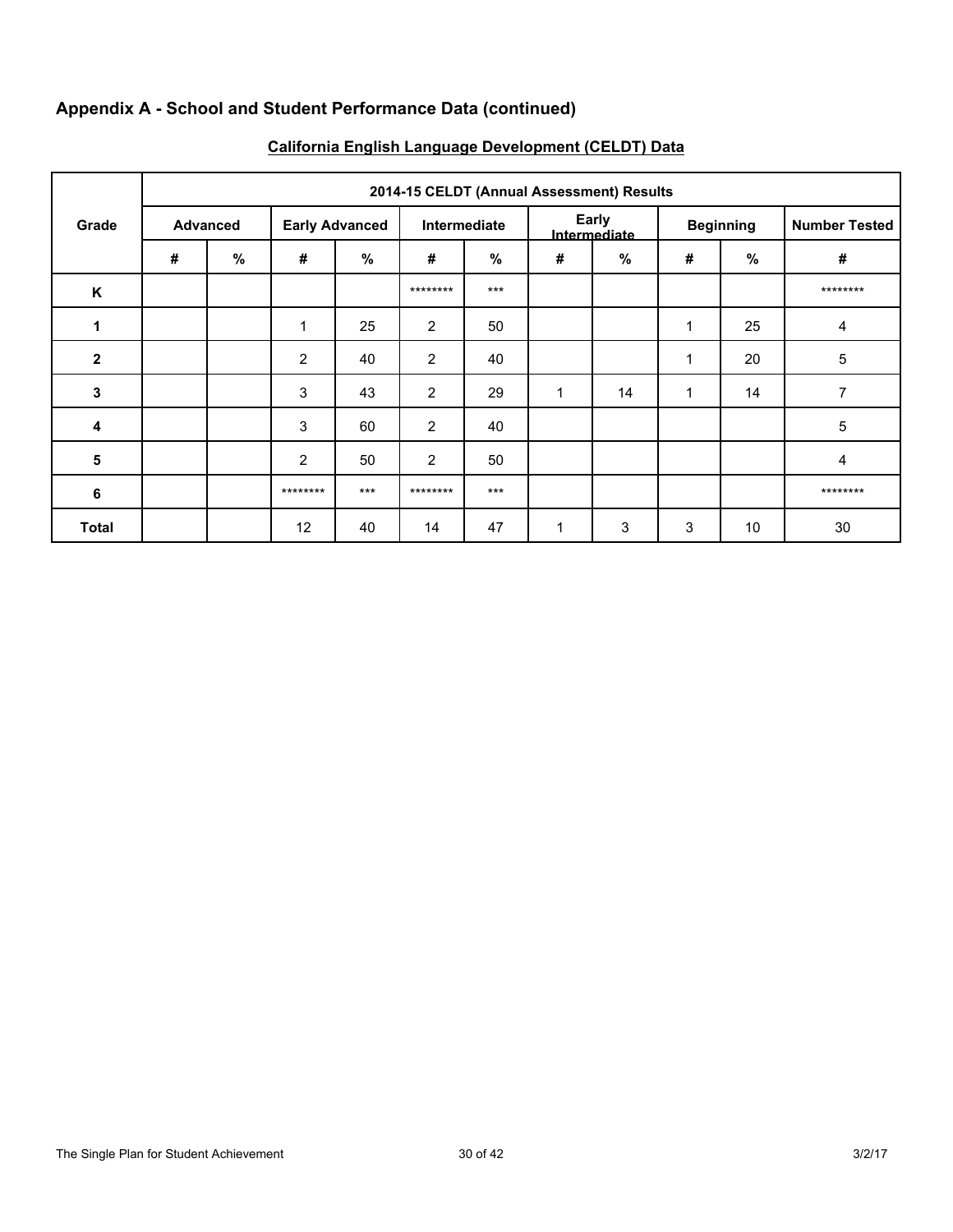# **Appendix B - Analysis of Current Instructional Program**

This section lists statements about the instructional program adapted from NCLB, Title I, Part A and the related California Essential Program Components (EPC). To analyze these statements, the school site council will need information from a variety of sources (e.g., Survey Results, Library Plan, Master Plan, SARC).

Discussion of each of these statements should result in succinct and focused findings based on verifiable facts. Avoid vague or general descriptions. Each successive school plan should examine the status of these findings and note progress made. Special consideration was given to any practices, policies, or procedures found to be noncompliant through ongoing monitoring of categorical programs.

#### Standards, Assessment, and Accountability

- 1. Use of state and local assessments to modify instruction and improve student achievement (NCLB)
- 2. Use of data to monitor student progress on curriculum-embedded assessments and modify instruction (EPC)

SBAC test data, district benchmark assessment results, ongoing formative classroom assessments , informal classroom assessments, teacher observations and performance based assessments are used to guide instruction. Through data analysis and ongoing teacher reflection and collaboration strength and weaknesses are identified. Quarterly District benchmark assessment data and site benchmark writing data is used as formative data throughout the year; information is often compared with district scores to get ideas on general comparitive performance. SBAC test data reveals strength and weaknesses of individual students in addition to grade level strategies. Each grade level develops plans of action based on SBAC / benchmark data analysis to support improved student achievement. This plan was used to plan instruction to meet the needs of students whether remediation or challenge work was required. Student needs are targeted and remediated in the classroom or in other grade level rooms though intervention programs; in the RSP program and with the ELL aide's support. Needs of special education and ELL students are met. Flexible grouping of students based on benchmark and curricular assessment data is used to form groups for instruction. Students within groups move from group to group as student achievement on standards being taught improves. Each year, the SBAC data provides summative information to guide the future year's action plan.

### Staffing and Professional Development

- 3. Status of meeting requirements for highly qualified staff (NCLB)
- 4. Principals' Assembly Bill (AB) 75 training on State Board of Education (SBE) adopted instructional materials (EPC)
- 5. Sufficiency of credentialed teachers and teacher professional development (e.g., access to AB 466 training on SBEadopted instructional materials) (EPC)
- 6. Alignment of staff development to content standards, assessed student performance, and professional needs (NCLB)
- 7. Ongoing instructional assistance and support for teachers (e.g., use of content experts and instructional coaches) (EPC)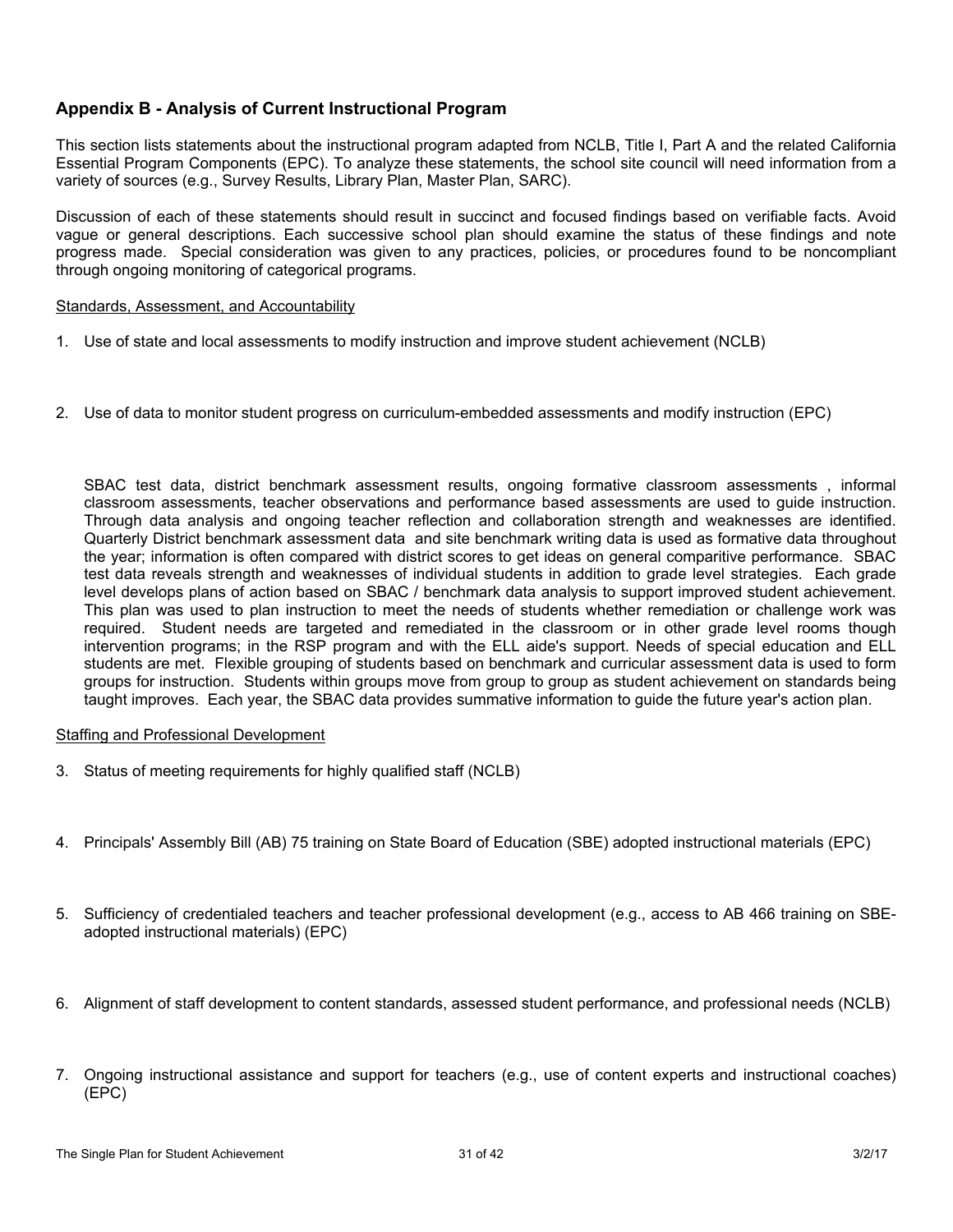### 8. Teacher collaboration by grade level (EPC)

The staff of Rancho Vista School have met the NCLB requirements and are 100% highly qualified and 97% CLAD certified. Staff development has included technology training, Westside Writing, and training in the new math curriculum. An increased focus school wide on writing across the curriculum in all grade levels is ongoing at Rancho Vista. Other areas of staff development have included Universal Access training, diversity training, ELD instruction, data analysis through Data Director, student engagement, PowerSchool, RtI and interventions, and PLC. The training has been provided by site or district trainers at staff meetings. Training also occurred through the continued efforts to become a Professional Learning Community with increased collaboration between teachers at grade levels and across grade levels. Data analysis is an ongoing area of staff development as our district implemented district wide benchmark testing along with the Data Director data analysis program. Site and district based training was given on fidelity to the core, enhaving student engagement, and work with student objectives. All of these areas have been identified as needing improvement. Rancho Vista had no teachers participating in the BTSA program this year. Teachers regularly collaborate during weekly staff or grade level meetings.

## Teaching and Learning

- 9. Alignment of curriculum, instruction, and materials to content and performance standards (NCLB)
- 10. Adherence to recommended instructional minutes for reading/language arts and mathematics (EPC)
- 11. Lesson pacing schedule (EPC)
- 12. Availability of standards-based instructional materials appropriate to all student groups (NCLB)
- 13. Use of SBE-adopted and standards-aligned instructional materials, including intervention materials (EPC)

Rancho Vista teachers do an outstanding job aligning instruction to the state content standards through the use of district adopted curriculum and a variety of supplementary materials and resources. All state standards will be covered by the year's end in the majority of RV classes. All students have access to standards based instructional materials at this site. Core curriculum intervention materials are available but we don't have a separately adopted intervention curriculum. For students needing challenges to extend the curriculum, their learning is extended through differentiation for GATE students and other high achievers. At Rancho Vista, there is a focus on daily schedules to meet the required instructional minutes in the core curriculum at all grade levels. An additional focus is on maintaining fidelity to the core adopted curriculum in language arts and math. Most grades also worked to implement various intervention programs within their grade level to help struggling students; this has shown various levels of success. Afterschool tutoring was also available for struggling students in grades 1-6, as well as homework help.

### Opportunity and Equal Educational Access

- 14. Services provided by the regular program that enable underperforming students to meet standards (NCLB)
- 15. Research-based educational practices to raise student achievement at this school (NCLB)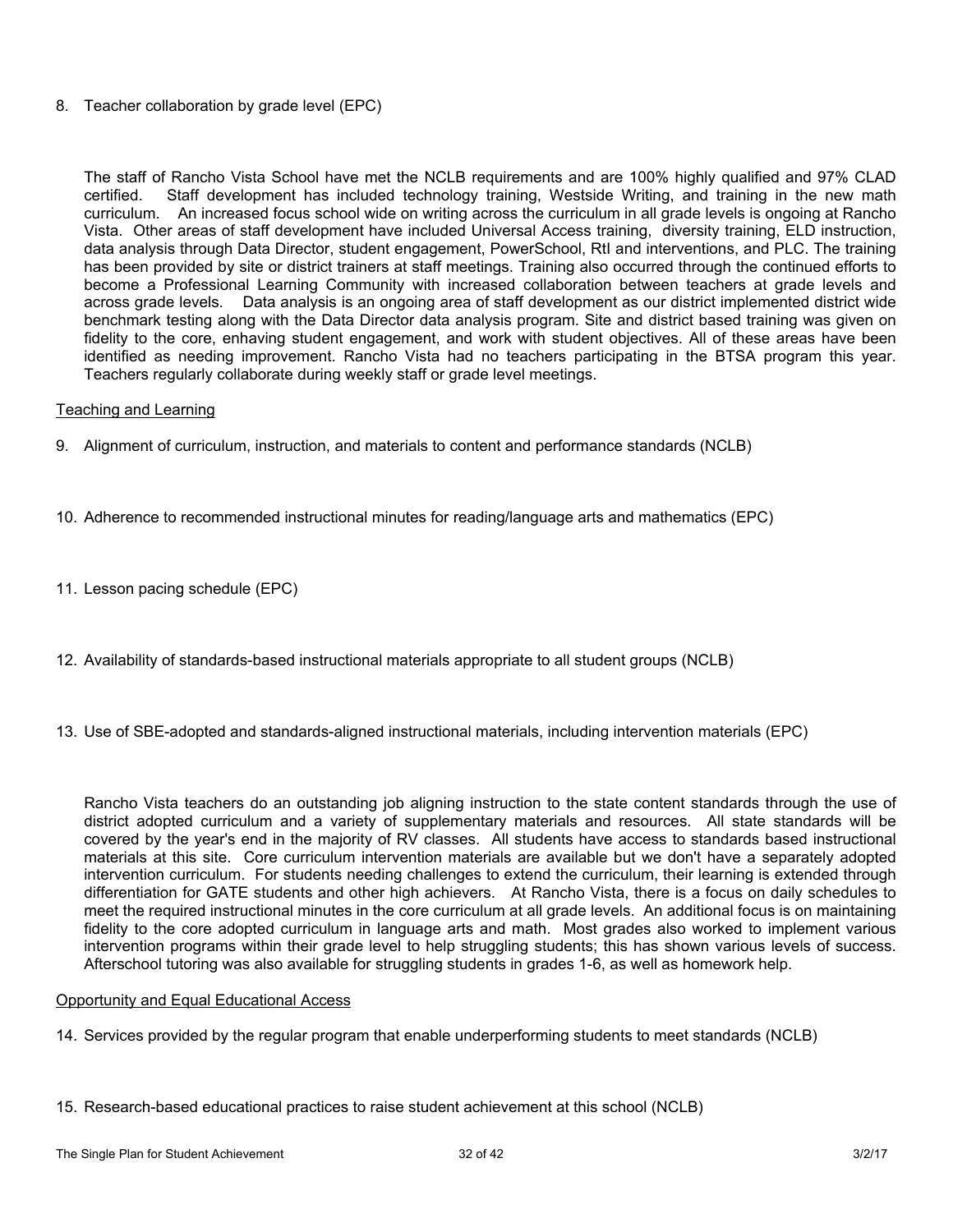16. Opportunities for increased learning time (Title I SWP and PI requirement)

Rancho Vista strives to create a productive and cooperative social climate through the implementation of Boys Town strategies. The Boys Town Education Model is a school based intervention strategy that emphasizes behavior management practices, relationship building techniques and social skills instruction. The goal is to create and maintain an environment so that it becomes more nurturing and supportive of students' academic and social needs.

17. Transition from preschool to kindergarten (Title I SWP)

All Rancho Vista students have equal access to the curriculum. Remedial support is provided by classroom staff and grade level intervention programs are being developed using technology. Teachers plan instruction to meet the needs of all styles of learners with a focus on ELL students, students with disabilities, foster, homeless, and low socioeconomic students not meeting proficiency goals. The incorporation of projectors and digital cameras into all classrooms has greatly enhanced the visual access of sub-groups to all lessons.

Extended learning at Rancho Vista goes beyond the classroom with our PTA sponsored enrichment program, Science Olympiad, Super Science Saturday, Mathletes, and after school tutoring in grades 1-6. For all of these programs students spend additional time beyond the regular school hours learning and applying concepts.

Rancho Vista provides a character education program with support for our school counselor. Research shows that schools with character building programs have higher student achievement. The goal of the character program is to decrease office disciplinary referrals. Our ELD students receive additional support from the classroom teacher and our bilingual aide. The aide focuses on building access to the English language, vocab, etc..

### Involvement

- 18. Resources available from family, school, district, and community to assist under-achieving students (NCLB)
- 19. Strategies to increase parental involvement (Title I SWP)
- 20. Involvement of parents, community representatives, classroom teachers, and other school personnel in the planning, implementation, and evaluation of consolidated application programs (5 CCR 3932)

Rancho Vista encourages parent involvement and is fortunate to have parent volunteers supporting instruction school wide. We believe that parents are our partners in educating children. Parents are encouraged to volunteer in their child's classrooms but in coordination with the classroom schedule and needs. Parent turnout is very high for Parent teacher conference days in the fall, Back to school Night and Open House in the spring.

### Funding

- 21. Services provided by categorical funds that enable underperforming students to meet standards (NCLB)
- 22. Fiscal support (EPC)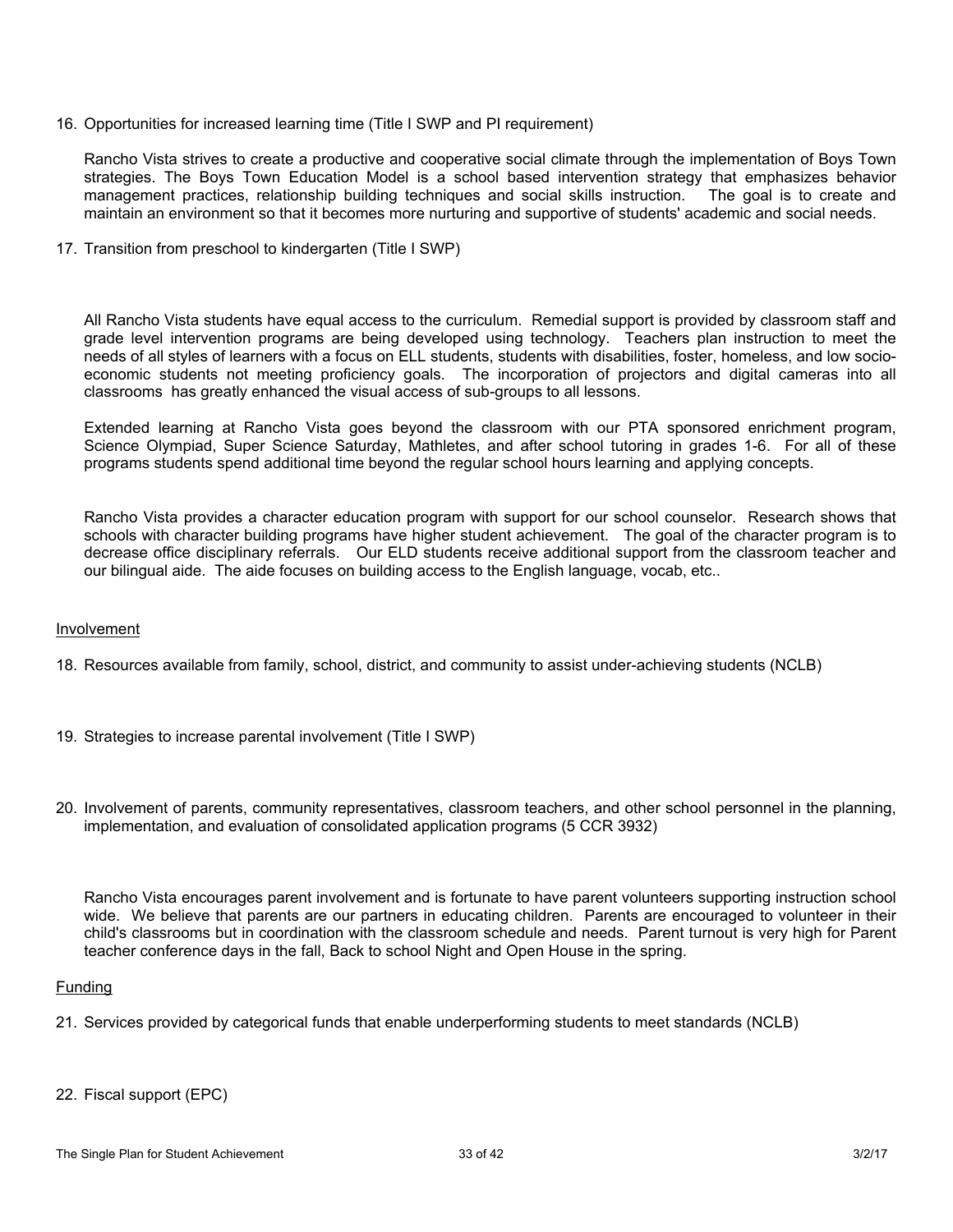Rancho Vista receives Title III funds which provides support and supplies for our ELL students. GATE activities, materials and special performances/ programs and trips for our GATE students are provided by donations, grants and volunteers. GATE students are distributed in each class in grades 4-6.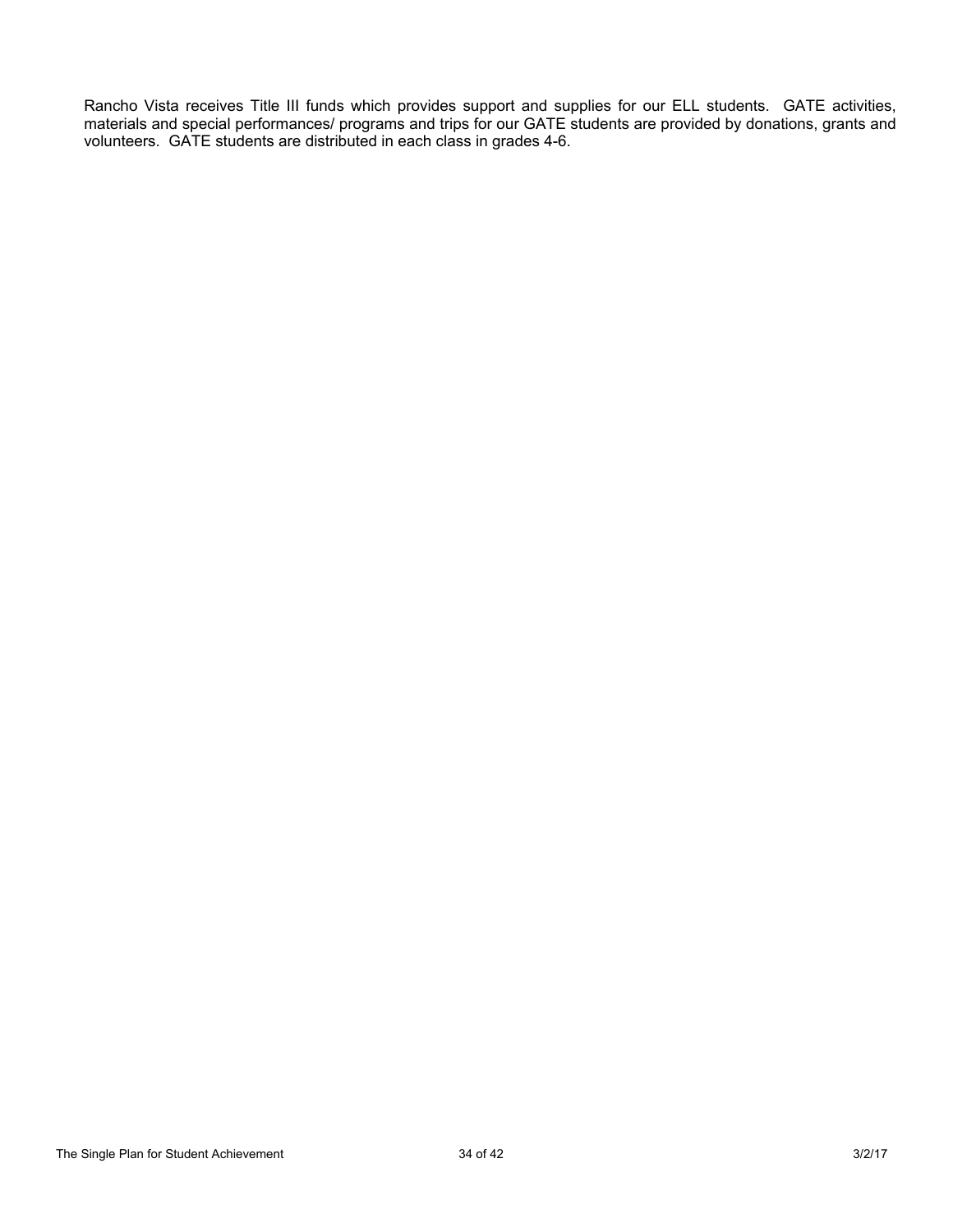## **Appendix C - Programs Included in this Plan**

Check the box for each state and federal categorical program in which the school participates and, if applicable, enter amounts allocated. (The plan must describe the activities to be conducted at the school for each of the state and federal categorical program in which the school participates. If the school receives funding, then the plan must include the proposed expenditures.)

| <b>State Programs</b>                                                                                                            | <b>Allocation</b> |
|----------------------------------------------------------------------------------------------------------------------------------|-------------------|
| Economic Impact Aid/ English Learner Program<br>Purpose: Develop fluency in English and academic proficiency of English learners | \$0               |
| English Language Acquisition Program<br>Purpose:                                                                                 | \$0               |
| Gifted and Talented Education<br>Purpose:                                                                                        | \$0               |
| School and Library Improvement Program Block Grant<br>Purpose: Improve library and other school programs.                        | \$0               |
| List and Describe Other State or Local funds:                                                                                    |                   |
| Total amount of state categorical funds allocated to this school:                                                                | \$0               |

| <b>Federal Programs</b> |                                                                                                                                                                                                                                                           | <b>Allocation</b> |
|-------------------------|-----------------------------------------------------------------------------------------------------------------------------------------------------------------------------------------------------------------------------------------------------------|-------------------|
| False                   | Title I, Part A: Targeted Assistance Program<br>Purpose: Help educationally disadvantaged students in eligible schools achieve grade level<br>proficiency                                                                                                 | \$0               |
|                         | Title I, Part A: Program Improvement<br>Purpose: Assist Title I schools that have failed to meet NCLB adequate yearly progress (AYP)<br>targets for one or more identified student groups                                                                 | \$0               |
| x                       | Title III, Part A: Language Instruction for Limited-English-Proficient (LEP) Students<br>Purpose: Supplement language instruction to help limited-English-proficient (LEP) students attain<br>English proficiency and meet academic performance standards |                   |
|                         | Other Federal Funds (list and describe (42)                                                                                                                                                                                                               |                   |
|                         | Total amount of federal categorical funds allocated to this school:                                                                                                                                                                                       |                   |

| Total amount of state and federal categorical funds allocated to this school: |  |
|-------------------------------------------------------------------------------|--|
|-------------------------------------------------------------------------------|--|

(42) For example, special education funds used in a School-Based Coordinated Program to serve students not identified as individuals with exceptional needs.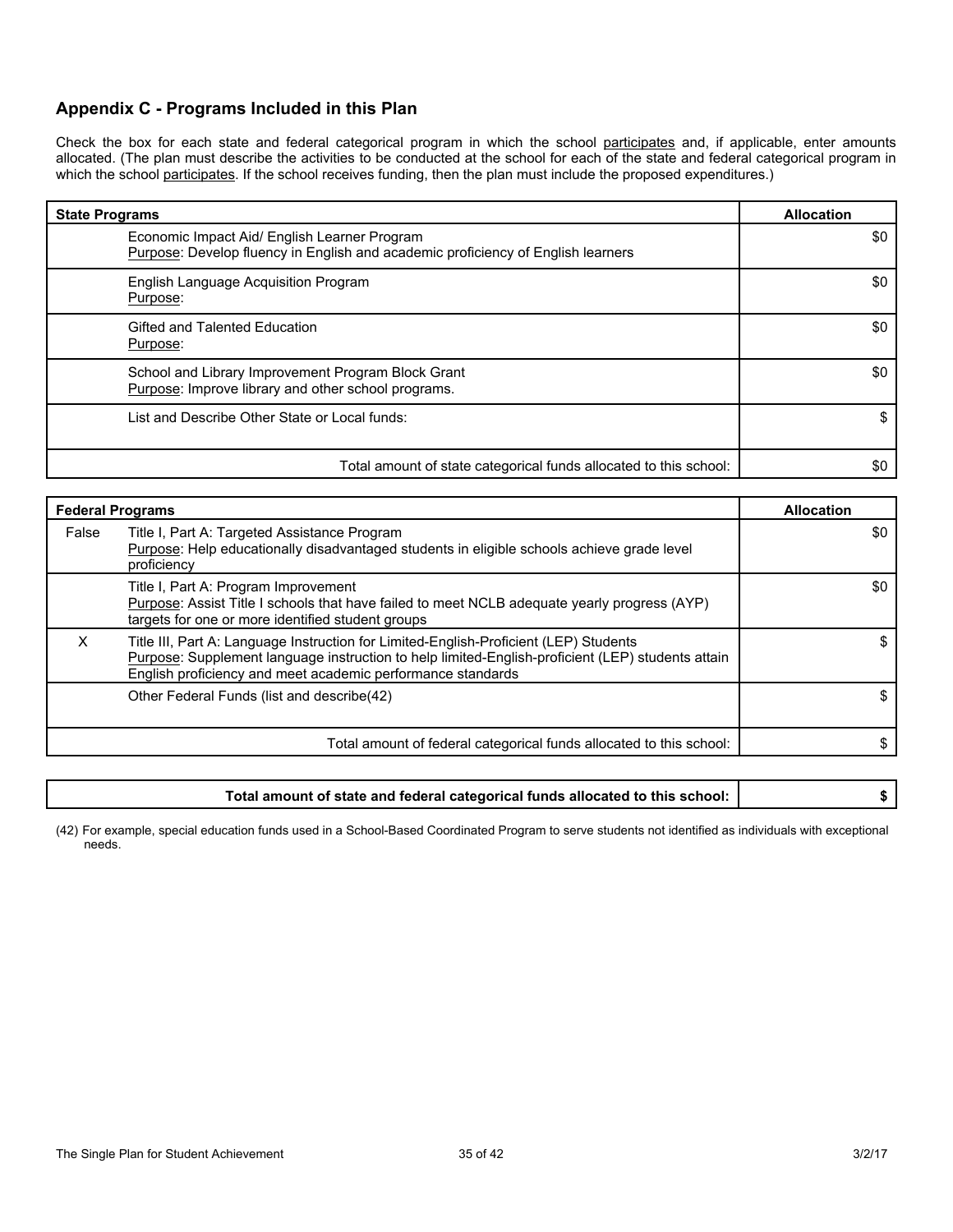# **Appendix D - 2014-15 Categorical District Services Budget**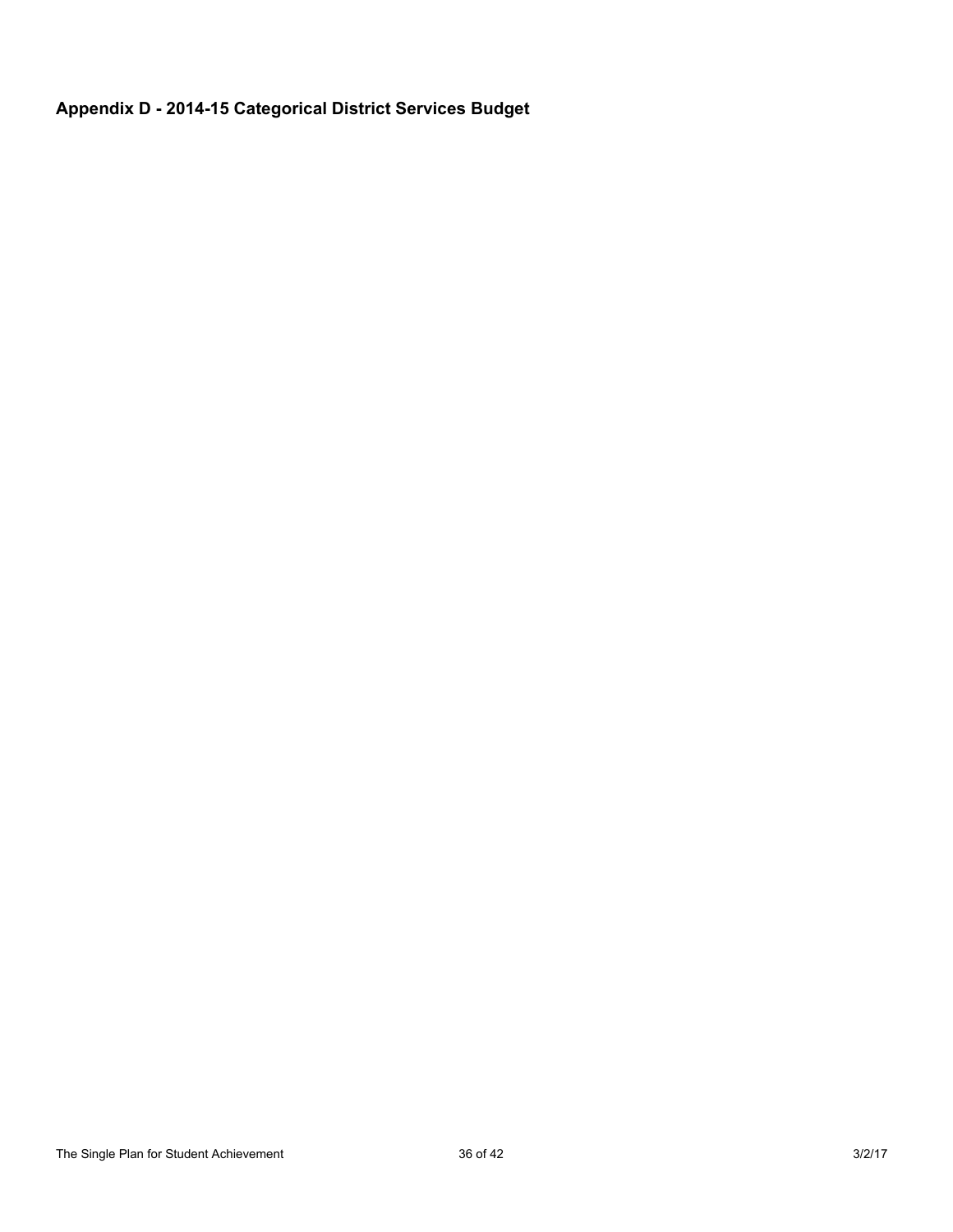# **Appendix E - Recommendations and Assurances (Rancho Vista Elementary)**

The school site council (SSC) recommends this school plan and proposed expenditures to the district governing board for approval and assures the board of the following:

- 1. The SSC is correctly constituted and was formed in accordance with district governing board policy and state law.
- 2. The SSC reviewed its responsibilities under state law and district governing board policies, including those board policies relating to material changes in the Single Plan for Student Achievement (SPSA) requiring board approval.
- 3. The SSC sought and considered all recommendations from the following groups or committees before adopting this plan **(Check those that apply):**

|   | <b>State Compensatory Education Advisory Committee</b>          |           |
|---|-----------------------------------------------------------------|-----------|
|   |                                                                 | Signature |
| X | <b>English Learner Advisory Committee</b>                       |           |
|   |                                                                 | Signature |
|   | <b>Special Education Advisory Committee</b>                     |           |
|   |                                                                 | Signature |
| X | Gifted and Talented Education Program Advisory Committee        |           |
|   |                                                                 | Signature |
|   | District/School Liaison Team for schools in Program Improvement |           |
|   |                                                                 | Signature |
|   | <b>Compensatory Education Advisory Committee</b>                |           |
|   |                                                                 | Signature |
|   | Departmental Advisory Committee (secondary)                     |           |
|   |                                                                 | Signature |
| X | Other committees established by the school or district (list):  |           |
|   | <b>PTA</b>                                                      | Signature |

- 4. The SSC reviewed the content requirements for school plans of programs included in this SPSA and believes all such content requirements have been met, including those found in district governing board policies and in the local educational agency plan.
- 5. This SPSA is based on a thorough analysis of student academic performance. The actions proposed herein form a sound, comprehensive, coordinated plan to reach stated school goals to improve student academic performance.
- 6. This SPSA was adopted by the SSC at a public meeting on:

Attested:

Cathy Bennett

Typed Name of School Principal Signature of School Principal Date

Tamera Mickelson

Typed Name of SSC Chairperson **State State State State State State State State State State State State State State State State State State State State State State State State State State State State State State State State**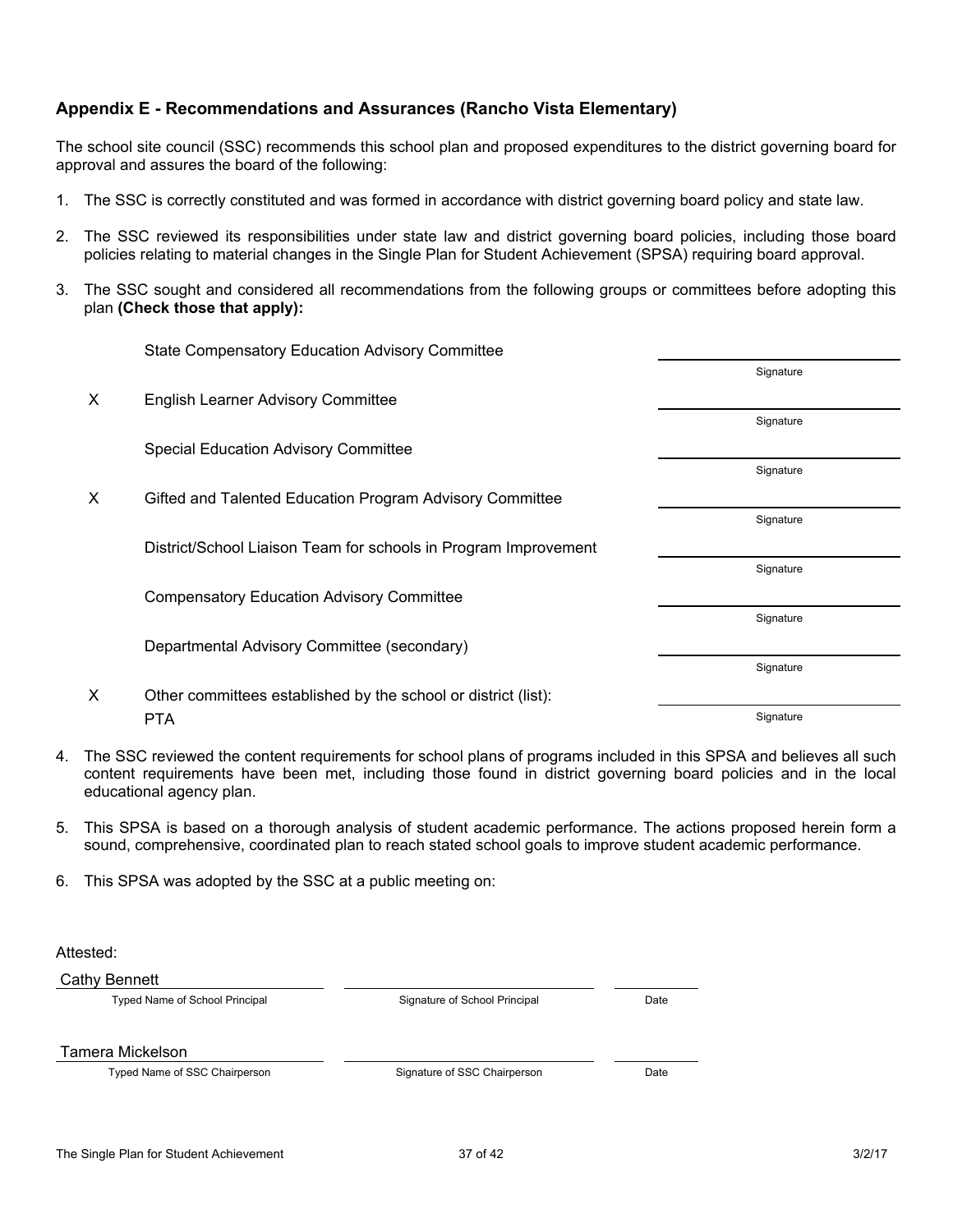# **Appendix F - Rancho Vista Elementary's Parent Involvement Policy**

The staff of this school recognizes that parents/guardians are their children's first and most influential teachers and that continued parental involvement in the education of children contributes greatly to student achievement and a positive school environment.

In order to engage parents/guardians positively in their children's education, the principal or designee shall:

1. Ensure that teachers provide frequent reports to parents/guardians on their children's progress and hold parentteacher conferences at least once per year with parents/guardians of elementary school students.

2. Provide opportunities for parents/guardians to observe classroom activities and to volunteer in their child's classroom.

3. Provide information about parent involvement opportunities through school, and/or class newsletters, the district's web site, phone message and other written or electronic communications.

4. Develop mechanisms to encourage parent/guardian input on school issues and programs.

5. To the extent practicable, provide full opportunities for the participation of parents/guardians with limited English proficiency, parents/guardians with disabilities, and parents/guardians of migrant children, including providing information and school reports required under 20 USC 6311(h) in a format and language such parents/guardians can understand.

6. Encourage greater parent/guardian participation by offering a flexible number of meetings and adjusting meeting schedules when practicable to accommodate parent/guardian needs.

7. Build the capacity of the school and parents/guardians for strong parent involvement by:

- assisting parents/guardians in understanding such topics as the state's academic content standards and academic achievement standards, state and local academic assessments, the requirements of Title I, and how to monitor a child's progress and work with educators to improve the achievement of their children
- providing materials and training to help parents/guardians work with their children to improve their children's achievement, such as literacy training and using technology, as appropriate, to foster parent involvement
- educating teachers, student services personnel, principals, and other staff, with the assistance of parents/guardians, in the value and utility of parent/guardian contributions and in how to reach out to, communicate with, and work with parents/guardians as equal partners, implement and coordinate parent/guardian programs, and build ties between parents/guardians and the schools
- informing parents/guardians and parent organizations of the existence and purpose of parent information and resource centers in the state that provide training, information, and support to parents/guardians of participating students

8. Engage parents/guardians positively in their children's education by helping them develop skills to use at home that support their children's academic efforts at school and their children's development as responsible members of society (Education Code 11502, 11504) through such activities as:

- providing parents/guardians with information regarding ways to create an effective study environment at home and to encourage good study habits
- encouraging parents/guardians to monitor their children's school attendance, homework completion, and television viewing
- build consistent and effective communication between the home and school so that parents/guardians may know when and how to assist their children in support of classroom learning activities (Education Code 11502, 11504)

9. Jointly develop with the parents/guardians of a school-parent compact that outlines how parents/guardians, the entire school staff, and students will share responsibility for improved student academic achievement and the means by which the school and parents/guardians will build a partnership to help students achieve state standards.

10. This compact shall address: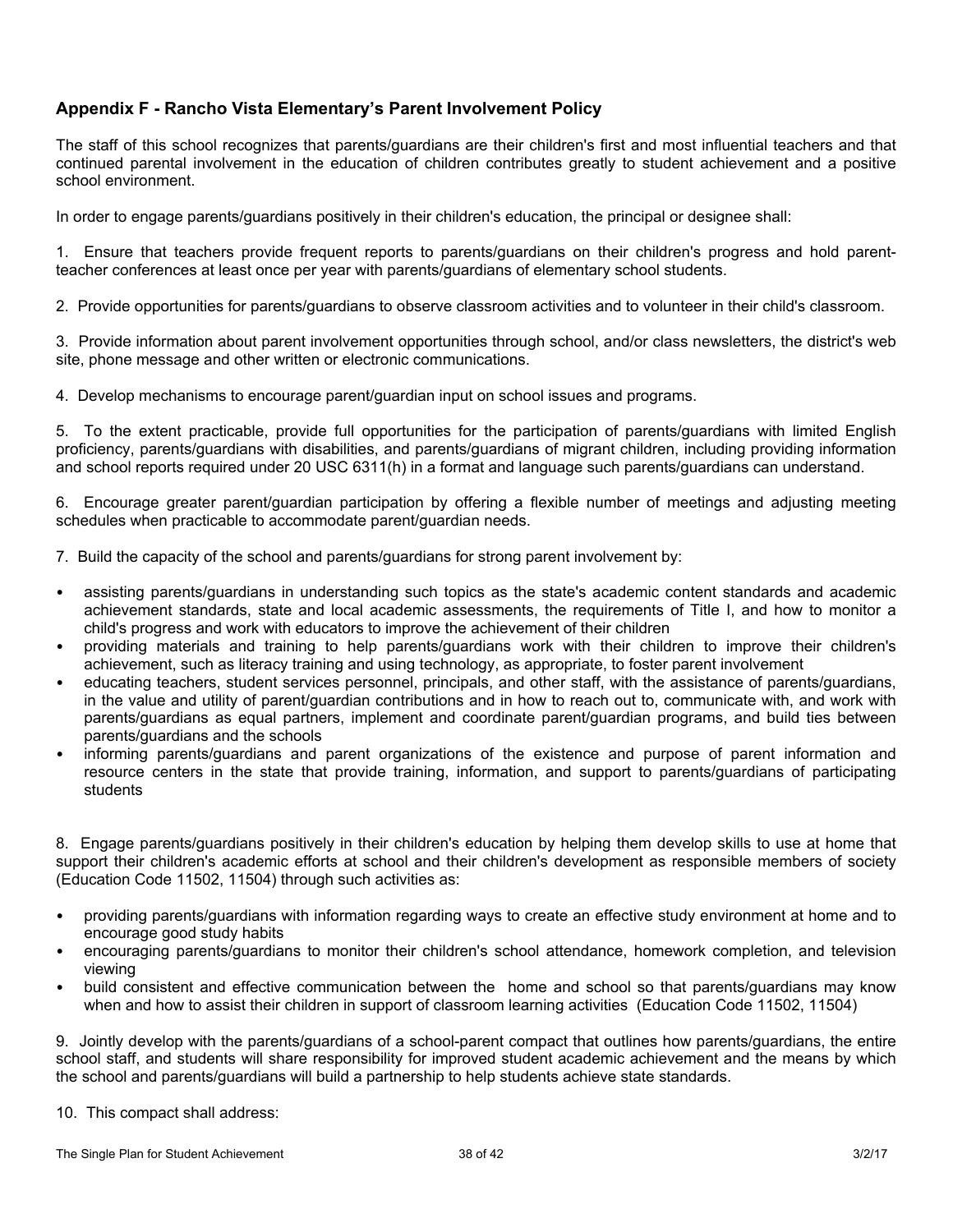- The school's responsibility to provide high-quality curriculum and instruction in a supportive and effective learning environment that enables participating students to achieve the state's student academic achievement standards
- Ways in which parents/guardians will be responsible for supporting their children's learning, such as monitoring attendance, homework completion, and television viewing; volunteering in the classroom; and participating, as appropriate, in decisions related to their children's education and the positive use of extracurricular time

11. The importance of communication between teachers and parents/guardians on an ongoing basis through, at a minimum:

- Parent-teacher conferences in elementary schools, at least annually, during which the compact shall be discussed as it relates to the student's achievement
- Frequent reports to parents/guardians on their children's progress
- Reasonable access to staff, opportunities to volunteer and participate in their child's classroom, and observation of classroom activities

12. Convene an annual meeting, at a convenient time, to which all parents/guardians of participating students shall be invited and encouraged to attend, in order to inform parents/guardians of their school's participation in Title I and to explain Title I requirements and the right of parents/guardians to be involved

13. Involve parents/guardians in an organized, ongoing, and timely way in the planning; review; and improvement of school programs, including Title I programs; including the planning, review, and improvement of the school's parent involvement policy and the joint development of the school's Single Plan for Student Achievement

14. If the school's Single Plan for Student Achievement is not satisfactory to the parents/guardians of participating students, submit any parent/guardian comments when the school makes the plan available to the district

15. The principal or designee, jointly with parents/guardians shall annually review and update the school's parent involvement policy to meet the changing needs of parents/guardians and the school. (20 USC 6318)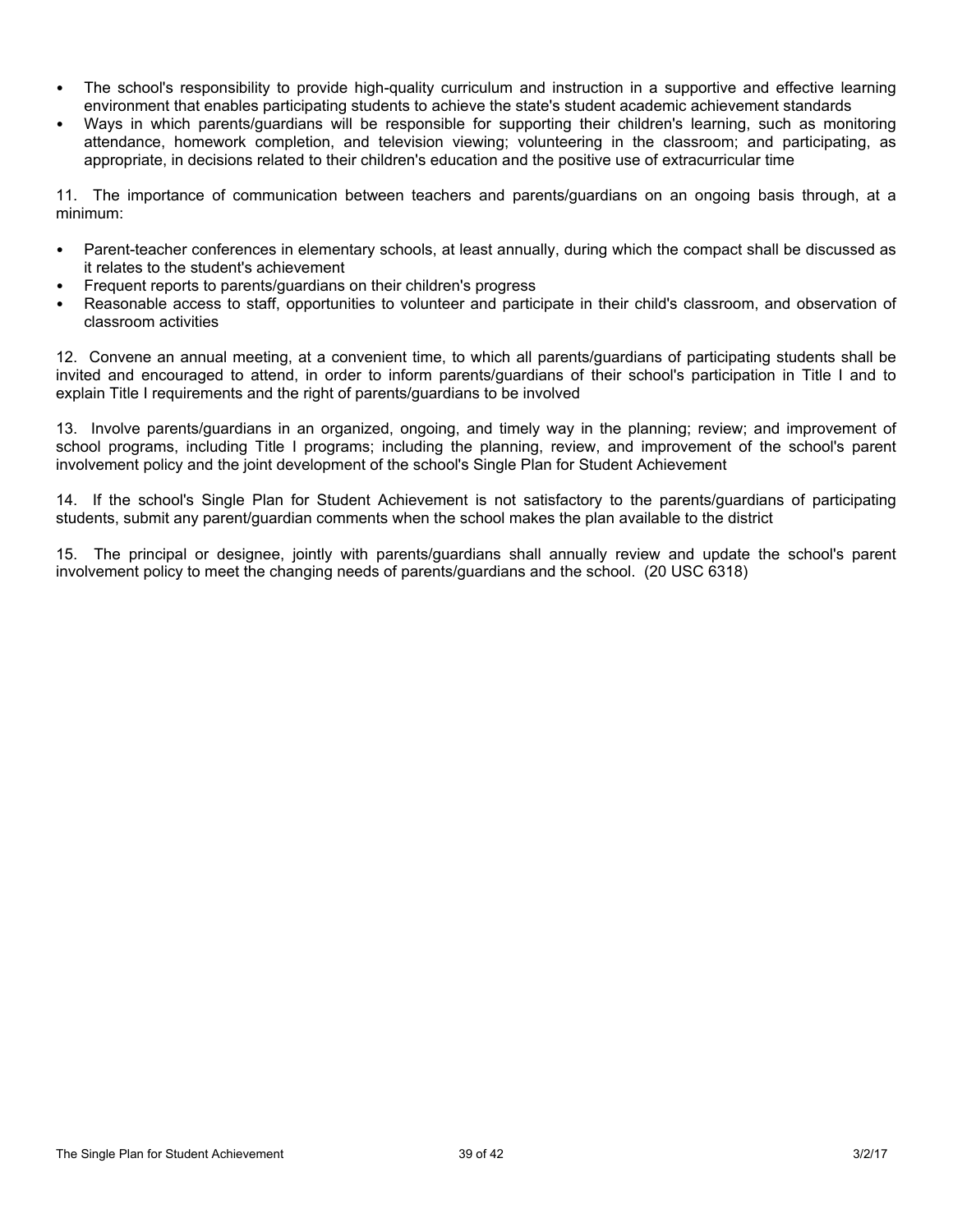# **Appendix G - Home/School Compact**

It is important that families and schools work together to help students achieve high academic standards. Through a process that included teachers, families, and students, the following are agreed upon roles and responsibilities that we, as partners, will carry out to support student success in school and life.

### **Student Pledge:**

Student's Responsibilities—I will:

- Come to school each day prepared to do my best and ready to learn.
- Arrive at school on time and remain at school for the full time assigned.
- Participate in class activities.
- Take responsibility for completing and returning my class work and homework.
- Read daily for recommended time.
- Demonstrate good citizenship and character.

| Student's Signature | Date |
|---------------------|------|
|                     |      |

Responsabilidades del Estudiante--Yo me comprometo a lo siguiente:

? Vendré a la escuela preparado todos los días y listo para aprender.

Llagare' al la escuela a tiempo y me quedare' en la escuela el tiempo completo

? Participaré en las actividades de clase.

? Tomaré responsabilidad de completar y entregar mis trabajos de clase y tareas.

Demonstare' ser un buen ciudadano y tendre' un buen cara'cter

|  | Firma del estudiante |  |
|--|----------------------|--|
|  |                      |  |

Leer el tiempo recomendado

 $Fecha$ 

### **Parents Pledge:**

We will:

- Make sure that our child attends school regularly; is on time, remains for the full time assigned and is prepared to learn.
- Know what is expected of our child and what she/he is learning in school.
- Attend all meetings and conferences concerning our child at school.
- Monitor our child's progress and communicate regularly with our child's teacher.
- Ensure that our child reads nightly.
- Attend Back-to-School night, parent-teacher conferences and other school events.

Parent/Guardian's Signature extending the state of Date Date

Responsabilidades de Padres y Familias--Nosotros nos comprometemos a lo siguiente:

? Nos aseguráremos que nuestros hijos asistan regularmente a la escuela, a tiempo, y preparados para aprender.

? Nos mantendremos informados de lo que se espera de nuestros hijos y qué es lo que están aprendiendo en la escuela. Asistiremos todas las juntas y conferencias de nuestros hijos en la escuela

? Seremos monitores del progreso de nuestros hijos y nos comunicaremos regularmente con sus maestros.

? Leeremos con nuestros hijos cada noche.

? Asistiremos a la Noche de Regreso a Clases, conferencias de padres y maestros, y otros eventos escolares.

Firma del Padre o Tutor\_\_\_\_\_\_\_\_\_\_\_\_\_\_\_\_\_\_\_\_\_\_\_\_\_\_\_\_\_\_\_\_\_\_Fecha\_\_\_\_\_\_\_\_\_\_\_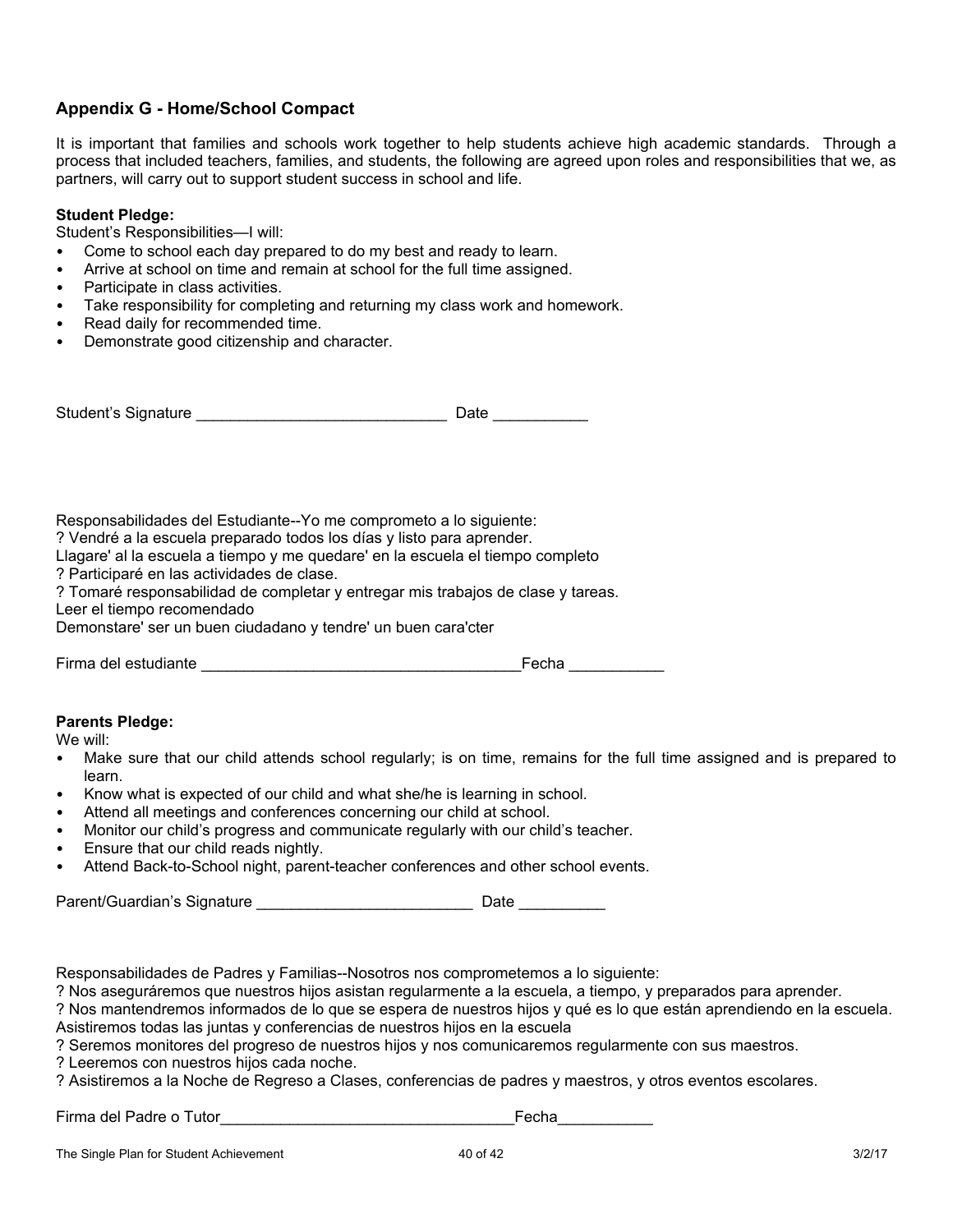### **Staff Pledge:**

We, the Rancho Vista Elementary School Community, believe that each of us has an important role to play in our students' school success. Therefore, we agree to carry out the following responsibilities to the best of our abilities:

Staff Responsibilities—We will:

- Provide meaningful learning activities that address California content standards for all students.
- Communicate regularly with families about their student's progress and ways that they can assist.
- Participate in meaningful staff development in effective teaching strategies, addressing the needs of a diverse student body, and working effectively with all members of our learning community.

Teacher's Signature \_\_\_\_\_\_\_\_\_\_\_\_\_\_\_\_\_\_\_\_\_\_\_\_\_\_\_\_\_\_ Date \_\_\_\_\_\_\_\_\_\_\_

Principal's Responsibilities—I will:

- Ensure that meaningful learning experiences that address California content standards are provided for all students.
- Encourage and facilitate open communication between school and home.
- Provide opportunities for parents to learn about school and district standards, expectations and programs and how they can assist their child(ren) at home.
- Allocate adequate resources to ensure that high standards can be met by all children.

Principal's Signature \_\_\_\_\_\_\_\_\_\_\_\_\_\_\_\_\_\_\_\_\_\_\_\_\_\_\_\_\_ Date \_\_\_\_\_\_\_\_\_\_\_

Nosotros, la Comunidad de Rancho Vista Elementary, creemos que cada uno de nosotros juega un papel importante en el éxito académico de nuestros estudiantes. Por lo tanto, estamos de acuerdo en aceptar las siguientes responsabilidades en lo mejor de nuestras habilidades:

Responsabilidades del Personal Docente--Nosotros nos comprometemos a lo siguiente:

? Proveeremos actividades académicas significativas que estimulen el aprendizaje en todos los estudiantes.

? Comunicaremos regularmente a las familias el progreso de sus estudiantes y las formas en que ellos pueden ayudar.

? Participaremos en actividades de capacitación para personal docente que nos permitan desarrollar estrategias efectivas de aprendizaje, tomando en cuanta las necesidades de los estudiantes, y trabajando efectivamente con todos los miembros de nuestra comunidad escolar.

Firma del Maestro \_\_\_\_\_\_\_\_\_\_\_\_\_\_\_\_\_\_\_\_\_\_\_\_\_\_\_\_\_\_\_\_\_\_\_\_ Fecha \_\_\_\_\_\_\_\_\_\_\_

Responsabilidades del Director--Yo me comprometo a lo siguiente:

? Me aseguraré que experiencias significativas que estimulen el aprendizaje sean provistas para todos los estudiantes.

? Fomentaré y facilitaré una comunicación abierta entre el hogar y la escuela.

? Proveeré oportunidades para que los padres aprendan acerca de los estándares del distrito, expectaciones y programas, y como pueden asistir a sus hijos en el hogar.

? Destinaré los recursos adecuados para asegurar que todos los estudiantes puedan alcanzar los altos estándares establecidos.

Firma del Director \_\_\_\_\_\_\_\_\_\_\_\_\_\_\_\_\_\_\_\_\_\_\_\_\_\_\_\_\_\_\_\_\_\_\_\_\_\_ Fecha \_\_\_\_\_\_\_\_\_\_\_

### **Principal Pledge:**